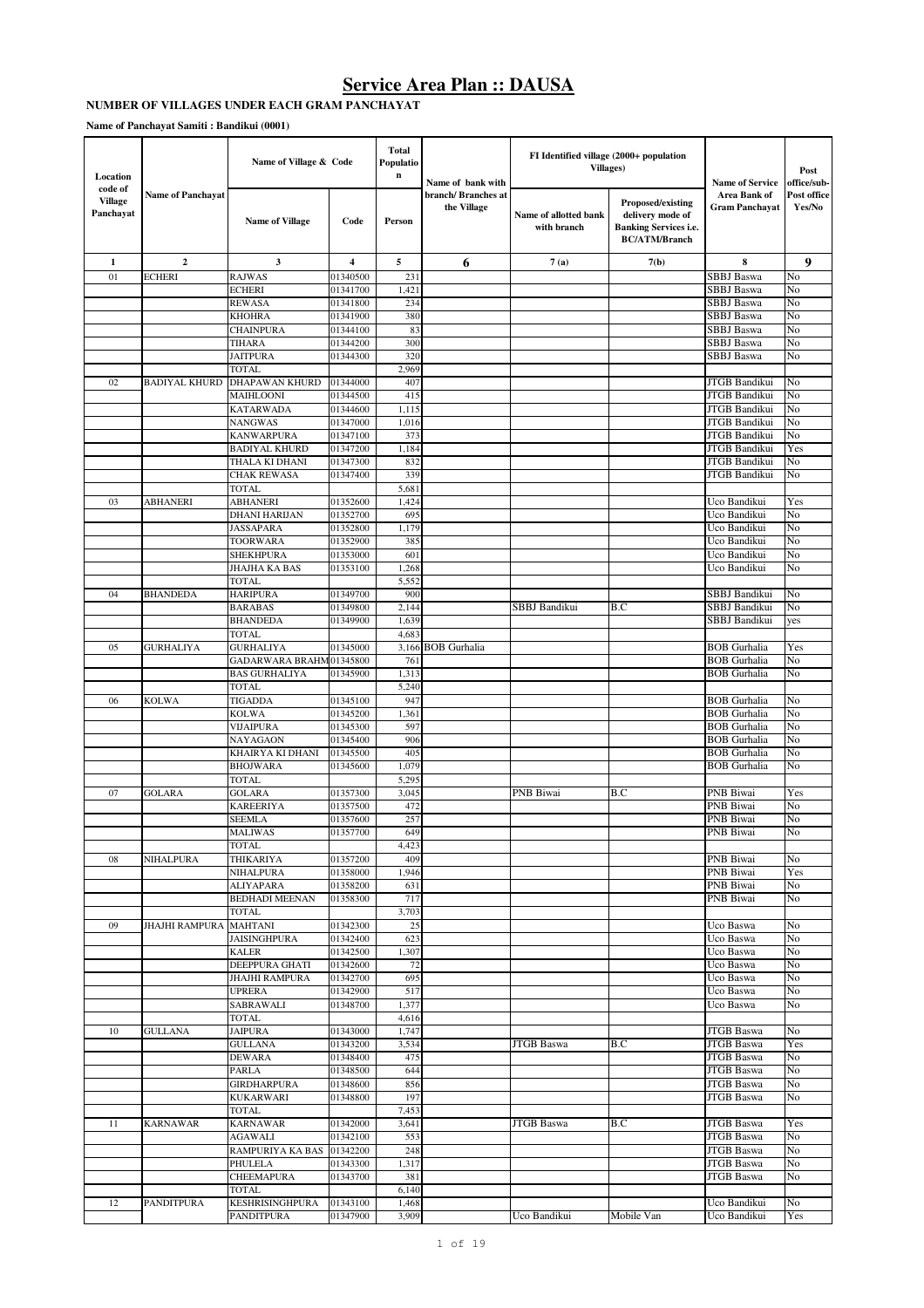| Location                               |                                 | Name of Village & Code                    |                      | Total<br>Populatio<br>$\bf n$ | Name of bank with                  | FI Identified village (2000+ population<br>Villages) |                                                                                               | <b>Name of Service</b>                       | Post<br>office/sub-   |
|----------------------------------------|---------------------------------|-------------------------------------------|----------------------|-------------------------------|------------------------------------|------------------------------------------------------|-----------------------------------------------------------------------------------------------|----------------------------------------------|-----------------------|
| code of<br><b>Village</b><br>Panchayat | <b>Name of Panchayat</b>        | <b>Name of Village</b>                    | Code                 | Person                        | branch/ Branches at<br>the Village | Name of allotted bank<br>with branch                 | Proposed/existing<br>delivery mode of<br><b>Banking Services i.e.</b><br><b>BC/ATM/Branch</b> | <b>Area Bank of</b><br><b>Gram Panchayat</b> | Post office<br>Yes/No |
| $\mathbf{1}$                           | $\mathbf{2}$                    | 3                                         | 4                    | 5                             | 6                                  | 7(a)                                                 | 7(b)                                                                                          | 8                                            | 9                     |
|                                        |                                 | <b>HARNATHPURA</b><br>CHAK ANANDPURA      | 01348000<br>01348100 | 339<br>5                      |                                    |                                                      |                                                                                               | Uco Bandikui<br>Uco Bandikui                 | No<br>No              |
|                                        |                                 | <b>ANANDPURA</b>                          | 01348200             | 913                           |                                    |                                                      |                                                                                               | Uco Bandikui                                 | No                    |
|                                        |                                 | <b>BASRA BRAHMAN</b>                      | 01348300             | 272                           |                                    |                                                      |                                                                                               | Uco Bandikui                                 | No                    |
|                                        |                                 | <b>BANAPURA</b>                           | 01348900             | 446                           |                                    |                                                      |                                                                                               | Uco Bandikui                                 | No                    |
|                                        |                                 | JHOONPRI PESARANA 01349100                |                      | 364                           |                                    |                                                      |                                                                                               | Uco Bandikui                                 | No                    |
| 13                                     | <b>KOLANA</b>                   | TOTAL<br><b>SAHAJPURA</b>                 | 01343400             | 7,716                         |                                    |                                                      |                                                                                               | SBBJ Baswa                                   | No                    |
|                                        |                                 | <b>BISHANPURA</b>                         | 01343500             | 422                           |                                    |                                                      |                                                                                               | SBBJ Baswa                                   | No                    |
|                                        |                                 | AL KA WAS                                 | 01343600             | 15                            |                                    |                                                      |                                                                                               | SBBJ Baswa                                   | No                    |
|                                        |                                 | DHAPAWAN KALAN                            | 01343800             | 582                           |                                    |                                                      |                                                                                               | SBBJ Baswa                                   | No                    |
|                                        |                                 | PEEPLI KA BAS                             | 01343900             | 346                           |                                    |                                                      |                                                                                               | SBBJ Baswa                                   | No                    |
|                                        |                                 | <b>KOLANA</b><br><b>BARH BISHANPURA</b>   | 01347500             | 2,299<br>551                  |                                    | SBBJ Baswa                                           | B.C                                                                                           | SBBJ Baswa<br>SBBJ Baswa                     | yes<br>No             |
|                                        |                                 | NARAYANPURA                               | 01347600<br>01347700 | 1,977                         |                                    |                                                      |                                                                                               | SBBJ Baswa                                   | No                    |
|                                        |                                 | <b>TOTAL</b>                              |                      | 6,192                         |                                    |                                                      |                                                                                               |                                              |                       |
|                                        | <b>BANDIKUI</b>                 |                                           |                      |                               | SBBJ,UCO,SBI,B                     |                                                      |                                                                                               |                                              |                       |
| 14                                     |                                 | <b>BANDIKUI JAGEER(RU01347800</b>         |                      |                               | 11.553 OB, IOB, JTGB               |                                                      |                                                                                               | SBBJ Bandikui                                | Yes                   |
|                                        | JAGEER (RURAL)                  |                                           |                      |                               |                                    | SBBJ Bandikui                                        |                                                                                               | <b>SBI Bandikui</b>                          |                       |
| 15                                     | <b>SYALAWAS</b><br><b>KALAN</b> | KUTI<br><b>BARH BAGEECHI</b>              | 01346400<br>01346500 | 2,565<br>1,996                |                                    |                                                      | B.C                                                                                           | <b>SBI Bandikui</b>                          | Yes<br>No             |
|                                        |                                 | SYALAWAS KALAN                            | 01346600             | 1,122                         |                                    |                                                      |                                                                                               | <b>SBI Bandikui</b>                          | No                    |
|                                        |                                 | TOTAL                                     |                      | 5,683                         |                                    |                                                      |                                                                                               |                                              |                       |
| 16                                     | <b>SYALAWAS</b>                 | SYALAWAS KHURD(R 01346700                 |                      | 4,487                         |                                    | SBBJ Bandikui                                        | B.C                                                                                           | <b>BOB Bandikui</b>                          | Yes                   |
|                                        | KHURD (RURAL)                   | ASHAPURA<br>MUKARPURA                     | 01346800<br>01346900 | 2,052<br>1,788                |                                    | SBBJ Bandikui                                        | B.C                                                                                           | <b>BOB Bandikui</b><br><b>BOB Bandikui</b>   | No<br>No              |
|                                        |                                 | <b>BARH BICHCHHI</b>                      | 01350000             | 147                           |                                    |                                                      |                                                                                               | <b>BOB Bandikui</b>                          | No                    |
|                                        |                                 | <b>TOTAL</b>                              |                      | 8,474                         |                                    |                                                      |                                                                                               |                                              |                       |
| 17                                     | UN BARAGAON                     | PAMADI                                    | 01350100             | 2,094                         |                                    | UCO Bandikui                                         | Mobile Van                                                                                    | <b>BOB Bandikui</b>                          | No                    |
|                                        |                                 | SUNGARI                                   | 01352300             | 713                           |                                    |                                                      |                                                                                               | <b>BOB Bandikui</b>                          | No                    |
|                                        |                                 | <b>UN BARAGAON</b><br><b>TOTAL</b>        | 01352500             | 3,705<br>6,512                |                                    | UCO Bandikui                                         | Mobile Van                                                                                    | <b>BOB Bandikui</b>                          | Yes                   |
| 18                                     | PEECHUPARA                      | PEECHUPARA KHURD 01350200                 |                      | 2,375                         |                                    | JTGB Bandikui                                        | Mobile Van                                                                                    | JTGB Bandikui                                | Yes                   |
|                                        | <b>KHURD</b>                    | SOMARA                                    | 01350300             | 1,497                         |                                    |                                                      |                                                                                               | JTGB Bandikui                                | No                    |
|                                        |                                 | <b>MONAWAS</b>                            | 01350400             | 582                           |                                    |                                                      |                                                                                               | JTGB Bandikui                                | No                    |
|                                        |                                 | CHAK SOMARA                               | 01350700             | 161                           |                                    |                                                      |                                                                                               | JTGB Bandikui                                | No                    |
| 19                                     | PEECHUPARA                      | TOTAL<br><b>NARAYANPURA</b>               | 01350500             | 4,615<br>703                  |                                    |                                                      |                                                                                               | JTGB Bandikui                                | No                    |
|                                        | <b>KALAN</b>                    | MOTIPURA                                  | 01351900             | 470                           |                                    |                                                      |                                                                                               | <b>JTGB</b> Bandikui                         | No                    |
|                                        |                                 | SAHUPARA                                  | 01352000             | 664                           |                                    |                                                      |                                                                                               | JTGB Bandikui                                | No                    |
|                                        |                                 | <b>GOOJARWAS</b>                          | 01352100             | 301                           |                                    |                                                      |                                                                                               | JTGB Bandikui                                | No                    |
|                                        |                                 | PEECHUPARA KALAN 01352200<br>RANI KA WAS  | 01352400             | 2,031<br>1.020                |                                    | JTGB Bandikui                                        | Mobile Van                                                                                    | <b>JTGB Bandikui</b><br>JTGB Bandikui        | Yes<br>No             |
|                                        |                                 | TOTAL                                     |                      | 5,189                         |                                    |                                                      |                                                                                               |                                              |                       |
| 20                                     | PRATAPPURA                      | MORADI                                    | 01350600             | 1,151                         |                                    |                                                      |                                                                                               | JTGB Bandikui                                | No                    |
|                                        |                                 | MORADI CHAK NO - 3 01350800               |                      | 192                           |                                    |                                                      |                                                                                               | JTGB Bandikui                                | No                    |
|                                        |                                 | MORADI CHAK NO - 201350900                |                      | 62                            |                                    |                                                      |                                                                                               | JTGB Bandikui                                | No                    |
|                                        |                                 | <b>MORADI CHAK NO - 1</b><br>PRATAPPURA   | 01351000<br>01351100 | 98<br>2,661                   |                                    | JTGB Bandikui                                        | Mobile Van                                                                                    | JTGB Bandikui<br><b>JTGB Bandikui</b>        | No<br>Yes             |
|                                        |                                 | SHYAMSINGHPURA                            | 01351200             | 1,275                         |                                    |                                                      |                                                                                               | JTGB Bandikui                                | No                    |
|                                        |                                 | <b>TOTAL</b>                              |                      | 5,439                         |                                    |                                                      |                                                                                               |                                              |                       |
| 21                                     | <b>ARNIYA</b>                   | <b>ARNIYA</b>                             | 01346200             | 4,600                         |                                    | UCO Bandikui                                         | B.C                                                                                           | <b>SBI Bandikui</b>                          | Yes                   |
|                                        |                                 | KEERATPURA<br><b>TOTAL</b>                | 01346300             | 1,953<br>6,553                |                                    |                                                      |                                                                                               | <b>SBI Bandikui</b>                          | No                    |
| 22                                     | <b>BADIYAL KALAN</b>            | <b>KHERA</b>                              | 01356000             | 846                           |                                    |                                                      |                                                                                               | Uco Badiyal Kala No                          |                       |
|                                        |                                 | DHANDHOLAI                                | 01356100             | 2,232                         |                                    | Uco BadiyalKala                                      | Mobile Van                                                                                    | Uco Badiyal Kala No                          |                       |
|                                        |                                 | KHERI                                     | 01356200             | 1,798                         |                                    |                                                      |                                                                                               | Uco Badiyal Kala No                          |                       |
|                                        |                                 | <b>DHAND</b>                              | 01356300             | 943                           |                                    |                                                      |                                                                                               | Uco Badiyal Kala No                          |                       |
|                                        |                                 | <b>BADIYAL KALAN</b><br><b>TOTAL</b>      | 01356400             | 3,320<br>9,139                | UcoBadiyalKala                     |                                                      |                                                                                               | Uco Badiyal Kala Yes                         |                       |
| 23                                     | <b>GURHA KATLA</b>              | <b>GURHA KATLA</b>                        | 01341400             | 5,361                         | JTGB Gudakatla                     |                                                      |                                                                                               | JTGB Gudakatla                               | yes                   |
|                                        |                                 |                                           |                      |                               |                                    |                                                      |                                                                                               |                                              |                       |
| 24                                     | MUHI                            | KHOONT JATOLI                             | 01340400             | 894                           |                                    |                                                      |                                                                                               | JTGB Gudakatla                               | No                    |
|                                        |                                 | MUHI<br>DILAWARPURA                       | 01341500<br>01341600 | 2,490<br>749                  |                                    | JTGB Gudakatla                                       | B.C                                                                                           | JTGB Gudakatla<br>JTGB Gudakatla             | yes<br>No             |
|                                        |                                 | <b>RAMBAS</b>                             | 01344400             | 556                           |                                    |                                                      |                                                                                               | JTGB Gudakatla                               | No                    |
|                                        |                                 | TOTAL                                     |                      | 4,689                         |                                    |                                                      |                                                                                               |                                              |                       |
| 25                                     | <b>GADARWARA</b>                | BHANWARA                                  | 01340600             | 95                            |                                    |                                                      |                                                                                               | JTGB Gudakatla                               | No                    |
|                                        | <b>GOOJARAN</b>                 | TANTIYA THAILAWAS01340700                 |                      | 384                           |                                    |                                                      |                                                                                               | JTGB Gudakatla                               | No                    |
|                                        |                                 | <b>RAMPURA</b><br>NANAGWADA BRAHM01341100 | 01341000             | 773<br>245                    |                                    |                                                      |                                                                                               | JTGB Gudakatla<br>JTGB Gudakatla             | No<br>No              |
|                                        |                                 | GADARWARA GOOJAF01341200                  |                      | 995                           |                                    |                                                      |                                                                                               | JTGB Gudakatla                               | No                    |
|                                        |                                 | <b>GADANDI</b>                            | 01341300             | 743                           |                                    |                                                      |                                                                                               | JTGB Gudakatla                               | No                    |
|                                        |                                 | SHYAMPURA                                 | 01344700             | 960                           |                                    |                                                      |                                                                                               | JTGB Gudakatla                               | No                    |
|                                        |                                 | CHANDANWAS                                | 01344800             | 456                           |                                    |                                                      |                                                                                               | JTGB Gudakatla                               | No                    |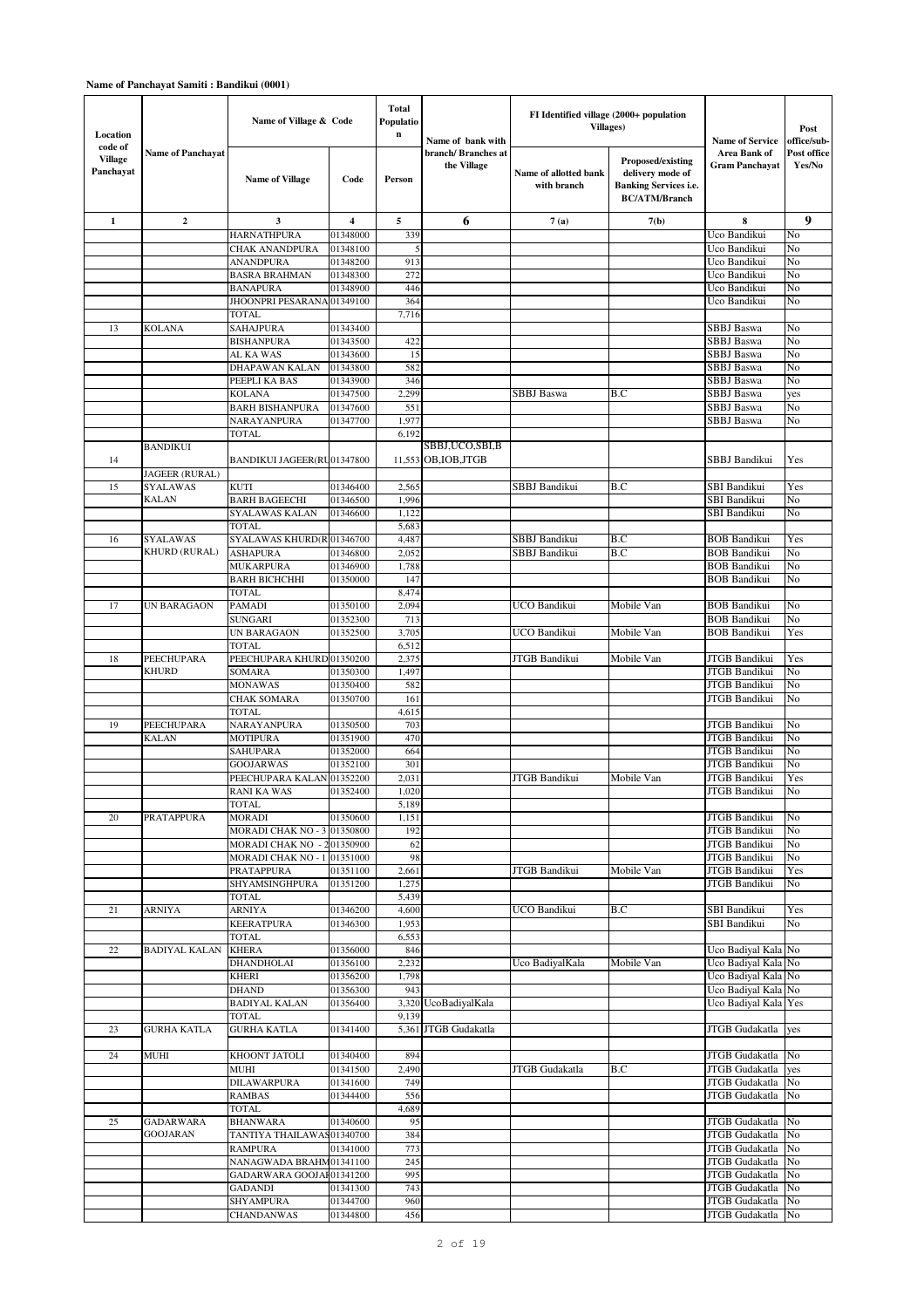| Location                               |                          | Name of Village & Code                 |                         | Total<br>Populatio<br>$\bf n$ |                                                         | FI Identified village (2000+ population<br>Villages) |                                                                                               |                                                                 | Post                                 |
|----------------------------------------|--------------------------|----------------------------------------|-------------------------|-------------------------------|---------------------------------------------------------|------------------------------------------------------|-----------------------------------------------------------------------------------------------|-----------------------------------------------------------------|--------------------------------------|
| code of<br><b>Village</b><br>Panchayat | <b>Name of Panchayat</b> | <b>Name of Village</b>                 | Code                    | Person                        | Name of bank with<br>branch/ Branches at<br>the Village | Name of allotted bank<br>with branch                 | Proposed/existing<br>delivery mode of<br><b>Banking Services i.e.</b><br><b>BC/ATM/Branch</b> | <b>Name of Service</b><br>Area Bank of<br><b>Gram Panchayat</b> | office/sub-<br>Post office<br>Yes/No |
| $\mathbf{1}$                           | $\boldsymbol{2}$         | 3                                      | $\overline{\mathbf{4}}$ | 5                             | 6                                                       | 7(a)                                                 | 7(b)                                                                                          | 8                                                               | 9                                    |
|                                        |                          | <b>DHOLKA</b><br><b>TOTAL</b>          | 01344900                | 553                           |                                                         |                                                      |                                                                                               | <b>JTGB</b> Gudakatla                                           | No                                   |
| 26                                     | <b>CHANDERA</b>          | <b>REHARIYA</b>                        | 01339600                | 5,204<br>1,875                |                                                         |                                                      |                                                                                               | JTGB Gudakatla                                                  | Yes                                  |
|                                        |                          | URWARI                                 | 01339700                | 630                           |                                                         |                                                      |                                                                                               | JTGB Gudakatla                                                  | No                                   |
|                                        |                          | <b>CHANDERA</b>                        | 01339800                | 971                           |                                                         |                                                      |                                                                                               | JTGB Gudakatla                                                  | No                                   |
|                                        |                          | KOLESHWAR KHURD                        | 01339900                | 486                           |                                                         |                                                      |                                                                                               | JTGB Gudakatla                                                  | No                                   |
|                                        |                          | CHAUBARIWALA                           | 01340000                | 1,055                         |                                                         |                                                      |                                                                                               | <b>JTGB</b> Gudakatla                                           | No                                   |
|                                        |                          | DURKI                                  | 01340100                | 761                           |                                                         |                                                      |                                                                                               | JTGB Gudakatla                                                  | No                                   |
|                                        |                          | <b>JAGSOLI</b><br><b>TOTAL</b>         | 01340300                | 362<br>6,140                  |                                                         |                                                      |                                                                                               | JTGB Gudakatla                                                  | No                                   |
| 27                                     | <b>DHANAWAR</b>          | <b>DHANAWAR</b>                        | 01345700                | 3,430                         |                                                         | SBBJ Bandikui                                        | B.C                                                                                           | SBBJ Bandikui                                                   | Yes                                  |
|                                        |                          | DHIGARIYA TAPPA K001351500             |                         | 1,071                         |                                                         |                                                      |                                                                                               | SBBJ Bandikui                                                   | No                                   |
|                                        |                          | TOTAL                                  |                         | 4,501                         |                                                         |                                                      |                                                                                               |                                                                 |                                      |
| 28                                     | <b>DELARI</b>            | <b>MANOTA</b>                          | 01346000                | 629                           |                                                         |                                                      |                                                                                               | SBBJ Bandikui                                                   | No                                   |
|                                        |                          | MEETARWARI                             | 01346100                | 965                           |                                                         |                                                      |                                                                                               | <b>SBBJ</b> Bandikui                                            | No                                   |
|                                        |                          | <b>DWARAPURA</b><br>DELARI             | 01351300<br>01351400    | 1,500                         |                                                         |                                                      |                                                                                               | <b>SBBJ</b> Bandikui<br>SBBJ Bandikui                           | No<br>No                             |
|                                        |                          | SUMEL KHURD                            | 01351600                | 1,459<br>364                  |                                                         |                                                      |                                                                                               | SBBJ Bandikui                                                   | No                                   |
|                                        |                          | <b>SUMEL KALAN</b>                     | 01351700                | 1,243                         |                                                         |                                                      |                                                                                               | SBBJ Bandikui                                                   | No                                   |
|                                        |                          | <b>KHOONTLA</b>                        | 01351800                | 1,104                         |                                                         |                                                      |                                                                                               | SBBJ Bandikui                                                   | No                                   |
|                                        |                          | <b>TOTAL</b>                           |                         | 7,264                         |                                                         |                                                      |                                                                                               |                                                                 |                                      |
| 29                                     | <b>BHANWATA</b>          | <b>BAGDERA</b>                         | 01340200                | 950                           |                                                         |                                                      |                                                                                               | SBBJ Bandikui                                                   | No                                   |
|                                        |                          | <b>BHANWATA</b><br><b>BHANWATI</b>     | 01340800<br>01340900    | 2,462<br>1,198                |                                                         | SBBJ Bandikui                                        | B.C                                                                                           | SBBJ Bandikui<br>SBBJ Bandikui                                  | Yes<br>No                            |
|                                        |                          | <b>TOTAL</b>                           |                         | 4,610                         |                                                         |                                                      |                                                                                               |                                                                 |                                      |
| 30                                     | <b>NANDERA</b>           | KESHOPURA                              | 01349000                | 380                           |                                                         |                                                      |                                                                                               | Uco Bandikui                                                    | No                                   |
|                                        |                          | <b>BHATPURA</b>                        | 01349200                | 401                           |                                                         |                                                      |                                                                                               | Uco Bandikui                                                    | No                                   |
|                                        |                          | KISHANPURA                             | 01349300                | 1,096                         |                                                         |                                                      |                                                                                               | Uco Bandikui                                                    | No                                   |
|                                        |                          | LILOJ<br>LILOJ KA GOLA                 | 01349400<br>01349500    | 608<br>826                    |                                                         |                                                      |                                                                                               | Uco Bandikui<br>Uco Bandikui                                    | No<br>No                             |
|                                        |                          | <b>NANDERA</b>                         | 01349600                | 3,866                         |                                                         | Uco Bandikui                                         | Mobile Van                                                                                    | Uco Bandikui                                                    | Yes                                  |
|                                        |                          | <b>TOTAL</b>                           |                         | 7,177                         |                                                         |                                                      |                                                                                               |                                                                 |                                      |
| 31                                     | PUNDARPARA               | RANAPARA                               | 01356500                | 2,127                         |                                                         | Uco Badiyal Kala                                     | Mobile Van                                                                                    | Uco BadiyalKala                                                 | No                                   |
|                                        |                          | <b>MEENAPARA</b>                       | 01356600                | 1,223                         |                                                         |                                                      |                                                                                               | Uco BadiyalKala                                                 | No                                   |
|                                        |                          | KHAIRPUR<br><b>JALALPURA</b>           | 01356700<br>01356800    | 528<br>484                    |                                                         |                                                      |                                                                                               | Uco BadiyalKala                                                 | No<br>No                             |
|                                        |                          | PUNDARPARA                             | 01356900                | 1,997                         |                                                         |                                                      |                                                                                               | Uco BadiyalKala<br>Uco BadiyalKala                              | Yes                                  |
|                                        |                          | KHALA RAMSINGHPU 01357000              |                         | 95                            |                                                         |                                                      |                                                                                               | Uco BadiyalKala                                                 | No                                   |
|                                        |                          | <b>TOTAL</b>                           |                         | 6,454                         |                                                         |                                                      |                                                                                               |                                                                 |                                      |
| 32                                     | <b>BIWAI</b>             | <b>BIWAI</b>                           | 01354400                | 2,066                         | <b>PNB</b> Biwai                                        |                                                      |                                                                                               | PNB Biwai                                                       | Yes                                  |
|                                        |                          | <b>BAS BIWAI</b>                       | 01354500                | 1,784                         |                                                         |                                                      |                                                                                               | PNB Biwai                                                       | No                                   |
|                                        |                          | CHAK BIWAI<br>TOTAL                    | 01354600                | 118<br>3,968                  |                                                         |                                                      |                                                                                               | PNB Biwai                                                       | No                                   |
| 33                                     | <b>MUND GHISYA</b>       | NANAGWADA GOOJR, 01353700              |                         | 368                           |                                                         |                                                      |                                                                                               | Uco BadiyalKala No                                              |                                      |
|                                        |                          | CHORWARA                               | 01353800                | 965                           |                                                         |                                                      |                                                                                               | Uco BadiyalKala No                                              |                                      |
|                                        |                          | MUND GHISYA                            | 01353900                | 943                           |                                                         |                                                      |                                                                                               | Uco BadiyalKala No                                              |                                      |
|                                        |                          | <b>BAINSALA KA BAS</b>                 | 01354000                | 1,071                         |                                                         |                                                      |                                                                                               | Uco BadiyalKala No                                              |                                      |
|                                        |                          | <b>UDERWARA</b><br>MENDI               | 01354100<br>01355400    | 168<br>999                    |                                                         |                                                      |                                                                                               | Uco BadiyalKala No<br>Uco BadiyalKala No                        |                                      |
|                                        |                          | <b>GARH DUBBI</b>                      | 01355500                | 511                           |                                                         |                                                      |                                                                                               | Uco BadiyalKala No                                              |                                      |
|                                        |                          | TUGAR KA BAS                           | 01355600                | 651                           |                                                         |                                                      |                                                                                               | Uco BadiyalKala No                                              |                                      |
|                                        |                          | <b>TOTAL</b>                           |                         | 5,676                         |                                                         |                                                      |                                                                                               |                                                                 |                                      |
| 34                                     | RALAWATA                 | RALAWATA<br><b>KATHNADI</b>            | 01355700                | 1,830                         |                                                         |                                                      |                                                                                               | Uco BadiyalKala No<br>Uco BadiyalKala No                        |                                      |
|                                        |                          | <b>ROOPBAS</b>                         | 01355800<br>01355900    | 460<br>988                    |                                                         |                                                      |                                                                                               | Uco BadiyalKala No                                              |                                      |
|                                        |                          | MOTOOKA                                | 01357100                | 2,194                         |                                                         | Uco Badiyal Kala                                     | Mobile Van                                                                                    | Uco BadiyalKala Yes                                             |                                      |
|                                        |                          | <b>TOTAL</b>                           |                         | 5,472                         |                                                         |                                                      |                                                                                               |                                                                 |                                      |
| 35                                     | <b>ANANTWARA</b>         | ANANTWARA                              | 01353200                | 2,306                         |                                                         | <b>SBBJ</b> Bandikui                                 | B.C                                                                                           | SBBJ Bandikui                                                   | Yes                                  |
|                                        |                          | <b>SODALA</b>                          | 01353300                | 1,879                         |                                                         |                                                      |                                                                                               | SBBJ Bandikui                                                   | No                                   |
|                                        |                          | BASRA<br><b>JHOONPDI</b>               | 01353400<br>01353500    | 595<br>1,271                  |                                                         |                                                      |                                                                                               | SBBJ Bandikui<br>SBBJ Bandikui                                  | No<br>No                             |
|                                        |                          | RAMPURA                                | 01353600                | 562                           |                                                         |                                                      |                                                                                               | <b>SBBJ</b> Bandikui                                            | No                                   |
|                                        |                          | <b>TOTAL</b>                           |                         | 6,613                         |                                                         |                                                      |                                                                                               |                                                                 |                                      |
| 36                                     | <b>GURHA</b>             | <b>BEDARI GOOJRAN</b>                  | 01354200                | 937                           |                                                         |                                                      |                                                                                               | PNB Biwai                                                       | No                                   |
|                                        | <b>ASHIKPURA</b>         | PAPRAKI                                | 01354300                | 579                           |                                                         |                                                      |                                                                                               | PNB Biwai                                                       | No                                   |
|                                        |                          | GURHA ASHIKPURA<br>KOTWAL KA BAS       | 01354900<br>01355000    | 991<br>608                    |                                                         |                                                      |                                                                                               | PNB Biwai<br>PNB Biwai                                          | No<br>No                             |
|                                        |                          | SONARI                                 | 01355100                | 206                           |                                                         |                                                      |                                                                                               | PNB Biwai                                                       | No                                   |
|                                        |                          | NOORPUR BASDA                          | 01355200                | 753                           |                                                         |                                                      |                                                                                               | PNB Biwai                                                       | No                                   |
|                                        |                          | RAJAHERA                               | 01355300                | 504                           |                                                         |                                                      |                                                                                               | PNB Biwai                                                       | No                                   |
|                                        |                          | <b>TOTAL</b>                           |                         | 4,578                         |                                                         |                                                      |                                                                                               |                                                                 |                                      |
| 37                                     | <b>BAIJUPARA</b>         | <b>KANCHANPURA</b><br><b>BAIJUPARA</b> | 01358800<br>01358900    | 816                           | 1,699 PNB Baijupada                                     |                                                      |                                                                                               | PNB Baijupada<br>PNB Baijupada                                  | No<br>Yes                            |
|                                        |                          | KOTHIN                                 | 01359000                | 722                           |                                                         |                                                      |                                                                                               | PNB Baijupada                                                   | No                                   |
|                                        |                          | JHOONTHAHERA KAL 01360700              |                         | 1,112                         |                                                         |                                                      |                                                                                               | PNB Baijupada                                                   | No                                   |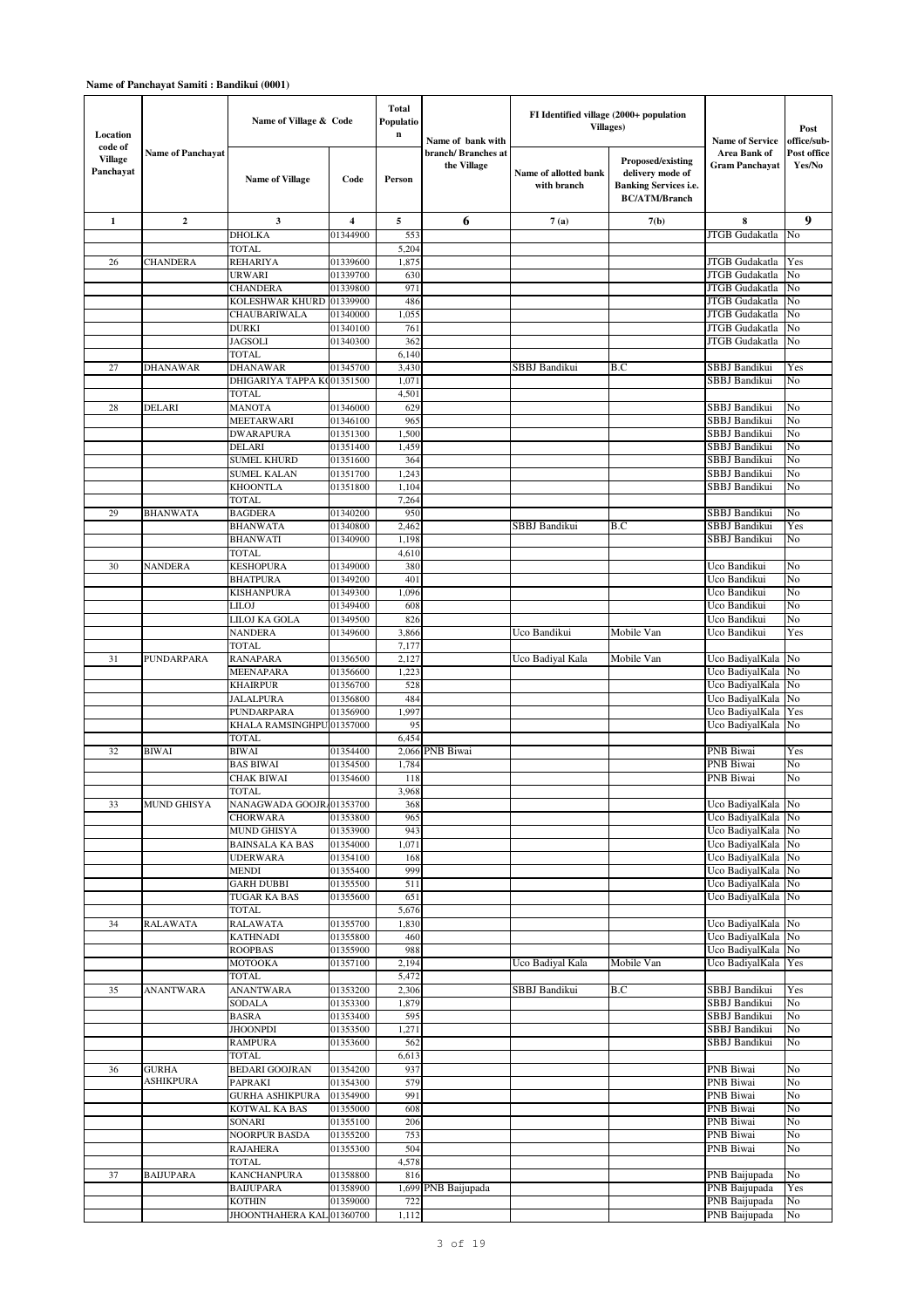## **Name of Panchayat Samiti : Bandikui (0001)**

| Location                               |                          | Name of Village & Code    |                         | <b>Total</b><br>Populatio<br>$\mathbf{n}$ | Name of bank with                  | FI Identified village (2000+ population<br>Villages) |                                                                                               | <b>Name of Service</b>                | Post<br>office/sub-   |
|----------------------------------------|--------------------------|---------------------------|-------------------------|-------------------------------------------|------------------------------------|------------------------------------------------------|-----------------------------------------------------------------------------------------------|---------------------------------------|-----------------------|
| code of<br><b>Village</b><br>Panchavat | <b>Name of Panchavat</b> | <b>Name of Village</b>    | Code                    | Person                                    | branch/ Branches at<br>the Village | Name of allotted bank<br>with branch                 | Proposed/existing<br>delivery mode of<br><b>Banking Services i.e.</b><br><b>BC/ATM/Branch</b> | Area Bank of<br><b>Gram Panchavat</b> | Post office<br>Yes/No |
| $\mathbf{1}$                           | $\mathbf{2}$             | 3                         | $\overline{\mathbf{4}}$ | 5                                         | 6                                  | 7(a)                                                 | 7(b)                                                                                          | 8                                     | 9                     |
|                                        |                          | JHOONTHAHERA KHU01360800  |                         | 1.019                                     |                                    |                                                      |                                                                                               | PNB Baijupada                         | No                    |
|                                        |                          | <b>TOTAL</b>              |                         | 5,368                                     |                                    |                                                      |                                                                                               |                                       |                       |
| 38                                     | <b>NANGAL</b>            | <b>DUBBI</b>              | 01354700                | 975                                       |                                    |                                                      |                                                                                               | <b>PNB</b> Biwai                      | No                    |
|                                        | <b>JHAMARWARA</b>        | NANGAL JHAMARWAI01354800  |                         | 1,117                                     |                                    |                                                      |                                                                                               | PNB Biwai                             | No                    |
|                                        |                          | <b>SUDHARANPARA</b>       | 01357400                | 1.390                                     |                                    |                                                      |                                                                                               | <b>PNB Biwai</b>                      | No                    |
|                                        |                          | <b>TOTAL</b>              |                         | 3,482                                     |                                    |                                                      |                                                                                               |                                       |                       |
| 39                                     | <b>DHIGARIYA BHIM</b>    | <b>JAITALWARI</b>         | 01358100                | 186                                       |                                    |                                                      |                                                                                               | PNB Baijupada                         | No                    |
|                                        |                          | <b>HANDLI</b>             | 01358600                | 627                                       |                                    |                                                      |                                                                                               | PNB Baijupada                         | No                    |
|                                        |                          | <b>SUMEL</b>              | 01358700                | 258                                       |                                    |                                                      |                                                                                               | PNB Baijupada                         | No                    |
|                                        |                          | DHIGARIYA KAPOOR          | 01359100                | 1,948                                     |                                    |                                                      |                                                                                               | PNB Baijupada                         | No                    |
|                                        |                          | DHIGARIYA BHIM            | 01359200                | 1,813                                     |                                    |                                                      |                                                                                               | PNB Baijupada                         | Yes                   |
|                                        |                          | <b>TOTAL</b>              |                         | 4,832                                     |                                    |                                                      |                                                                                               |                                       |                       |
| 40                                     | <b>MAU KHURD</b>         | <b>CHANPAWAS</b>          | 01357800                |                                           |                                    |                                                      |                                                                                               | PNB Biwai                             | Yes                   |
|                                        |                          | <b>MAU KHURD</b>          | 01357900                | 1,446                                     |                                    |                                                      |                                                                                               | <b>PNB</b> Biwai                      | No                    |
|                                        |                          | <b>MAU KHERA</b>          | 01359300                | 1,144                                     |                                    |                                                      |                                                                                               | <b>PNB</b> Biwai                      | No                    |
|                                        |                          | <b>MAU KALAN</b>          | 01359400                | 785                                       |                                    |                                                      |                                                                                               | <b>PNB</b> Biwai                      | No                    |
|                                        |                          | <b>KANETI</b>             | 01359500                | 366                                       |                                    |                                                      |                                                                                               | PNB Biwai                             | No                    |
|                                        |                          | TIGARIYA                  | 01359600                | 540                                       |                                    |                                                      |                                                                                               | <b>PNB</b> Biwai                      | No                    |
|                                        |                          | PATAR KHERA               | 01360100                | 1,246                                     |                                    |                                                      |                                                                                               | PNB Biwai                             | No                    |
|                                        |                          | <b>TOTAL</b>              |                         | 5,527                                     |                                    |                                                      |                                                                                               |                                       |                       |
| 41                                     | <b>HINGOTA</b>           | GADHMADHYA KI DH 01359700 |                         | 894                                       |                                    |                                                      |                                                                                               | PNB Baijupada                         | No                    |
|                                        |                          | <b>BAORI KHERA</b>        | 01359800                | 1.650                                     |                                    |                                                      |                                                                                               | PNB Baijupada                         | No                    |
|                                        |                          | <b>HINGOTA</b>            | 01359900                | 3,350                                     |                                    | PNB Baijupada                                        | B.C                                                                                           | PNB Baijupada                         | Yes                   |
|                                        |                          | <b>CHAMARON KA BAS</b>    | 01360000                | 735                                       |                                    |                                                      |                                                                                               | PNB Baijupada                         | No                    |
|                                        |                          | KHARI KI JHONPARI         | 01360200                | 545                                       |                                    |                                                      |                                                                                               | PNB Baijupada                         | No                    |
|                                        |                          | <b>TOTAL</b>              |                         | 7,174                                     |                                    |                                                      |                                                                                               |                                       |                       |
| 42                                     | <b>BALAHERA</b>          | <b>KANKARWAS</b>          | 01360300                | 373                                       |                                    |                                                      |                                                                                               | PNB Baijupada                         | No                    |
|                                        |                          | <b>ALIPUR</b>             | 01360400                | 2,073                                     |                                    | PNB Baijupada                                        | B.C                                                                                           | PNB Baijupada                         | No                    |
|                                        |                          | <b>BALAHERA</b>           | 01360500                | 2,133                                     |                                    | PNB Baijupada                                        | B.C                                                                                           | PNB Baijupada                         | Yes                   |
|                                        |                          | <b>BADABAS</b>            | 01360600                | 1,071                                     |                                    |                                                      |                                                                                               | PNB Baijupada                         | No                    |
|                                        |                          | <b>TOTAL</b>              |                         | 5,650                                     |                                    |                                                      |                                                                                               |                                       |                       |
| 43                                     | LOTWARA                  | LOTWARA                   | 01358400                | 4,091                                     |                                    | Uco BadiyalKala                                      | B.C                                                                                           | Uco BadiyalKala                       | Yes                   |
|                                        |                          | <b>NANGAL</b>             | 01358500                | 1.513                                     |                                    |                                                      |                                                                                               | Uco BadiyalKala                       | N <sub>0</sub>        |
|                                        |                          | <b>TOTAL</b>              |                         | 5,604                                     |                                    |                                                      |                                                                                               |                                       |                       |
| 44                                     | <b>BASWA</b>             | <b>BASWA</b>              | 01342800                |                                           | 18,852 SBBJ, UCO, JTGB             |                                                      |                                                                                               | Uco Baswa                             | Yes                   |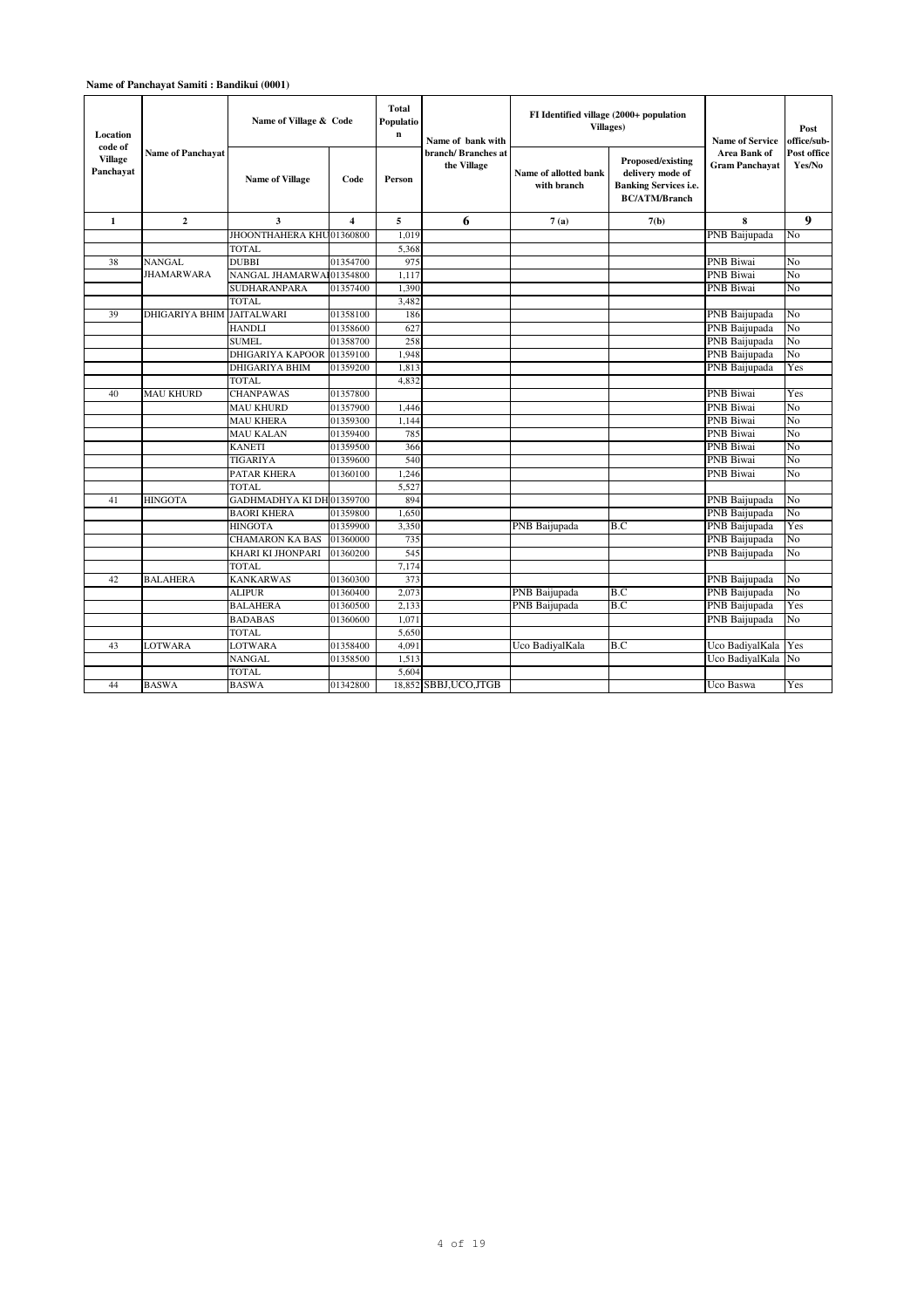# **NUMBER OF VILLAGES UNDER EACH GRAM PANCHAYAT**

**Name of Panchayat Samiti : MAHWA (0002)**

| <b>Location</b> code    |                      | Name of Village & Code                |                         | <b>Total</b><br>Populatio<br>n | Name of bank with                 |                                      | FI Identified village (2000+ population<br>Villages)                                   | <b>Name of Service</b>                             | Post<br>office/sub-   |
|-------------------------|----------------------|---------------------------------------|-------------------------|--------------------------------|-----------------------------------|--------------------------------------|----------------------------------------------------------------------------------------|----------------------------------------------------|-----------------------|
| of Village<br>Panchayat | Name of<br>Panchayat | Name of<br><b>Village</b>             | Code                    | Person                         | branch/Branches<br>at the Village | Name of allotted<br>bank with branch | Proposed/existing<br>delivery mode of Banking<br>Services i.e.<br><b>BC/ATM/Branch</b> | <b>Area Bank of</b><br><b>Gram Panchayat</b>       | Post office<br>Yes/No |
| $\mathbf{1}$            | $\overline{2}$       | 3                                     | $\overline{\mathbf{4}}$ | 5                              | 6                                 | 7(a)                                 | 7(b)                                                                                   | 8                                                  | $\boldsymbol{9}$      |
| 01                      | <b>RASEEDPUR</b>     | <b>SEET</b>                           | 01363600                | 909                            |                                   |                                      |                                                                                        | <b>SBI Mahuwa</b>                                  | No                    |
|                         |                      | <b>RASEEDPUR</b><br><b>RAJGARH</b>    | 01363700<br>01363800    | 3,655<br>750                   |                                   | <b>SBI</b> Mahuwa                    | B.C                                                                                    | SBI Mahuwa<br><b>SBI</b> Mahuwa                    | yes<br>No             |
|                         |                      | <b>TOTAL</b>                          |                         | 5,314                          |                                   |                                      |                                                                                        |                                                    |                       |
| 02                      | TAL CHIRI            | KHILCHI PUR                           | 01374500                | 184                            |                                   |                                      |                                                                                        | CBI Mahuwa                                         | No                    |
|                         |                      | TAL CHIRI                             | 01374600                | 2,319                          |                                   | CBI Mahuwa                           | B.C                                                                                    | CBI Mahuwa                                         | Yes                   |
|                         |                      | <b>JAHAZPUR</b>                       | 01374700                | 522                            |                                   |                                      |                                                                                        | CBI Mahuwa                                         | No                    |
|                         |                      | ALIPUR<br><b>VEERAMPUR</b>            | 01375700<br>01375800    | 1,715<br>96                    |                                   |                                      |                                                                                        | CBI Mahuwa<br>CBI Mahuwa                           | No<br>No              |
|                         |                      | <b>TOTAL</b>                          |                         | 4,836                          |                                   |                                      |                                                                                        |                                                    |                       |
| 03                      | <b>BARAGAON</b>      | <b>BARAGAON</b>                       | 01374800                | 1,877                          |                                   |                                      |                                                                                        | <b>BOB Kherla Bujarg</b>                           | No                    |
|                         |                      | <b>RATAN PURA</b>                     | 01374900                | 661                            |                                   |                                      |                                                                                        | <b>BOB Kherla Bujarg</b>                           | No                    |
|                         |                      | <b>SULTANPURA</b>                     | 01375100                | 1,071                          |                                   |                                      |                                                                                        | <b>BOB Kherla Bujarg</b>                           | No                    |
| 04                      | DHAND                | <b>TOTAL</b><br><b>SAMASPUR</b>       | 01375600                | 3,609<br>1,747                 |                                   |                                      |                                                                                        | <b>BOB KherlaBujarg</b>                            | No                    |
|                         |                      | DHAND                                 | 01375900                | 2,411                          |                                   | <b>BOB KherlaBujarg B.C</b>          |                                                                                        | <b>BOB KherlaBujarg</b>                            | yes                   |
|                         |                      | SHEESHWARA                            | 01376000                | 1,727                          |                                   |                                      |                                                                                        | <b>BOB KherlaBujarg</b>                            | No                    |
|                         |                      | <b>TOTAL</b>                          |                         | 5,885                          |                                   |                                      |                                                                                        |                                                    |                       |
| 05                      | NAHIDA               | SAHIDA                                | 01375300                | 1,187                          |                                   |                                      |                                                                                        | <b>BOB KherlaBujarg</b>                            | No                    |
|                         |                      | <b>NAHIDA</b><br>SIKANDARPUR          | 01375400<br>01375500    | 1,897<br>962                   |                                   |                                      |                                                                                        | <b>BOB</b> KherlaBujarg<br><b>BOB KherlaBujarg</b> | No<br>No              |
|                         |                      | <b>TOTAL</b>                          |                         | 4,046                          |                                   |                                      |                                                                                        |                                                    |                       |
| 06                      | <b>SANTHA</b>        | <b>BALLOOPURA</b>                     | 01372200                | 318                            |                                   |                                      |                                                                                        | <b>BRGB</b> Mahuwa                                 | No                    |
|                         |                      | <b>SANTHA</b>                         | 01373100                | 5,292                          |                                   | BRGB Mahuwa                          | B.C                                                                                    | <b>BRGB</b> Mahuwa                                 | yes                   |
|                         |                      | <b>TOTAL</b>                          |                         | 5,610                          |                                   |                                      |                                                                                        |                                                    |                       |
| 07                      | KOT                  | NANGAL MEO<br><b>DAULAT PURA</b>      | 01361200<br>01361300    | 438<br>672                     |                                   |                                      |                                                                                        | <b>SBBJ</b> Mandawar<br>SBBJ Mandawar              | No<br>No              |
|                         |                      | KOT                                   | 01361500                | 3,891                          |                                   | SBBJ Mandawar                        | B.C                                                                                    | SBBJ Mandawar                                      | yes                   |
|                         |                      | <b>TOTAL</b>                          |                         | 5,001                          |                                   |                                      |                                                                                        |                                                    |                       |
| 08                      | <b>HALDENA</b>       | REENGAS PURA                          | 01361400                | 936                            |                                   |                                      |                                                                                        | Syndicate Mandawa No                               |                       |
|                         |                      | <b>HALDENA</b>                        | 01361600                | 1,274                          |                                   |                                      |                                                                                        | Syndicate Mandawa No                               |                       |
|                         |                      | NANGAL KOLR<br>NANGAL CHAR            | 01361700<br>01361900    | 525<br>389                     |                                   |                                      |                                                                                        | Syndicate Mandawa No<br>Syndicate MandawarNo       |                       |
|                         |                      | <b>TOTAL</b>                          |                         | 3,124                          |                                   |                                      |                                                                                        |                                                    |                       |
| 09                      | <b>GARH HIMMAT</b>   | GARH HIMMAT 01362100                  |                         | 4,296                          |                                   | Uco Mahuwa                           | B.C                                                                                    | Uco Mahuwa                                         | Yes                   |
|                         | SINGH                |                                       |                         |                                |                                   |                                      |                                                                                        |                                                    |                       |
| 10                      | REENDLI              | REENDLI                               | 01362000                | 1,680                          |                                   |                                      |                                                                                        | Uco Mahuwa<br>Uco Mahuwa                           | No                    |
|                         |                      | <b>BHANDPURA</b><br><b>TOTAL</b>      | 01362200                | 1,170<br>2,850                 |                                   |                                      |                                                                                        |                                                    | No                    |
| 11                      | UKRUNDH              | <b>TAHALDI</b>                        | 01362700                | 1,176                          |                                   |                                      |                                                                                        | Syndicate mandawar No                              |                       |
|                         |                      | <b>UKROOND</b>                        | 01362800                | 2,821                          |                                   | SBI Mahuwa                           | B.C                                                                                    | Syndicate mandawar                                 | yes                   |
|                         |                      | <b>PEELWA</b>                         | 01364100                | 520                            |                                   |                                      |                                                                                        | Syndicate mandawar No                              |                       |
|                         |                      | <b>TOTAL</b>                          |                         | 4,517                          |                                   |                                      |                                                                                        |                                                    |                       |
| 12                      | JATWARA              | NANGAL SUMEI 01362400<br>SARAWALI     | 01362500                | 1,444<br>862                   |                                   |                                      |                                                                                        | <b>BRGB</b> Mandawar<br><b>BRGB</b> Mandawar       | No<br>No              |
|                         |                      | NANGAL MEEN 01362600                  |                         | 806                            |                                   |                                      |                                                                                        | <b>BRGB</b> Mandawar                               | No                    |
|                         |                      | <b>JATWARA</b>                        | 01364700                | 1,503                          |                                   |                                      |                                                                                        | <b>BRGB</b> Mandawar                               | No                    |
|                         |                      | <b>TOTAL</b>                          |                         | 4,615                          |                                   |                                      |                                                                                        |                                                    |                       |
| 13                      | <b>BALAHERI</b>      | <b>BALAHERI</b>                       | 01368400                |                                | 3,229 BOB Balahedi                |                                      |                                                                                        | <b>BOB</b> Balahedi                                | yes                   |
|                         |                      | <b>HASILPUR</b><br><b>TOTAL</b>       | 01368500                | 875<br>4,104                   |                                   |                                      |                                                                                        | <b>BOB</b> Balahedi                                | No                    |
| 14                      | TUDIYANA             | TUDIYANA                              | 01365100                | 1,904                          |                                   |                                      |                                                                                        | <b>BOB Balahedi</b>                                | No                    |
|                         |                      | <b>BERKHERA</b>                       | 01365200                | 2,616                          |                                   | <b>BOB</b> Balahedi                  | B.C                                                                                    | <b>BOB</b> Balahedi                                | yes                   |
|                         |                      | <b>TOTAL</b>                          |                         | 4,520                          |                                   |                                      |                                                                                        |                                                    |                       |
| 15                      | <b>RAMGARH</b>       | <b>RAMGARH</b><br>SHAHADPUR           | 01365700<br>01365800    | 3,969<br>1,737                 |                                   | SBBJ Mahuwa                          | B.C                                                                                    | SBBJ Mahuwa<br>SBBJ Mahuwa                         | yes<br>No             |
|                         |                      | <b>TOTAL</b>                          |                         | 5,706                          |                                   |                                      |                                                                                        |                                                    |                       |
| 16                      | <b>GAHNOLI</b>       | BHOPUR SHAHP 01372000                 |                         | 2,139                          |                                   | <b>BRGB</b> Mahuwa                   | B.C                                                                                    | <b>BRGB</b> Mahuwa                                 | yes                   |
|                         |                      | <b>GAHNOLI</b>                        | 01372100                | 3,550                          |                                   | <b>BRGB</b> Mahuwa                   | B.C                                                                                    | <b>BRGB</b> Mahuwa                                 | yes                   |
|                         |                      | <b>KHOHRA</b>                         | 01373200                | 707                            |                                   |                                      |                                                                                        | <b>BRGB</b> Mahuwa                                 | No                    |
|                         |                      | <b>TOTAL</b>                          |                         | 6,396                          |                                   |                                      |                                                                                        |                                                    |                       |
| 17                      | <b>NORANGWARA</b>    | PEEPLIPARA<br><b>MOONDPHORI</b>       | 01368600<br>01368700    | 446<br>908                     |                                   |                                      |                                                                                        | <b>BOB</b> Balahedi<br><b>BOB</b> Balahedi         | No<br>No              |
|                         |                      | <b>NORANGWARA</b>                     | 01368800                | 1,413                          |                                   |                                      |                                                                                        | <b>BOB Balahedi</b>                                | yes                   |
|                         |                      | <b>VISHALA</b>                        | 01368900                | 1,102                          |                                   |                                      |                                                                                        | <b>BOB</b> Balahedi                                | No                    |
|                         |                      | PATTI KAYAMP                          | 01369000                | 169                            |                                   |                                      |                                                                                        | <b>BOB</b> Balahedi                                | No                    |
|                         |                      | CHAK VISHALA<br><b>KAYAMPUR</b>       | 01369100                | 160<br>579                     |                                   |                                      |                                                                                        | <b>BOB</b> Balahedi<br><b>BOB</b> Balahedi         | No<br>No              |
|                         |                      | <b>TOTAL</b>                          | 01369200                | 4,777                          |                                   |                                      |                                                                                        |                                                    |                       |
| 18                      | PAOTA                | GOOJAR KHERIY01371200                 |                         | 92                             |                                   |                                      |                                                                                        | <b>BOB Pawata</b>                                  | No                    |
|                         |                      | PAOTA                                 | 01371300                |                                | 5,594 BOBPawata                   |                                      |                                                                                        | <b>BOB</b> Pawata                                  | yes                   |
|                         |                      | <b>TOTAL</b>                          |                         | 5,686                          |                                   |                                      |                                                                                        |                                                    |                       |
| 19                      | <b>GAZIPUR</b>       | <b>JAGRAMPUR</b>                      | 01370500                | 45                             |                                   |                                      |                                                                                        | <b>BOB Pawata</b>                                  | No                    |
|                         |                      | <b>AMARPUR</b><br><b>MEENA KHERIY</b> | 01371100<br>01371700    | 1,124<br>380                   |                                   |                                      |                                                                                        | <b>BOB Pawata</b><br><b>BOB Pawata</b>             | No<br>No              |
|                         |                      | <b>KHAWDA</b>                         | 01371800                | 1,459                          |                                   |                                      |                                                                                        | <b>BOB Pawata</b>                                  | No                    |
|                         |                      | <b>GAZIPUR</b>                        | 01371900                | 2,541                          |                                   | <b>BOB</b> Pawata                    | B.C                                                                                    | <b>BOB Pawata</b>                                  | yes                   |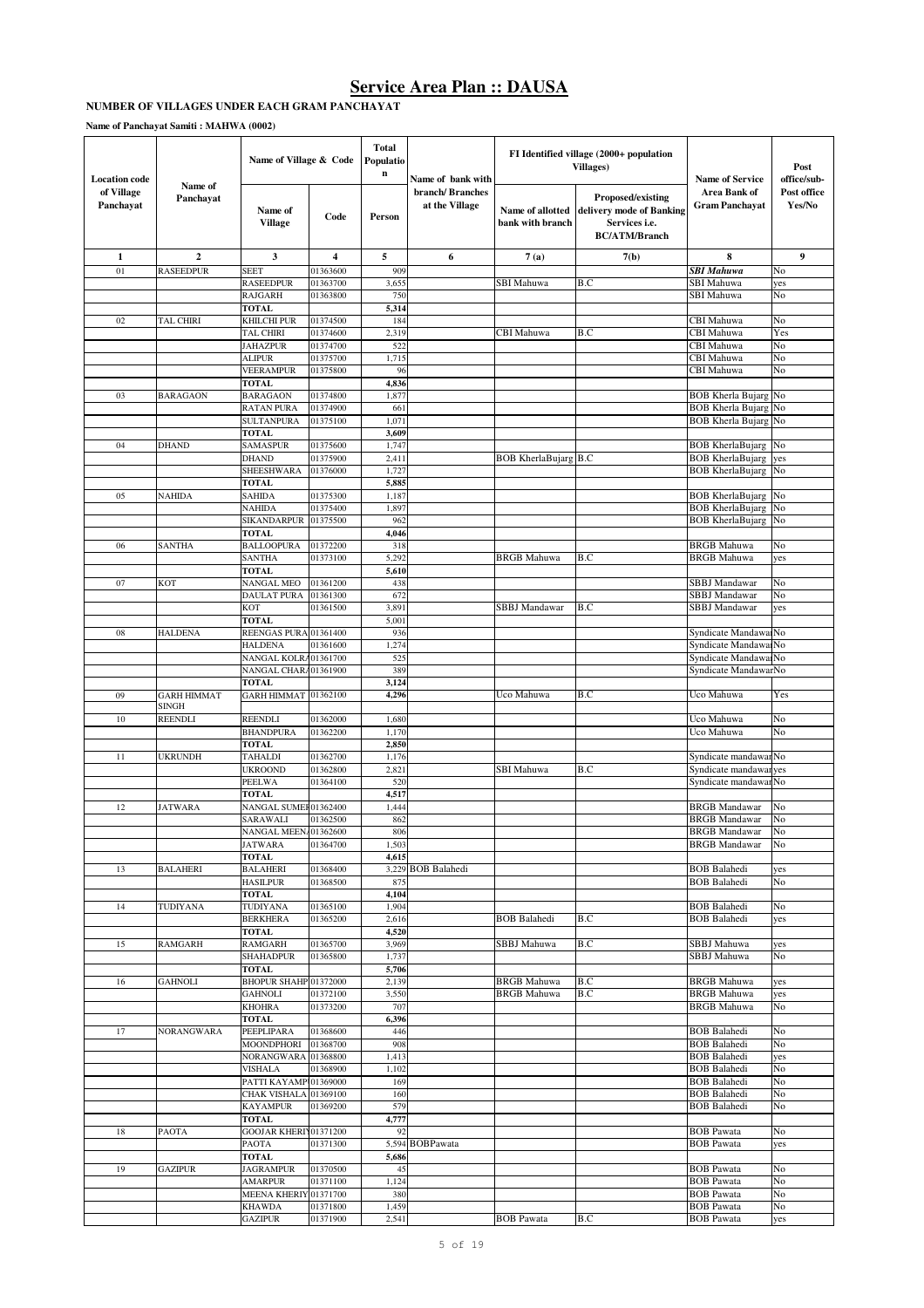| <b>Location code</b>    |                      | Name of Village & Code                     |                      | <b>Total</b><br>Populatio<br>n | Name of bank with                 |                                      | FI Identified village (2000+ population<br>Villages)                                          | <b>Name of Service</b>                       | Post<br>office/sub-   |
|-------------------------|----------------------|--------------------------------------------|----------------------|--------------------------------|-----------------------------------|--------------------------------------|-----------------------------------------------------------------------------------------------|----------------------------------------------|-----------------------|
| of Village<br>Panchayat | Name of<br>Panchayat | Name of<br><b>Village</b>                  | Code                 | Person                         | branch/Branches<br>at the Village | Name of allotted<br>bank with branch | Proposed/existing<br>delivery mode of Banking<br>Services <i>i.e.</i><br><b>BC/ATM/Branch</b> | Area Bank of<br><b>Gram Panchayat</b>        | Post office<br>Yes/No |
| $\mathbf{1}$            | $\mathbf{2}$         | 3                                          | 4                    | 5                              | 6                                 | 7(a)                                 | 7(b)                                                                                          | 8                                            | 9                     |
| 20                      | <b>WARA BUJURG</b>   | <b>TOTAL</b><br>LANGRIPURA                 | 01371400             | 5,549<br>401                   |                                   |                                      |                                                                                               | <b>BOB</b> Pawata                            | No                    |
|                         |                      | <b>NAUGAON</b>                             | 01371500             | 920                            |                                   |                                      |                                                                                               | <b>BOB</b> Pawata                            | No                    |
|                         |                      | <b>KUTAKPUR</b><br><b>GOHANDI MEEN</b>     | 01371600<br>01373700 | 501<br>567                     |                                   |                                      |                                                                                               | <b>BOB</b> Pawata<br><b>BOB</b> Pawata       | No<br>No              |
|                         |                      | KHOHRA MULL.                               | 01374000             | 1,071                          |                                   |                                      |                                                                                               | <b>BOB</b> Pawata                            | No                    |
|                         |                      | <b>WARA BUJURG</b>                         | 01374100             | 2,042                          |                                   | <b>BOB</b> Pawata                    | B.C                                                                                           | <b>BOB</b> Pawata                            | yes                   |
| 21                      | KHERLA BUJURG        | <b>TOTAL</b><br>GOHANDI GOOJ.01373800      |                      | 5,502<br>203                   |                                   |                                      |                                                                                               | <b>BOB Kherla Bujarg</b>                     | No                    |
|                         |                      | <b>KONDLA</b>                              | 01373900             | 1,027                          |                                   |                                      |                                                                                               | <b>BOB</b> Kherla Bujarg                     | No                    |
|                         |                      | KHERLA BUJUR 01374200                      |                      | 4,250                          | BOB KhrlaBujarg                   |                                      |                                                                                               | <b>BOB Kherla Bujarg</b>                     | yes                   |
|                         |                      | TEHRA<br><b>TOTAL</b>                      | 01374300             | 257<br>5,737                   |                                   |                                      |                                                                                               | <b>BOB Kherla Bujarg No</b>                  |                       |
| 22                      | <b>AUND MEENA</b>    | <b>AUND GOOJAR</b>                         | 01373300             | 1,099                          |                                   |                                      |                                                                                               | CBI Mahuwa                                   | No                    |
|                         |                      | <b>AUND MEENA</b>                          | 01373400             | 1,974                          |                                   |                                      |                                                                                               | CBI Mahuwa                                   | yes                   |
|                         |                      | <b>AUND BRAHMA</b><br><b>KHANPUR</b>       | 01373500<br>01373600 | 331<br>1,365                   |                                   |                                      |                                                                                               | CBI Mahuwa<br>CBI Mahuwa                     | No<br>No              |
|                         |                      | <b>MILKI PURA</b>                          | 01374400             | 508                            |                                   |                                      |                                                                                               | CBI Mahuwa                                   | No                    |
|                         |                      | <b>TOTAL</b>                               |                      | 5,277                          |                                   |                                      |                                                                                               |                                              |                       |
| 23                      | <b>DHOL KHERA</b>    | PALODA<br><b>BEERASNA</b>                  | 01363900<br>01364200 | 516<br>547                     |                                   |                                      |                                                                                               | <b>BRGB</b> Mandawar<br><b>BRGB</b> Mandawar | No<br>No              |
|                         |                      | DHOL KHERA                                 | 01364300             | 1,630                          |                                   |                                      |                                                                                               | <b>BRGB</b> Mandawar                         | Yes                   |
|                         |                      | MANYAPURA                                  | 01364400             | 565                            |                                   |                                      |                                                                                               | <b>BRGB</b> Mandawar                         | No                    |
|                         |                      | <b>BANDANPURA</b><br>NORANGPURA            | 01364500<br>01364600 | 81<br>720                      |                                   |                                      |                                                                                               | <b>BRGB</b> Mandawar<br><b>BRGB</b> Mandawar | No<br>No              |
|                         |                      | PARLA                                      | 01364800             | 912                            |                                   |                                      |                                                                                               | <b>BRGB</b> Mandawar                         | No                    |
|                         |                      | <b>VEERGAON</b>                            | 01364900             | 725                            |                                   |                                      |                                                                                               | <b>BRGB</b> Mandawar                         | No                    |
|                         |                      | <b>NADNA</b><br><b>TOTAL</b>               | 01365000             | 582<br>6,278                   |                                   |                                      |                                                                                               | <b>BRGB</b> Mandawar                         | No                    |
| 24                      | <b>PAKHAR</b>        | PAKHAR                                     | 01363500             | 2,671                          |                                   |                                      |                                                                                               | <b>BOB</b> Mandawar                          | Yes                   |
|                         |                      | <b>DALLAPURA</b>                           | 01364000             | 88                             |                                   |                                      |                                                                                               | <b>BOB</b> Mandawar                          | No                    |
|                         |                      | <b>KESRI</b><br><b>TOTAL</b>               | 01366300             | 1,154<br>3,913                 |                                   |                                      |                                                                                               | <b>BOB</b> Mandawar                          | No                    |
| 25                      | <b>SALIMPUR</b>      | KHOH KALAN                                 | 01367100             | 908                            |                                   |                                      |                                                                                               | <b>BOB</b> Mandawar                          | No                    |
|                         |                      | TODRA<br>SINDUKI                           | 01367200<br>01367300 | 810<br>1,171                   |                                   |                                      |                                                                                               | <b>BOB</b> Mandawar<br><b>BOB</b> Mandawar   | No<br>No              |
|                         |                      | <b>SALIMPUR</b>                            | 01367400             | 1,606                          |                                   |                                      |                                                                                               | <b>BOB</b> Mandawar                          | Yes                   |
|                         |                      | <b>TOTAL</b>                               |                      | 4,49.                          |                                   |                                      |                                                                                               |                                              |                       |
| 26                      | <b>HURLA</b>         | <b>HURLA</b><br><b>GUWARKI</b>             | 01368200<br>01368300 | 2,538<br>1,357                 |                                   | SBBJ Mahuwa                          | B.C                                                                                           | SBBJ Mahuwa<br><b>SBBJ</b> Mahuwa            | Yes<br>No             |
|                         |                      | <b>TOTAL</b>                               |                      | 3,895                          |                                   |                                      |                                                                                               |                                              |                       |
| 27                      | <b>GAGWANA</b>       | PEEPAL KHERA                               | 01369300             | 2,605                          |                                   | <b>BOB</b> Balahedi                  | B.C                                                                                           | <b>BOB</b> Balahedi                          | yes                   |
|                         |                      | <b>GAGWANA</b><br>MAUJPUR                  | 01369400<br>01369500 | 2,414<br>440                   |                                   | <b>BOB</b> Balahedi                  | B.C                                                                                           | <b>BOB</b> Balahedi<br><b>BOB Balahedi</b>   | yes<br>No             |
|                         |                      | <b>TOTAL</b>                               |                      | 5,459                          |                                   |                                      |                                                                                               |                                              |                       |
| 28                      | <b>HANDIYA</b>       | <b>HANDIYA</b>                             | 01367600             | 3,645                          |                                   | <b>BOB</b> Mahuwa                    | B.C                                                                                           | <b>BOB</b> Mahuwa                            | Yes<br>No             |
|                         |                      | ALLAPUR<br><b>RONT</b>                     | 01367700<br>01372300 | 239<br>2,475                   |                                   | <b>BOB</b> Mahuwa                    | B.C                                                                                           | <b>BOB</b> Mahuwa<br><b>BOB</b> Mahuwa       | Yes                   |
|                         |                      | <b>TOTAL</b>                               |                      | 6,359                          |                                   |                                      |                                                                                               |                                              |                       |
| 29                      | <b>PALANHERA</b>     | PALANHERA<br>MACHAN KA PU01372800          | 01372700             | 2,349<br>344                   |                                   | <b>BRGB</b> Mahuwa                   | B.C                                                                                           | <b>BRGB</b> Mahuwa<br><b>BRGB</b> Mahuwa     | Yes<br>No             |
|                         |                      | PAHARI                                     | 01372900             | 709                            |                                   |                                      |                                                                                               | <b>BRGB</b> Mahuwa                           | No                    |
|                         |                      | <b>MOHANPUR</b>                            | 01373000             | 827                            |                                   |                                      |                                                                                               | <b>BRGB</b> Mahuwa                           | No                    |
| 30                      | SAMLETI              | <b>TOTAL</b><br><b>SAMLETI</b>             | 01368100             | 4,229<br>2,186                 |                                   | SBBJ Mahuwa                          | B.C                                                                                           | SBBJ Mahuwa                                  | Yes                   |
|                         |                      | <b>BIRUNDA</b>                             | 01369700             | 492                            |                                   |                                      |                                                                                               | <b>SBBJ</b> Mahuwa                           | No                    |
|                         |                      | <b>GARHI PATTI</b>                         | 01369800             | 461                            |                                   |                                      |                                                                                               | SBBJ Mahuwa                                  | No                    |
|                         |                      | <b>KIRTI NAGLA</b><br>KHOHRA NAND:01370000 | 01369900             | 543<br>247                     |                                   |                                      |                                                                                               | SBBJ Mahuwa<br>SBBJ Mahuwa                   | No<br>No              |
|                         |                      | PADLI                                      | 01370100             | 622                            |                                   |                                      |                                                                                               | SBBJ Mahuwa                                  | No                    |
| 31                      |                      | <b>TOTAL</b>                               |                      | 4,551                          |                                   |                                      |                                                                                               | SBBJ Mahuwa                                  | No                    |
|                         | KHONCH PURI          | <b>SAYPUR</b><br>SAMASPUR                  | 01369600<br>01370200 | 747<br>587                     |                                   |                                      |                                                                                               | SBBJ Mahuwa                                  | No                    |
|                         |                      | MAUSAMPUR PA01370600                       |                      | 464                            |                                   |                                      |                                                                                               | SBBJ Mahuwa                                  | No                    |
|                         |                      | <b>KHOHRI</b>                              | 01370700             | 1,116                          |                                   |                                      |                                                                                               | SBBJ Mahuwa<br>SBBJ Mahuwa                   | No<br>No              |
|                         |                      | PARIYA KA NAN01370800<br>KHONCH PURI       | 01370900             | 631<br>1,049                   |                                   |                                      |                                                                                               | SBBJ Mahuwa                                  | No                    |
|                         |                      | <b>CHURKHERA</b>                           | 01371000             | 570                            |                                   |                                      |                                                                                               | SBBJ Mahuwa                                  | No                    |
| 32                      | <b>SALEMPUR</b>      | <b>TOTAL</b><br><b>SALEMPUR</b>            | 01375000             | 5,164<br>2,169                 |                                   | <b>BOB KherlaBujarg B.C</b>          |                                                                                               | <b>BOB KherlaBujarg</b>                      | yes                   |
|                         |                      | <b>JALALPUR</b>                            | 01375200             | 1,352                          |                                   |                                      |                                                                                               | <b>BOB KherlaBujarg</b>                      | No                    |
|                         |                      | <b>TOTAL</b>                               |                      | 3,521                          |                                   |                                      |                                                                                               |                                              |                       |
| 33                      | <b>BANAWAR</b>       | <b>BANAWAR</b><br><b>HADOLI</b>            | 01360900<br>01361000 | 1,255<br>815                   |                                   |                                      |                                                                                               | SBBJ Mandawar<br>SBBJ Mandawar               | yes<br>No             |
|                         |                      | <b>ISARPURA</b>                            | 01361100             | 250                            |                                   |                                      |                                                                                               | SBBJ Mandawar                                | No                    |
|                         |                      | <b>EDALPUR</b>                             | 01361800             | 863                            |                                   |                                      |                                                                                               | SBBJ Mandawar                                | No                    |
| 34                      | <b>RAIPUR</b>        | <b>TOTAL</b><br><b>RAIPUR</b>              | 01362300             | 3,183<br>578                   |                                   |                                      |                                                                                               | Uco Mahuwa                                   | No                    |
|                         |                      | <b>GOPAL GARH</b>                          | 01362900             | 584                            |                                   |                                      |                                                                                               | Uco Mahuwa                                   | No                    |
|                         |                      | TEEKRI KILANO 01363000                     |                      | 820                            |                                   |                                      |                                                                                               | Uco Mahuwa                                   | No                    |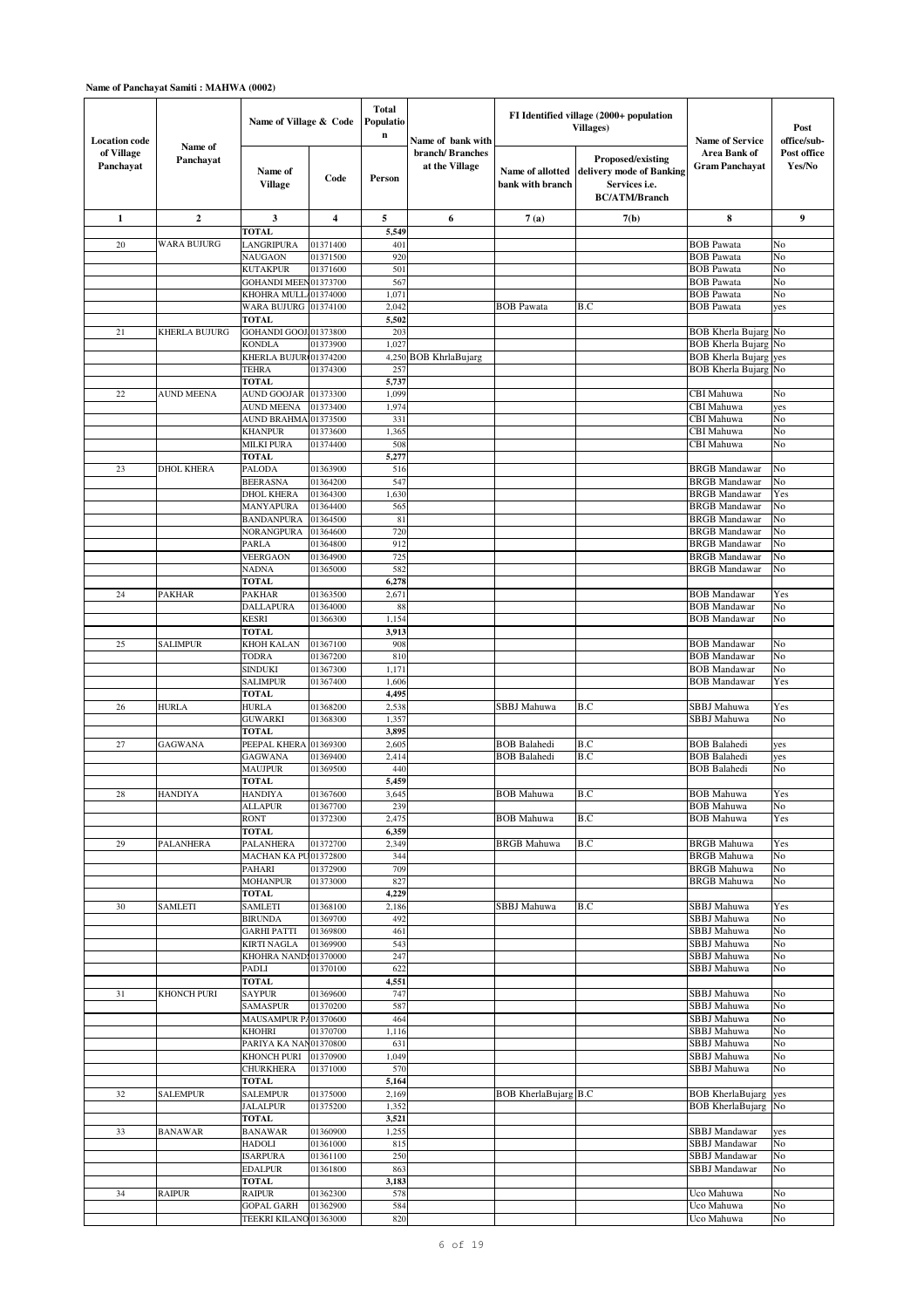### **Name of Panchayat Samiti : MAHWA (0002)**

| <b>Location code</b>    |                      | Name of Village & Code     |                         | <b>Total</b><br>Populatio<br>$\mathbf n$ | Name of bank with                   |                                      | FI Identified village (2000+ population<br>Villages)                                   | <b>Name of Service</b>                       | Post<br>office/sub-   |
|-------------------------|----------------------|----------------------------|-------------------------|------------------------------------------|-------------------------------------|--------------------------------------|----------------------------------------------------------------------------------------|----------------------------------------------|-----------------------|
| of Village<br>Panchavat | Name of<br>Panchavat | Name of<br><b>Village</b>  | Code                    | Person                                   | branch/Branches<br>at the Village   | Name of allotted<br>bank with branch | Proposed/existing<br>delivery mode of Banking<br>Services i.e.<br><b>BC/ATM/Branch</b> | <b>Area Bank of</b><br><b>Gram Panchavat</b> | Post office<br>Yes/No |
| $\mathbf{1}$            | $\mathbf{2}$         | 3                          | $\overline{\mathbf{4}}$ | 5                                        | 6                                   | 7(a)                                 | 7(b)                                                                                   | 8                                            | $\boldsymbol{9}$      |
|                         |                      | <b>KHERLI KHURD</b>        | 01363100                | 420                                      |                                     |                                      |                                                                                        | Uco Mahuwa                                   | No                    |
|                         |                      | <b>KHERLI KALAN</b>        | 01363200                | 238                                      |                                     |                                      |                                                                                        | Uco Mahuwa                                   | No                    |
|                         |                      | <b>HARIPURA</b>            | 01363300                | 311                                      |                                     |                                      |                                                                                        | Uco Mahuwa                                   | No                    |
|                         |                      | <b>KISHORPURA</b>          | 01363400                | 205                                      |                                     |                                      |                                                                                        | Uco Mahuwa                                   | No                    |
|                         |                      | <b>TOTAL</b>               |                         | 3,156                                    |                                     |                                      |                                                                                        |                                              |                       |
| 35                      | PALI                 | MOTOOKA                    | 01365900                | 227                                      |                                     |                                      |                                                                                        | <b>BOB</b> Mahuwa                            | No                    |
|                         |                      | PALI                       | 01366000                | 2,221                                    |                                     | BOB Mahuwa                           | B.C                                                                                    | <b>BOB</b> Mahuwa                            | yes                   |
|                         |                      | <b>BHOPUR TAPPA</b>        | 01366200                | 1,419                                    |                                     |                                      |                                                                                        | <b>BOB</b> Mahuwa                            | No                    |
|                         |                      | <b>TOTAL</b>               |                         | 3,867                                    |                                     |                                      |                                                                                        |                                              |                       |
| 36                      | <b>KESRA</b>         | <b>KESRA</b>               | 01366400                | 938                                      |                                     |                                      |                                                                                        | <b>BOB</b> Mandawar                          | No                    |
|                         |                      | KHERLI NARAY 01366500      |                         | 685                                      |                                     |                                      |                                                                                        | <b>BOB</b> Mandawar                          | No                    |
|                         |                      | SARANGPUR                  | 01366600                | 128                                      |                                     |                                      |                                                                                        | <b>BOB</b> Mandawar                          | No                    |
|                         |                      | <b>RAJPUR</b>              | 01366700                | 499                                      |                                     |                                      |                                                                                        | <b>BOB</b> Mandawar                          | No                    |
|                         |                      | <b>LADANPUR</b>            | 01366800                | 358                                      |                                     |                                      |                                                                                        | <b>BOB</b> Mandawar                          | No                    |
|                         |                      | MAGARAKHA                  | 01366900                | 180                                      |                                     |                                      |                                                                                        | <b>BOB</b> Mandawar                          | No                    |
|                         |                      | <b>BAHARKHOH</b>           | 01367000                | 803                                      |                                     |                                      |                                                                                        | <b>BOB</b> Mandawar                          | No                    |
|                         |                      | <b>TOTAL</b>               |                         | 3,591                                    |                                     |                                      |                                                                                        |                                              |                       |
| 37                      | KHERLA GADALI        | TEEKRI JAFARA 01367500     |                         | 1,021                                    |                                     |                                      |                                                                                        | <b>SBI</b> Mahuwa                            | No                    |
|                         |                      | KHERLA GADAL 01372400      |                         | 1,229                                    |                                     |                                      |                                                                                        | <b>SBI</b> Mahuwa                            | No                    |
|                         |                      | <b>RASOOLPUR</b>           | 01372500                | 152                                      |                                     |                                      |                                                                                        | <b>SBI</b> Mahuwa                            | No                    |
|                         |                      | <b>LALPUR</b>              | 01372600                | 1,056                                    |                                     |                                      |                                                                                        | SBI Mahuwa                                   | No                    |
|                         |                      | <b>TOTAL</b>               |                         | 3,458                                    |                                     |                                      |                                                                                        |                                              |                       |
| 38                      | TEKRA                | NAYA GAON                  | 01367800                | 531                                      |                                     |                                      |                                                                                        | PNB Mahuwa                                   | No                    |
|                         |                      | <b>DHANTURI</b>            | 01367900                | 802                                      |                                     |                                      |                                                                                        | PNB Mahuwa                                   | No                    |
|                         |                      | <b>TEKRA</b>               | 01368000                | 1.046                                    |                                     |                                      |                                                                                        | PNB Mahuwa                                   | No                    |
|                         |                      | <b>BIRANA</b>              | 01370300                | 521                                      |                                     |                                      |                                                                                        | <b>PNB</b> Mahuwa                            | No                    |
|                         |                      | <b>BAREETKI</b>            | 01370400                | 850                                      |                                     |                                      |                                                                                        | PNB Mahuwa                                   | No                    |
|                         |                      | <b>TOTAL</b>               |                         | 3,750                                    |                                     |                                      |                                                                                        |                                              |                       |
| 39                      | <b>KAMALPUR</b>      | <b>DOOLHAPURA</b>          | 01365300                | 1,196                                    |                                     |                                      |                                                                                        | <b>SBI</b> Mahuwa                            | Yes                   |
|                         |                      | <b>VALEEN</b>              | 01365400                | 933                                      |                                     |                                      |                                                                                        | <b>SBI Mahuwa</b>                            | No                    |
|                         |                      | <b>KAMALPUR</b>            | 01365500                | 526                                      |                                     |                                      |                                                                                        | <b>SBI Mahuwa</b>                            | No                    |
|                         |                      | <b>AKBARPUR</b>            | 01365600                | 280                                      |                                     |                                      |                                                                                        | SBI Mahuwa                                   | No                    |
|                         |                      | <b>BHAPUR</b>              | 01366100                | 412                                      |                                     |                                      |                                                                                        | SBI Mahuwa                                   | No                    |
|                         |                      | <b>TOTAL</b>               |                         | 3347                                     |                                     |                                      |                                                                                        |                                              |                       |
| 40                      | MANDAWAR C.T.        | <b>MANDAWAR (C41102000</b> |                         |                                          | BOB, SBBJ, BRGB,<br>10109 Syndicate |                                      |                                                                                        | <b>SBBJ</b> Mandawar                         | Yes                   |
| 41                      | MAHWA C.T.           | MAHWA (C.T.) 41103000      |                         |                                          | BOB, SBBJ, BRGB,<br>19564 Syndicate |                                      |                                                                                        | <b>BOB</b> Mahuwa                            | yes                   |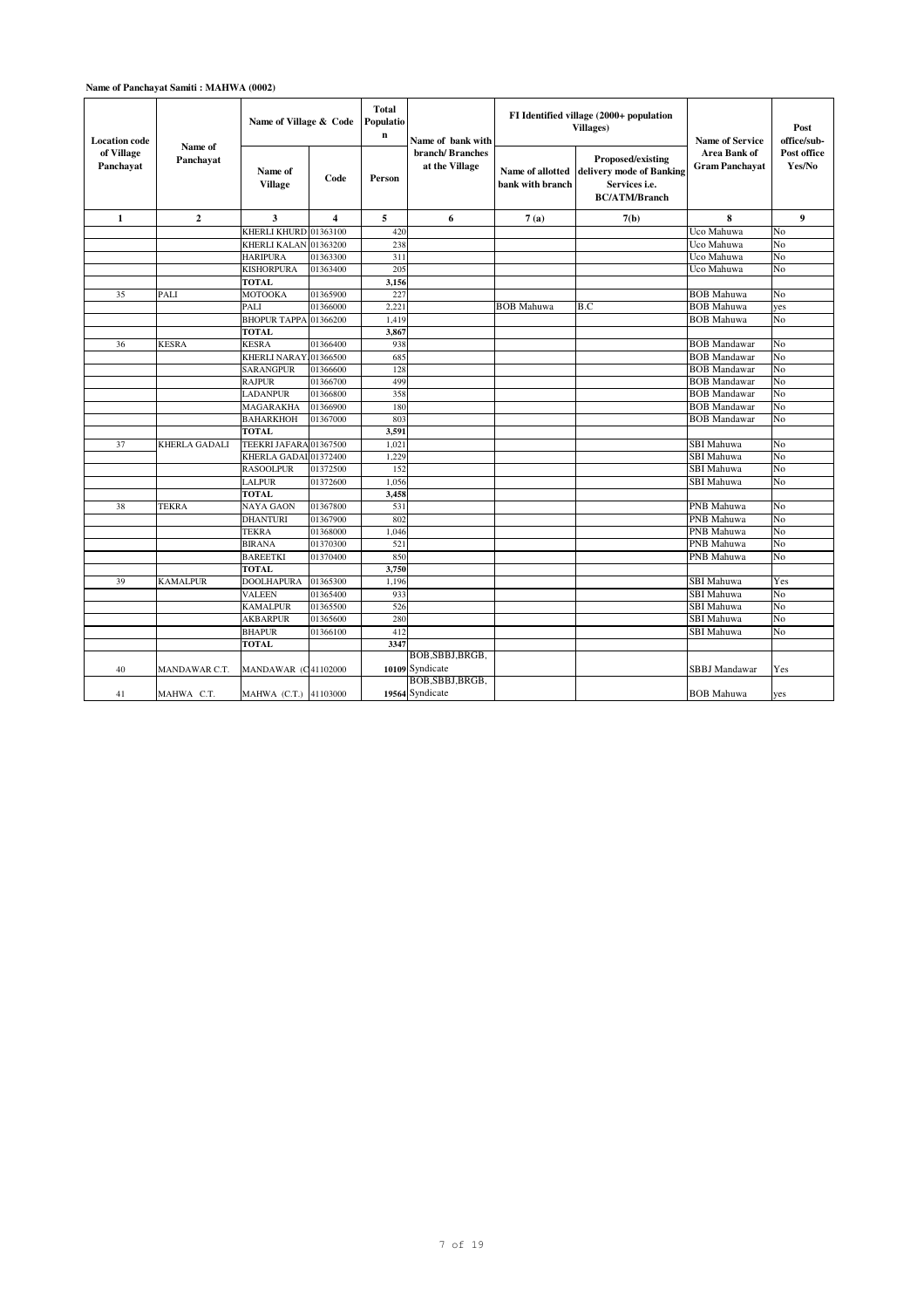#### **NUMBER OF VILLAGES UNDER EACH GRAM PANCHAYAT**

**Name of Panchayat Samiti : Sikrai(0003)**

|                                                 |                      | Name of Village & Code                      |                         | <b>Total Population</b> |                                                         |                                      | FI Identified village (2000+ population Villages)                            | Name of                                                 | Post                                 |
|-------------------------------------------------|----------------------|---------------------------------------------|-------------------------|-------------------------|---------------------------------------------------------|--------------------------------------|------------------------------------------------------------------------------|---------------------------------------------------------|--------------------------------------|
| <b>Location</b> code<br>of Village<br>Panchayat | Name of<br>Panchayat | <b>Name of Village</b>                      | Code                    | Person                  | Name of bank with<br>branch/ Branches at<br>the Village | Name of allotted bank<br>with branch | Proposed/existing delivery<br>mode of Banking Services<br>i.e. BC/ATM/Branch | <b>Service Area</b><br><b>Bank of Gram</b><br>Panchayat | office/sub-<br>Post office<br>Yes/No |
| 1                                               | $\overline{2}$       | 3                                           | $\overline{\mathbf{4}}$ | 5                       | 6                                                       | 7(a)                                 | 7(b)                                                                         | 8                                                       | 9                                    |
| 01                                              | <b>KARORI</b>        | <b>KARORI</b>                               | 01377800                | 2,114                   |                                                         | uco Manpur                           | Mobile Van                                                                   | uco Manpur                                              | yes                                  |
|                                                 |                      | PARLI                                       | 01378200                | 1,845                   |                                                         |                                      |                                                                              | uco Manpur                                              | No                                   |
|                                                 |                      | <b>TOTAL</b>                                |                         | 3,959                   |                                                         |                                      |                                                                              | PNB                                                     |                                      |
| 02                                              | UDAIPURA             | <b>UDAIPURA</b>                             | 01378700                | 4,246                   |                                                         | SBBJ Sikrai                          | B.C                                                                          | Meenashimla                                             | yes                                  |
|                                                 |                      | <b>BHALPUR</b>                              | 01378800                | 1,459                   |                                                         |                                      |                                                                              |                                                         | No                                   |
|                                                 |                      | <b>TOTAL</b>                                |                         | 5,705                   |                                                         |                                      |                                                                              |                                                         |                                      |
| 03                                              | <b>DENDA BASERI</b>  | <b>GEROTA</b>                               | 01389100                | 1,653                   |                                                         |                                      |                                                                              | SBBJ Sikrai                                             | yes                                  |
|                                                 |                      | <b>BHAOGARH</b>                             | 01389500                | 380                     |                                                         |                                      |                                                                              | SBBJ Sikrai                                             | No                                   |
|                                                 |                      | <b>BASERI</b>                               | 01389600                | 358                     |                                                         |                                      |                                                                              | <b>SBBJ</b> Sikrai                                      | No                                   |
|                                                 |                      | <b>DAINDA</b>                               | 01389700                | 1,264                   |                                                         |                                      |                                                                              | SBBJ Sikrai                                             | No                                   |
| 04                                              | <b>SHEKHPURA</b>     | <b>TOTAL</b><br><b>GOOJAR BAIRADA</b>       | 01381800                | 3,655<br>1,069          |                                                         |                                      |                                                                              | <b>UBI</b> Gandrawa                                     | No                                   |
|                                                 |                      | <b>MALAWAS</b>                              | 01381900                | 822                     |                                                         |                                      |                                                                              | <b>UBI</b> Gandrawa                                     | No                                   |
|                                                 |                      | <b>DEORI</b>                                | 01382000                | 1,789                   |                                                         |                                      |                                                                              | <b>UBI</b> Gandrawa                                     | No                                   |
|                                                 |                      | <b>DHIRADI</b>                              | 01383200                | 235                     |                                                         |                                      |                                                                              | UBI Gandrawa                                            | No                                   |
|                                                 |                      | <b>SHEKHPURA</b>                            | 01383300                | 622                     |                                                         |                                      |                                                                              | <b>UBI</b> Gandrawa                                     | No                                   |
|                                                 |                      | <b>MEENAWARA</b>                            | 01383600                | 780                     |                                                         |                                      |                                                                              | <b>UBI</b> Gandrawa                                     | No                                   |
|                                                 |                      | <b>TOTAL</b>                                |                         | 5,317                   |                                                         |                                      |                                                                              |                                                         |                                      |
| 05                                              | <b>GUMANPURA</b>     | <b>KHERAWAS</b>                             | 01382800                | 372                     |                                                         |                                      |                                                                              | JTGB garhranoli                                         | No                                   |
|                                                 |                      | <b>GUMANPURA</b><br><b>KORDA KHURD</b>      | 01382900<br>01383000    | 2,026<br>663            |                                                         | JTGB Garhranoli                      | B.C                                                                          | JTGB garhranoli yes<br>JTGB garhranoli                  | No                                   |
|                                                 |                      | <b>KORDA KALAN</b>                          | 01383100                | 859                     |                                                         |                                      |                                                                              | JTGB garhranoli No                                      |                                      |
|                                                 |                      | <b>TOTAL</b>                                |                         | 3,920                   |                                                         |                                      |                                                                              |                                                         |                                      |
| 06                                              | <b>RANOLI</b>        | <b>RANOLI</b>                               | 01382600                | 1,805                   |                                                         |                                      |                                                                              | JTGB garhranoli No                                      |                                      |
|                                                 |                      | <b>GARH</b>                                 | 01382700                | 3,013                   | <b>JTGB</b> Garhranoli                                  |                                      |                                                                              | JTGB garhranoli                                         | yes                                  |
|                                                 |                      | <b>TOTAL</b>                                |                         | 4,818                   |                                                         |                                      |                                                                              |                                                         |                                      |
| 07                                              | MOHCHINGPURA         | LADPURA ATTA                                | 01382100                | 479                     |                                                         |                                      |                                                                              | <b>JTGB</b><br>Mohchingpura<br><b>JTGB</b>              | No                                   |
|                                                 |                      | <b>JHAPARAWAS</b>                           | 01382200                | 1,009                   |                                                         |                                      |                                                                              | Mohchingpura<br><b>JTGB</b>                             | No                                   |
|                                                 |                      | <b>KAROLI</b>                               | 01382300                | 912                     |                                                         |                                      |                                                                              | Mohchingpura<br><b>JTGB</b>                             | No                                   |
|                                                 |                      | MOHCHINGPURA                                | 01382400                | 1,845                   |                                                         |                                      |                                                                              | Mohchingpura                                            | No                                   |
|                                                 |                      | <b>TOTAL</b>                                |                         | 4,245                   |                                                         |                                      |                                                                              |                                                         |                                      |
| 08                                              | <b>BAWANPARA</b>     | <b>BAWANPARA</b><br>RAIPURA BRAHMAI01380400 | 01376600                | 2,400<br>1,277          |                                                         | SBBJ sikandra                        | B.C                                                                          | SBBJ Sikandra<br>SBBJ Sikandra                          | yes<br>No                            |
|                                                 |                      | <b>TOTAL</b>                                |                         | 3,677                   |                                                         |                                      |                                                                              |                                                         |                                      |
| 09                                              | <b>BRAHMAN</b>       | <b>BEENDARWARA</b>                          | 01380500                | 1,954                   |                                                         |                                      |                                                                              | SBBJ Sikanra                                            | No                                   |
|                                                 | <b>BAIRADA</b>       | BRAHMAN BAIRAD01380600                      |                         | 1,839                   |                                                         |                                      |                                                                              | SBBJ Sikanra                                            | No                                   |
|                                                 |                      | <b>GOLIYA</b>                               | 01380700                | 388                     |                                                         |                                      |                                                                              | <b>SBBJ</b> Sikanra                                     | No                                   |
|                                                 |                      | <b>BARLI</b>                                | 01384400                | 966                     |                                                         |                                      |                                                                              | SBBJ Sikanra<br>SBBJ Sikanra                            | No<br>No                             |
|                                                 |                      | <b>RAMGARH</b><br><b>TOTAL</b>              | 01384500                | 1,588<br>6,735          |                                                         |                                      |                                                                              |                                                         |                                      |
| 10                                              | <b>CHHOKARWARA</b>   | <b>ITKA</b>                                 | 01380800                | 1,187                   |                                                         |                                      |                                                                              | JTGB Basda                                              | No                                   |
|                                                 |                      | <b>CHHOKARWARA</b>                          | 01381200                | 3,533                   |                                                         | JTGB Basda                           | B.C                                                                          | <b>JTGB</b> Basda                                       | yes                                  |
|                                                 |                      |                                             |                         | 4,720                   |                                                         |                                      |                                                                              |                                                         |                                      |
| $11\,$                                          | <b>FRASHPURA</b>     | <b>JODHYA</b>                               | 01387600                | 1,371                   |                                                         |                                      |                                                                              | <b>UBI Bairanwand: No</b>                               |                                      |
|                                                 |                      | <b>FARRASPURA</b>                           | 01387900                | 2,276                   |                                                         | UBI Bairanwanda                      | B.C                                                                          | <b>UBI Bairanwandayes</b>                               |                                      |
|                                                 |                      | MAULAI<br><b>GEROJI</b>                     | 01388000<br>01388400    | 829<br>235              |                                                         |                                      |                                                                              | <b>UBI Bairanwand: No</b><br>UBI Bairanwand: No         |                                      |
|                                                 |                      | <b>TOTAL</b>                                |                         | 4,711                   |                                                         |                                      |                                                                              |                                                         |                                      |
| 12                                              | <b>ACHALPURA</b>     | <b>ACHALPURA</b>                            | 01384100                | 865                     |                                                         |                                      |                                                                              | SBBJ Sikrai                                             | No                                   |
|                                                 |                      | <b>CHAK SARUNDLA</b>                        | 01384200                | 326                     |                                                         |                                      |                                                                              | SBBJ Sikrai                                             | No                                   |
|                                                 |                      | <b>JHEEJHAN</b>                             | 01384300                | 849                     |                                                         |                                      |                                                                              | SBBJ Sikrai                                             | No                                   |
|                                                 |                      | <b>CHANDPUR</b>                             | 01386300                | 765                     |                                                         |                                      |                                                                              | SBBJ Sikrai                                             | No                                   |
|                                                 |                      | <b>SARUNDLA</b><br><b>JAHANGIRPURA</b>      | 01386400<br>01386500    | 2,394<br>184            |                                                         | SBBJ Sikrai                          | BС                                                                           | SBBJ Sikrai<br>SBBJ Sikrai                              | yes<br>No                            |
|                                                 |                      | <b>JAHANGIRIYA</b>                          | 01386600                | 661                     |                                                         |                                      |                                                                              | SBBJ Sikrai                                             | No                                   |
|                                                 |                      | <b>TOTAL</b>                                |                         | 6,044                   |                                                         |                                      |                                                                              |                                                         |                                      |
| 13                                              | <b>CHANDERA</b>      | <b>SURER</b>                                | 01377900                | 1,082                   |                                                         |                                      |                                                                              | Uco Manpur                                              | No                                   |
|                                                 |                      | <b>CHANDERA</b>                             | 01378000                | 2,026                   |                                                         | uco Manpur                           | Mobile Van                                                                   | Uco Manpur                                              | yes                                  |
|                                                 |                      | <b>BRAHMBAD</b>                             | 01378100                | 1,037                   |                                                         |                                      |                                                                              | Uco Manpur                                              | No                                   |
|                                                 |                      | <b>TOTAL</b>                                |                         | 4,145                   |                                                         |                                      |                                                                              |                                                         |                                      |
| 14                                              | THEEKARIYA           | RAIPURA GOOJAR 01377400<br><b>JODHPURA</b>  | 01377500                | 276<br>272              |                                                         |                                      |                                                                              | uco Manpur<br>uco Manpur                                | No<br>No                             |
|                                                 |                      | <b>JOPARA</b>                               | 01377600                | 796                     |                                                         |                                      |                                                                              | uco Manpur                                              | No                                   |
|                                                 |                      | <b>KHADARPUR</b>                            | 01377700                | 205                     |                                                         |                                      |                                                                              | uco Manpur                                              | No                                   |
|                                                 |                      | KHERA PAHARPUR 01378500                     |                         | 759                     |                                                         |                                      |                                                                              | uco Manpur                                              | No                                   |
|                                                 |                      | <b>SULTANPURA</b>                           | 01378600                | 80                      |                                                         |                                      |                                                                              | uco Manpur                                              | No                                   |
|                                                 |                      | PATTI SALESINGH 01378900                    |                         | 384                     |                                                         |                                      |                                                                              | uco Manpur                                              | No                                   |
|                                                 |                      | <b>DARJAPUR</b>                             | 01379100                | 304                     |                                                         |                                      |                                                                              | uco Manpur                                              | No                                   |
|                                                 |                      | THEEKARIYA<br><b>TOTAL</b>                  | 01379200                | 1,813<br>4,889          |                                                         |                                      |                                                                              | uco Manpur                                              | yes                                  |
| 15                                              | <b>HEENGWA</b>       | <b>CHAK GANIPUR</b>                         | 01385100                | 261                     |                                                         |                                      |                                                                              | SBBJ Sikrai                                             | No                                   |
|                                                 |                      | KUNDERA KHURD                               | 01385200                | 260                     |                                                         |                                      |                                                                              | SBBJ Sikrai                                             | No                                   |
|                                                 |                      | <b>GANIPUR</b>                              | 01385300                | 1,235                   |                                                         |                                      |                                                                              | SBBJ Sikrai                                             | No                                   |
|                                                 |                      | <b>HEENGWA</b>                              | 01385400                | 1,345                   |                                                         |                                      |                                                                              | SBBJ Sikrai                                             | No                                   |
|                                                 |                      | <b>GIRDHARIPURA</b>                         | 01385500                | 738                     |                                                         |                                      |                                                                              | SBBJ Sikrai                                             | No                                   |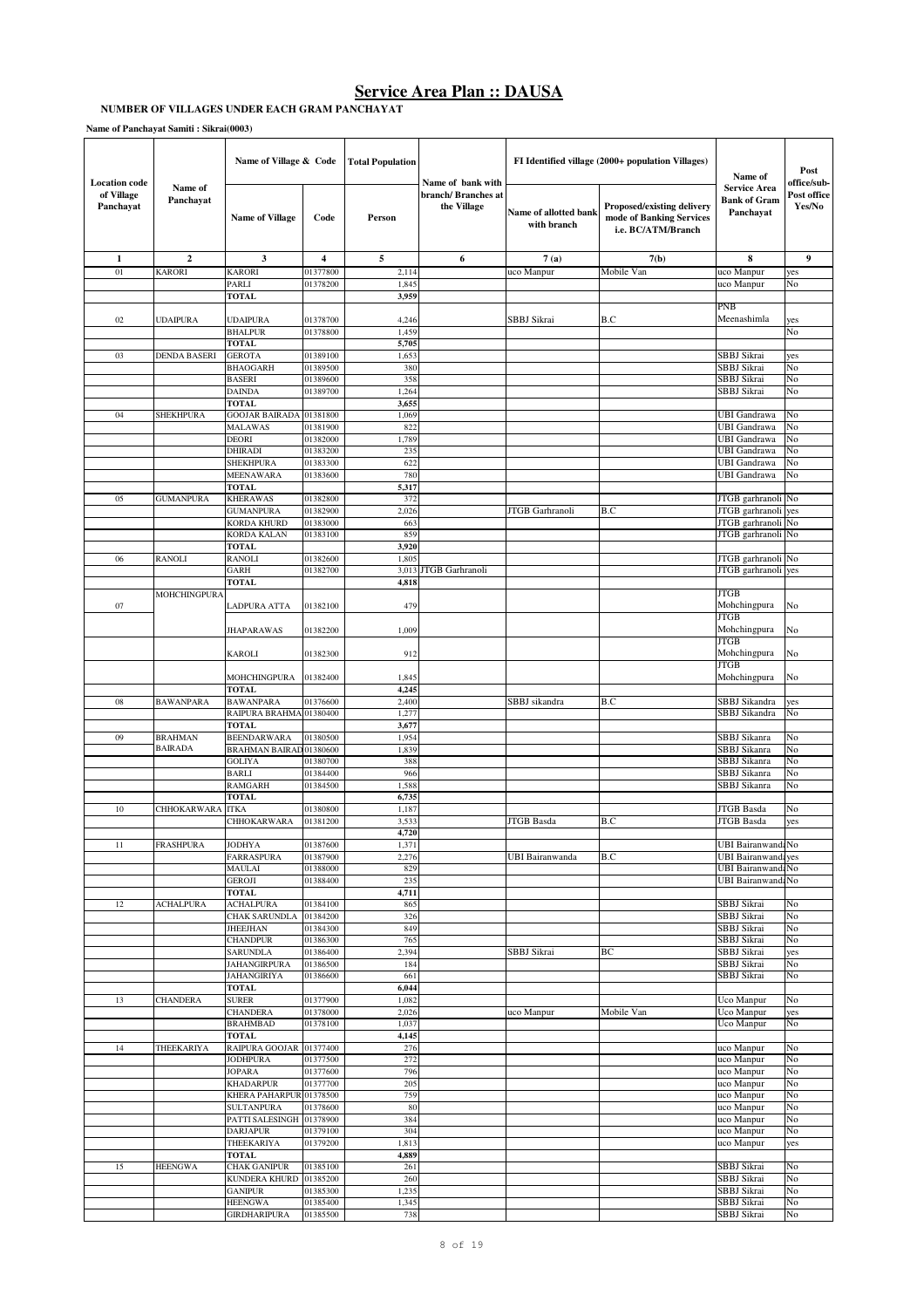### **Name of Panchayat Samiti : Sikrai(0003)**

| <b>Location</b> code    |                                  | Name of Village & Code                            |                      | <b>Total Population</b> | Name of bank with                  |                                      | FI Identified village (2000+ population Villages)                                   | Name of                                                 | Post<br>office/sub-   |
|-------------------------|----------------------------------|---------------------------------------------------|----------------------|-------------------------|------------------------------------|--------------------------------------|-------------------------------------------------------------------------------------|---------------------------------------------------------|-----------------------|
| of Village<br>Panchayat | Name of<br>Panchayat             | <b>Name of Village</b>                            | Code                 | Person                  | branch/ Branches at<br>the Village | Name of allotted bank<br>with branch | <b>Proposed/existing delivery</b><br>mode of Banking Services<br>i.e. BC/ATM/Branch | <b>Service Area</b><br><b>Bank of Gram</b><br>Panchayat | Post office<br>Yes/No |
| 1                       | $\boldsymbol{2}$                 | 3                                                 | 4                    | $\sqrt{5}$              | 6                                  | 7(a)                                 | 7(b)                                                                                | 8                                                       | $\boldsymbol{9}$      |
|                         |                                  | <b>TOTAL</b>                                      |                      | 3,839                   |                                    |                                      |                                                                                     |                                                         |                       |
| 16                      | <b>KUNDERA</b><br><b>DOONGAR</b> | <b>RAMERA</b>                                     | 01385600             | 1,369                   |                                    |                                      |                                                                                     | SBBJ Sikrai<br>SBBJ Sikrai                              | No                    |
|                         |                                  | KUNDERA DOONGA01385700<br>SIKRAI DOONGAR 01385800 |                      | 2,696<br>1,889          |                                    | SBBJ Sikrai                          | B.C                                                                                 | SBBJ Sikrai                                             | yes<br>No             |
|                         |                                  | <b>TOTAL</b>                                      |                      | 5,954                   |                                    |                                      |                                                                                     |                                                         |                       |
| 17                      | PANCHOLI                         | <b>KHERLA</b>                                     | 01379800             | 794                     |                                    |                                      |                                                                                     | SBBJ sikandra                                           | No                    |
|                         |                                  | <b>PANCHOLI</b>                                   | 01379900             | 2,202                   |                                    | SBBJ Sikandra                        | B.C                                                                                 | SBBJ sikandra                                           | yes                   |
|                         |                                  | <b>MURLIPUR</b>                                   | 01380000             | 1,032                   |                                    |                                      |                                                                                     | SBBJ sikandra                                           | No                    |
|                         |                                  | <b>TOTAL</b>                                      |                      | 4,028                   |                                    |                                      |                                                                                     |                                                         |                       |
| 18                      | <b>MANPUR</b>                    | <b>MANPUR</b>                                     | 01377100             |                         | 5,734 uco Manpur                   |                                      |                                                                                     | Uco Manpur                                              | yes                   |
| 19                      | PEEPALKI                         | PEEPALKI                                          | 01377000             | 1,377                   |                                    |                                      |                                                                                     | SBBJ Sikandra                                           | No                    |
|                         |                                  | <b>DHULKOT</b><br><b>SEEKRI</b>                   | 01380100<br>01380200 | 1,327<br>2,000          |                                    | SBBJ sikandra                        | B.C                                                                                 | SBBJ sikandra<br>SBBJ sikandra                          | No<br>yes             |
|                         |                                  | <b>TOTAL</b>                                      |                      | 4,704                   |                                    |                                      |                                                                                     |                                                         |                       |
| $20\,$                  | <b>KALWAN</b>                    | PARLI BARH                                        | 01384600             | 1,164                   |                                    |                                      |                                                                                     | SBBJ Sikrai                                             | No                    |
|                         |                                  | <b>GILARI</b>                                     | 01384700             | 529                     |                                    |                                      |                                                                                     | SBBJ Sikrai                                             | No                    |
|                         |                                  | <b>KALWAN</b>                                     | 01384800             | 3,528                   |                                    | SBBJ Sikrai                          | Bc                                                                                  | SBBJ Sikrai                                             | yes                   |
|                         |                                  | <b>TOTAL</b>                                      |                      | 5,221                   |                                    |                                      |                                                                                     |                                                         |                       |
| 21                      | SIKRAI                           | <b>SIKRAI</b>                                     | 01385000             | 6,454                   | SBBJ Sikrai                        |                                      |                                                                                     | SBBJ Sikrai                                             | yes                   |
| 22                      | <b>NAMNER</b>                    | <b>KAILAI</b><br><b>MUDIYA KHERA</b>              | 01384900<br>01385900 | 595<br>908              |                                    |                                      |                                                                                     | SBBJ Sikrai<br>SBBJ Sikrai                              | No<br>No              |
|                         |                                  | <b>NAMNER</b>                                     | 01386000             | 1,177                   |                                    |                                      |                                                                                     | SBBJ Sikrai                                             | No                    |
|                         |                                  | <b>MORER</b>                                      | 01386100             | 790                     |                                    |                                      |                                                                                     | SBBJ Sikrai                                             | No                    |
|                         |                                  | <b>JAGSAHAIPURA</b>                               | 01389300             | 422                     |                                    |                                      |                                                                                     | SBBJ Sikrai                                             | No                    |
|                         |                                  | <b>BANEPURA</b>                                   | 01389400             | 544                     |                                    |                                      |                                                                                     | SBBJ Sikrai                                             | No                    |
|                         |                                  | <b>TOTAL</b>                                      |                      | 4,436                   |                                    |                                      |                                                                                     |                                                         |                       |
| 23                      | DOLIKA                           | <b>DOLIKA</b>                                     | 01381500             | 1,489                   |                                    |                                      |                                                                                     | <b>JTGB</b> Basada                                      | yes                   |
|                         |                                  | <b>NAHARNA</b>                                    | 01383700             | 641                     |                                    |                                      |                                                                                     | JTGB Basada                                             | No                    |
|                         |                                  | <b>RAJWAS</b><br><b>TOTAL</b>                     | 01383800             | 745                     |                                    |                                      |                                                                                     | <b>JTGB</b> Basada                                      | No                    |
| 24                      | GANGADWARI                       | BHADANGYAWAS                                      | 01383900             | 2,875<br>843            |                                    |                                      |                                                                                     | UBI Gandrawa                                            | No                    |
|                         |                                  | <b>JHARNA</b>                                     | 01384000             | 1,595                   |                                    |                                      |                                                                                     | UBI Gandrawa                                            | No                    |
|                         |                                  | <b>GANGADWARI</b>                                 | 01386700             | 3,032                   |                                    | <b>UBI Gandrawa</b>                  | B.C                                                                                 | UBI Gandrawa                                            | yes                   |
|                         |                                  | <b>TOTAL</b>                                      |                      | 5,470                   |                                    |                                      |                                                                                     |                                                         |                       |
| $25\,$                  | GANDRAWA                         | <b>BAIRADA KHURD</b>                              | 01383400             | 505                     |                                    |                                      |                                                                                     | UBI Gandrawa                                            | No                    |
|                         |                                  | <b>GOOJARWARA</b>                                 | 01383500             | 853                     |                                    |                                      |                                                                                     | <b>UBI</b> Gandrawa                                     | No                    |
|                         |                                  | <b>GANDRAWA</b>                                   | 01386800             | 2,207                   | UBI Gandrawa                       |                                      |                                                                                     | UBI Gandrawa                                            | yes                   |
|                         |                                  | <b>AGAWALI</b><br><b>UDALWARA</b>                 | 01386900<br>01387000 | 2,635<br>933            |                                    | <b>UBI Gandrawa</b>                  | B.C                                                                                 | UBI Gandrawa<br>UBI Gandrawa                            | No<br>No              |
|                         |                                  | <b>TOTAL</b>                                      |                      | 7,133                   |                                    |                                      |                                                                                     |                                                         |                       |
| 26                      | BAIRAWANDA                       | <b>BAIRAWANDA</b>                                 | 01387100             | 6,973                   | <b>UBI Bairanwanda</b>             |                                      |                                                                                     | UBIBairanwanda yes                                      |                       |
|                         |                                  | <b>DAWAKHAR</b>                                   | 01387300             | 978                     |                                    |                                      |                                                                                     | UBIBairanwanda yes                                      |                       |
|                         |                                  | <b>BARH BAIRAWAND01387700</b>                     |                      | 339                     |                                    |                                      |                                                                                     | UBIBairanwanda yes                                      |                       |
|                         |                                  | <b>TOTAL</b>                                      |                      | 8,290                   |                                    |                                      |                                                                                     |                                                         |                       |
| $27\,$                  | <b>KALAKHO</b>                   | <b>GADHORA</b>                                    | 01387400             | 2,116                   |                                    | <b>UBI Bairawanda</b>                | B.C                                                                                 | UBIBairawanda                                           | yes                   |
|                         |                                  | AMBARI<br>JAGRAMPURA PAT <sup>1</sup> 01388100    | 01387500             | 1,179<br>622            |                                    |                                      |                                                                                     | UBIBairawanda<br>UBIBairawanda No                       | No                    |
|                         |                                  | CHAK KALAKHO 01388200                             |                      |                         |                                    |                                      |                                                                                     | UBIBairawanda No                                        |                       |
|                         |                                  | <b>KALAKHO</b>                                    | 01388300             | 1,799                   |                                    |                                      |                                                                                     | UBIBairawanda No                                        |                       |
|                         |                                  | <b>TOTAL</b>                                      |                      | 5,728                   |                                    |                                      |                                                                                     |                                                         |                       |
| 28                      | <b>TORDA</b>                     | <b>TORDA</b>                                      | 01387800             | 4,764                   |                                    | <b>UBI</b> Gandrawa                  | B.C                                                                                 | UBI Gandrawa                                            | yes                   |
| 29                      | <b>DUBBI</b>                     | <b>RETA</b>                                       | 01376100             | 2,319                   |                                    | JTGB Basda                           | B.C                                                                                 | <b>JTGB</b> Basada                                      | yes                   |
|                         |                                  | <b>DUBBI</b>                                      | 01376200             | 2,057                   |                                    |                                      |                                                                                     | <b>JTGB</b> Basada                                      | yes                   |
|                         |                                  | PEELWA KALAN<br>PEELWA KHURD                      | 01381600<br>01381700 | 1,248<br>889            |                                    |                                      |                                                                                     | JTGB Basada<br><b>JTGB</b> Basada                       | No<br>No              |
|                         |                                  | <b>TOTAL</b>                                      |                      | 6,513                   |                                    |                                      |                                                                                     |                                                         |                       |
| 30                      | <b>GEEJGARH</b>                  | <b>GEEJGARH</b>                                   | 01386200             |                         | 11,270 SBBJ Gijgarh                |                                      |                                                                                     | SBBJ gijgarh                                            | yes                   |
| 31                      | SIKANDARA                        | <b>SIKANDARA</b>                                  | 01376500             | 10,512                  | SBBJ Sikandra                      |                                      |                                                                                     | SBBJ sikandra                                           | yes                   |
| 32                      | GHOOMANA                         | <b>GHOOMANA</b>                                   | 01388900             | 2,625                   |                                    | SBBJ Gijgarh                         | B.C                                                                                 | SBBJ gijgarh                                            | yes                   |
|                         |                                  | <b>GADOLI</b>                                     | 01389000             | 346                     |                                    |                                      |                                                                                     | SBBJ gijgarh                                            | No                    |
|                         |                                  | <b>GARHI</b>                                      | 01389200             | 994                     |                                    |                                      |                                                                                     | SBBJ gijgarh                                            | No                    |
| 33                      | KAILAI                           | <b>TOTAL</b><br><b>KAILAI</b>                     | 01376300             | 3,965<br>1,971          |                                    |                                      |                                                                                     | <b>JTGB</b> Basada                                      | Yes                   |
|                         |                                  | <b>BHOJPURA</b>                                   | 01376400             | 1,269                   |                                    |                                      |                                                                                     | JTGB Basada                                             | No                    |
|                         |                                  | <b>BASRA</b>                                      | 01380900             | 1,022                   |                                    |                                      |                                                                                     | <b>JTGB</b> Basada                                      | No                    |
|                         |                                  | <b>GIRDHARPURA</b>                                | 01381000             | 857                     |                                    |                                      |                                                                                     | JTGB Basada                                             | No                    |
|                         |                                  | <b>KALERA</b>                                     | 01381100             | 685                     |                                    |                                      |                                                                                     | <b>JTGB</b> Basada                                      | No                    |
|                         |                                  | <b>TOTAL</b>                                      |                      | 5,804                   |                                    |                                      |                                                                                     |                                                         |                       |
| 34                      | MEENA SEEMLA                     | <b>MEENA SEEMLA</b><br><b>GOOJAR SEEMLA</b>       | 01378300             | 3,643                   | PNB Meenaseemla                    | PNB Meenaseemla                      | Branch                                                                              | PNB Meenaseemla yes                                     |                       |
|                         |                                  | TOTAL                                             | 01378400             | 526<br>4,169            |                                    |                                      |                                                                                     | PNB Meenaseemla No                                      |                       |
| 35                      | NANDRI                           | <b>NANDRI</b>                                     | 01379000             | 2,926                   |                                    | SBBJ Sikrai                          | B.C                                                                                 | SBBJ Sikrai                                             | yes                   |
|                         |                                  | <b>NAYA GAON</b>                                  | 01379300             | 131                     |                                    |                                      |                                                                                     | SBBJ Sikrai                                             | No                    |
|                         |                                  | <b>CHANDOOSA</b>                                  | 01379400             | 1,616                   |                                    |                                      |                                                                                     | SBBJ Sikrai                                             | No                    |
|                         |                                  | <b>TOTAL</b>                                      |                      | 4,673                   |                                    |                                      |                                                                                     |                                                         |                       |
| 36                      | NAHAR KHORA                      | <b>LAKHANPUR</b>                                  | 01389800             | 404                     |                                    |                                      |                                                                                     | SBBJ Sikrai                                             | No                    |
|                         |                                  | <b>NAHAR KHORA</b>                                | 01389900             | 2,160                   |                                    | SBBJ Sikrai                          | B.C                                                                                 | SBBJ Sikrai                                             | Yes                   |
| 37                      | NIHALPURA                        | TOTAL<br>NIHALPURA                                | 01381300             | 2,564<br>2,455          |                                    | JTGB Basada                          | B.C                                                                                 | <b>JTGB</b> Basada                                      | No                    |
|                         |                                  | <b>BHANDARI</b>                                   | 01381400             | 2,359                   |                                    | JTGB Basada                          | B.C                                                                                 | <b>JTGB</b> Basada                                      | yes                   |
|                         |                                  | <b>TOTAL</b>                                      |                      | 4,814                   |                                    |                                      |                                                                                     |                                                         |                       |
| $38\,$                  | LAKA                             | <b>MOROLI</b>                                     | 01382500             | 1,896                   |                                    |                                      |                                                                                     | JTGB Garhranoli No                                      |                       |
|                         |                                  | LAKA                                              | 01387200             | 3,010                   |                                    | JTGB Garhranoli                      | B.C                                                                                 | JTGB Garhranoli No                                      |                       |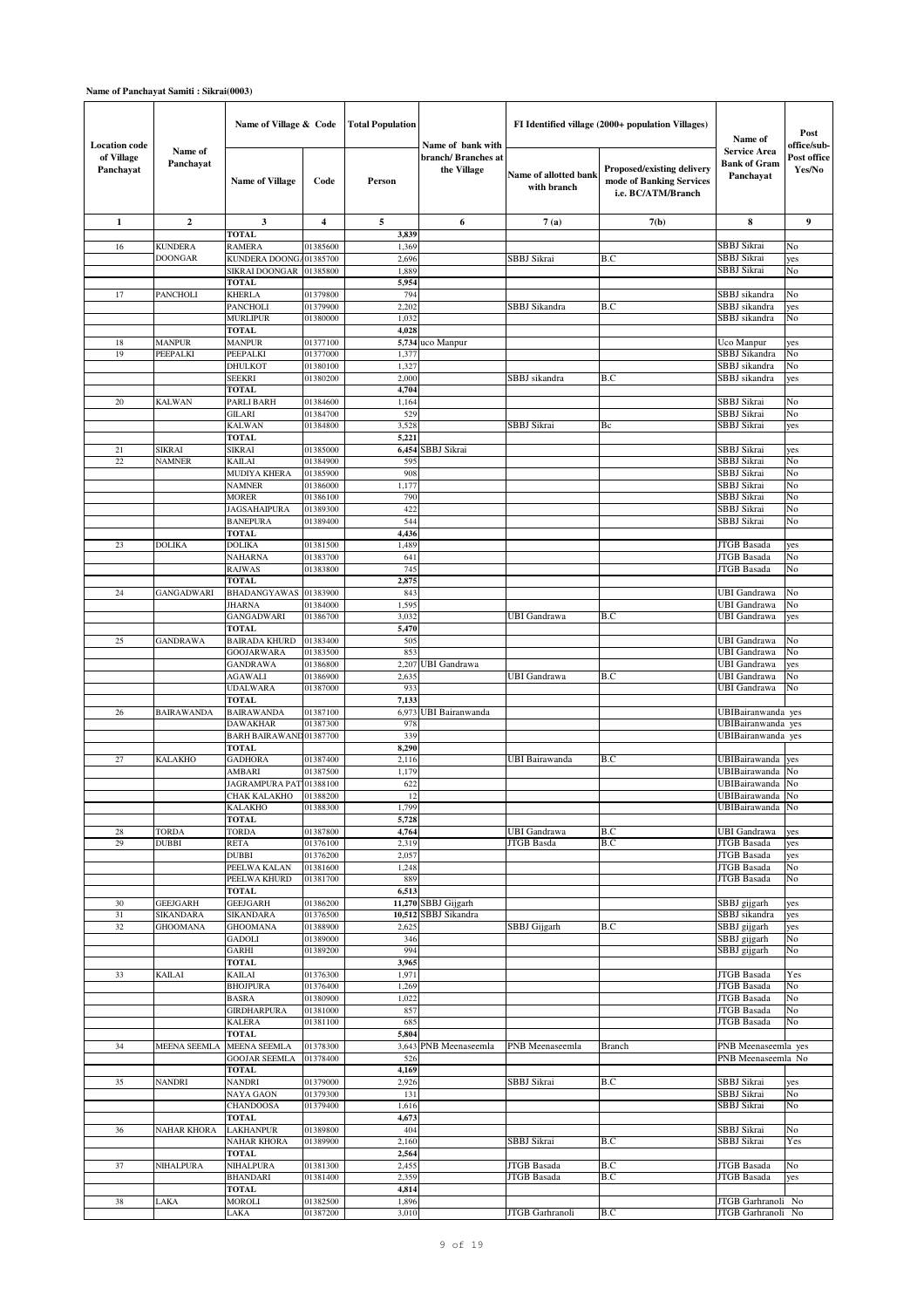### **Name of Panchayat Samiti : Sikrai(0003)**

| <b>Location</b> code<br>of Village | Name of             | Name of Village & Code |          | <b>Total Population</b> | Name of bank with                 | FI Identified village (2000+ population Villages) | Name of<br><b>Service Area</b>                                               | Post<br>office/sub-              |                       |
|------------------------------------|---------------------|------------------------|----------|-------------------------|-----------------------------------|---------------------------------------------------|------------------------------------------------------------------------------|----------------------------------|-----------------------|
| Panchayat                          | Panchayat           | <b>Name of Village</b> | Code     | Person                  | branch/Branches at<br>the Village | Name of allotted bank<br>with branch              | Proposed/existing delivery<br>mode of Banking Services<br>i.e. BC/ATM/Branch | <b>Bank of Gram</b><br>Panchavat | Post office<br>Yes/No |
| 1                                  | $\overline{2}$      | 3                      | 4        | 5                       | 6                                 | 7(a)                                              | 7(b)                                                                         | 8                                | 9                     |
|                                    |                     | TOTAL                  |          | 4.906                   |                                   |                                                   |                                                                              |                                  |                       |
| 39                                 | <b>PEELORI</b>      | <b>NIKATPURI</b>       | 01377200 | 1,255                   |                                   |                                                   |                                                                              | SBBJ Sikandra                    | No                    |
|                                    |                     | <b>ASATWARA</b>        | 01377300 | 277                     |                                   |                                                   |                                                                              | SBBJ Sikandra                    | N <sub>0</sub>        |
|                                    |                     | <b>HEENGI</b>          | 01379500 | 516                     |                                   |                                                   |                                                                              | SBBJ Sikandra                    | No                    |
|                                    |                     | <b>KHERI RAMLA</b>     | 01379600 | 493                     |                                   |                                                   |                                                                              | SBBJ Sikandra                    | N <sub>o</sub>        |
|                                    |                     | <b>PEELORI</b>         | 01379700 | 1,353                   |                                   |                                                   |                                                                              | SBBJ Sikandra                    | No                    |
|                                    |                     | TOTAL                  |          | 3.894                   |                                   |                                                   |                                                                              |                                  |                       |
| 40                                 | <b>MARIYADA</b>     | <b>MARIYADA</b>        | 01376700 | 1.807                   |                                   |                                                   |                                                                              | SBBJ Sikandra                    | No                    |
|                                    |                     | <b>LEEKHLI</b>         | 01376800 | 1,072                   |                                   |                                                   |                                                                              | SBBJ Sikandra                    | No                    |
|                                    |                     | <b>GAONRI</b>          | 01376900 | 533                     |                                   |                                                   |                                                                              | SBBJ Sikandra                    | N <sub>0</sub>        |
|                                    |                     | <b>SANWAS</b>          | 01380300 | 843                     |                                   |                                                   |                                                                              | SBBJ Sikandra                    | No                    |
|                                    |                     | <b>TOTAL</b>           |          | 4,255                   |                                   |                                                   |                                                                              |                                  |                       |
| 41                                 | <b>JAISINGHPURA</b> | <b>BOOJOT</b>          | 01388500 | 796                     |                                   |                                                   |                                                                              | SBBJ Gijgarh                     | No                    |
|                                    |                     | <b>PATAN</b>           | 01388600 | 1.573                   |                                   |                                                   |                                                                              | SBBJ Gijgarh                     | No                    |
|                                    |                     | <b>CHAINPURA</b>       | 01388700 | 133                     |                                   |                                                   |                                                                              | SBBJ Gijgarh                     | No                    |
|                                    |                     | <b>JAISINGHPURA</b>    | 01388800 | 768                     |                                   |                                                   |                                                                              |                                  | No                    |
|                                    |                     | <b>TOTAL</b>           |          | 3,270                   |                                   |                                                   |                                                                              |                                  |                       |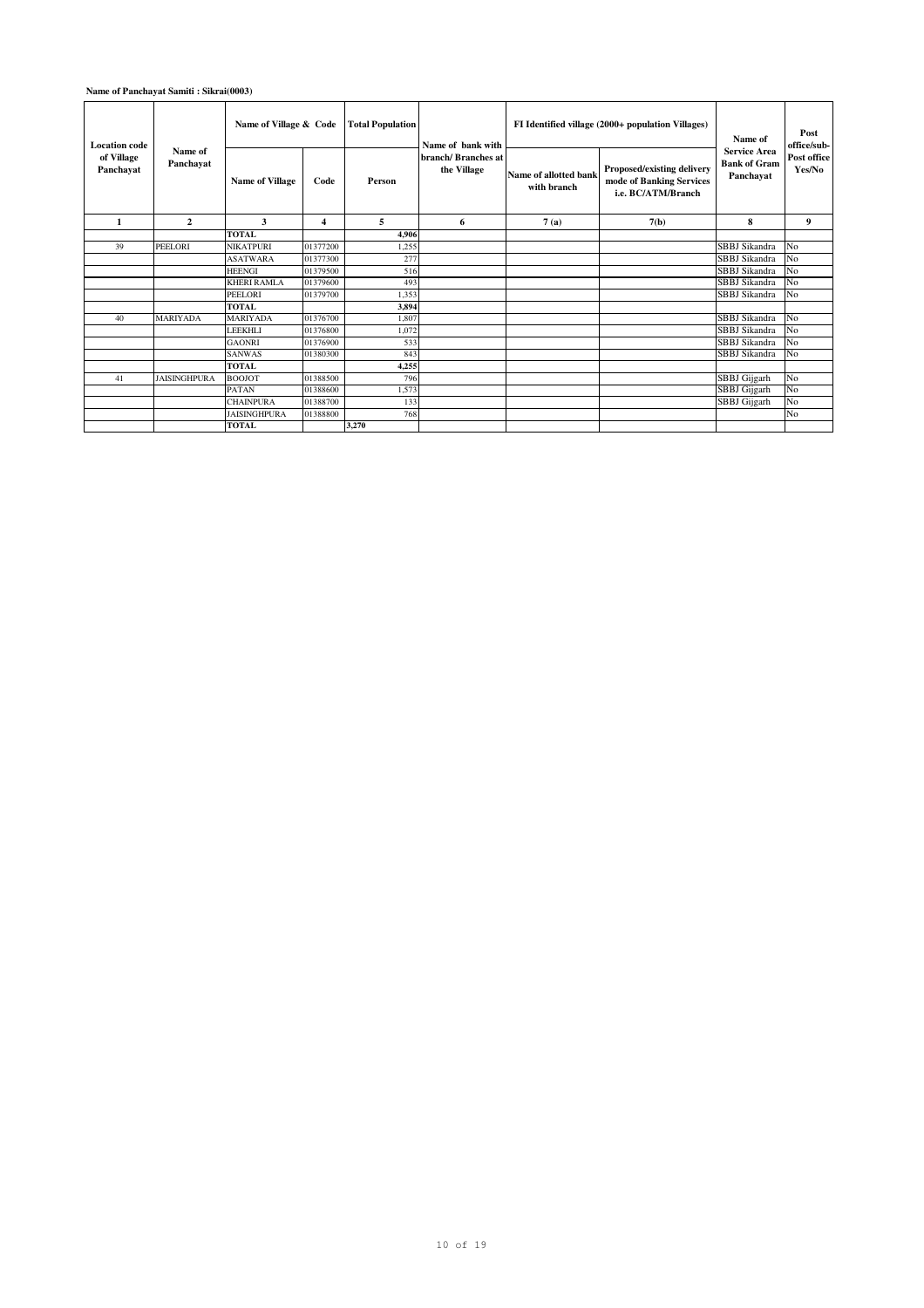#### **NUMBER OF VILLAGES UNDER EACH GRAM PANCHAYAT**

#### **Name of Panchayat Samiti : Dausa (0004)**

| <b>Location</b> code    |                          | Name of Village & Code                      |                      | <b>Total</b><br>Populatio<br>$\bf n$ | Name of bank                                             |                                         | FI Identified village (2000+ population Villages)                                   |                                                       | Post<br>office/sub-   |
|-------------------------|--------------------------|---------------------------------------------|----------------------|--------------------------------------|----------------------------------------------------------|-----------------------------------------|-------------------------------------------------------------------------------------|-------------------------------------------------------|-----------------------|
| of Village<br>Panchayat | <b>Name of Panchayat</b> | <b>Name of Village</b>                      | Code                 | Person                               | with branch/<br><b>Branches</b> at the<br><b>Village</b> | Name of allotted<br>bank with<br>branch | Proposed/existing delivery<br>mode of Banking Services i.e.<br><b>BC/ATM/Branch</b> | <b>Name of Service Area</b><br>Bank of Gram Panchayat | Post office<br>Yes/No |
| $\mathbf{1}$            | $\mathbf{2}$             | $\mathbf{3}$                                | $\overline{4}$       | 5                                    | 6                                                        | 7(a)                                    | 7(b)                                                                                | 8                                                     | 9                     |
| 01                      | <b>HAPAWAS</b>           | <b>BASNA</b>                                | 01404000             | 1,223                                |                                                          |                                         |                                                                                     | JTGB Papadada                                         | No                    |
|                         |                          | <b>HAPAWAS</b><br><b>BANRI</b>              | 01412700<br>01412800 | 2,121<br>371                         |                                                          | JTGB Papadada                           | B.C                                                                                 | JTGB Papadada<br>JTGB Papadada                        | No<br>No              |
|                         |                          | TOTAL                                       |                      | 3,715                                |                                                          |                                         |                                                                                     |                                                       |                       |
| 02                      | KHAWA RAOJI              | KHAWARAOJI                                  | 01403900             | 5,829                                |                                                          | JTGB KHAWAR JTGB Papadada               | <b>BRANCH</b>                                                                       | <b>IOB</b> Dausa                                      | yes                   |
| 03                      | MAHSARA KALAN            | MAHSARA KALAN                               | 01395300             | 2,437                                |                                                          | uco dausa                               | mobile van                                                                          | uco dausa                                             | yes                   |
|                         |                          | HAJYA KA BAS<br>TOTAL                       | 01395400             | 834<br>3,271                         |                                                          |                                         |                                                                                     | uco dausa                                             | No                    |
| 04                      | <b>BHANKRI</b>           | PREMPURA                                    | 01395500             | 1,286                                |                                                          |                                         |                                                                                     | Vijaya bank Dausa                                     | No                    |
|                         |                          | MANGA BHATA                                 | 01395600             | 909                                  |                                                          |                                         |                                                                                     | Vijaya bank Dausa                                     | No                    |
|                         |                          | <b>BHANKROTA</b>                            | 01396700             | 116                                  |                                                          |                                         |                                                                                     | Vijaya bank Dausa                                     | No                    |
|                         |                          | BHANKRI<br>BICHALWAS(RURAL)                 | 01396800<br>01396900 | 2,142<br>276                         | <b>TGB BHANKR</b>                                        | Vijaya Bank Dausa BRANCH                |                                                                                     | Vijaya bank Dausa<br>Vijaya bank Dausa                | yes<br>No             |
|                         |                          | TOTAL                                       |                      | 4,729                                |                                                          |                                         |                                                                                     |                                                       |                       |
| 05                      | <b>RALAWATA</b>          | GANGLYAWAS                                  | 01400700             | 1,016                                |                                                          |                                         |                                                                                     | Syndicate Bank Dausa                                  | No                    |
|                         |                          | <b>RANIWAS</b>                              | 01400800             | 169                                  |                                                          |                                         |                                                                                     | Syndicate Bank Dausa                                  | No                    |
|                         |                          | <b>RALAWATA</b><br>RUGHNATHPURA             | 01401100<br>01401200 | 690                                  |                                                          |                                         |                                                                                     | Syndicate Bank Dausa<br>Syndicate Bank Dausa          | No<br>No              |
|                         |                          | RAMPURA KALAN                               | 01401900             | 540                                  |                                                          |                                         |                                                                                     | Syndicate Bank Dausa                                  | No                    |
|                         |                          | <b>BHAGLAI</b>                              | 01402000             | 1,448                                |                                                          |                                         |                                                                                     | Syndicate Bank Dausa                                  | yes                   |
|                         |                          | CHUCHARIYA KA WAS                           | 01402100             | 359                                  |                                                          |                                         |                                                                                     | Syndicate Bank Dausa                                  | No                    |
|                         |                          | RAMSINGHPURA<br>RAJWAS                      | 01402200<br>01406300 | 50<br>746                            |                                                          |                                         |                                                                                     | Syndicate Bank Dausa<br>Syndicate Bank Dausa          | No<br>No              |
|                         |                          | TOTAL                                       |                      | 5,018                                |                                                          |                                         |                                                                                     |                                                       |                       |
| 06                      | RAJWAS                   | <b>RAJWAS</b>                               | 01400900             | 2,27                                 |                                                          | <b>JTGB</b> Lawan                       | B.C                                                                                 | JTGB Lawan                                            | yes                   |
|                         |                          | PEEPALYA CHAINPURA                          | 01405900             | 827                                  |                                                          |                                         |                                                                                     | <b>JTGB</b> Lawan                                     | No                    |
|                         |                          | PRAHLADPURA<br><b>DHARASOOTI</b>            | 01406000<br>01406100 | 454                                  |                                                          |                                         |                                                                                     | <b>JTGB</b> Lawan<br><b>JTGB</b> Lawan                | No<br>No              |
|                         |                          | <b>GURHA KEERATWAS</b>                      | 01406200             | 458                                  |                                                          |                                         |                                                                                     | JTGB Lawan                                            | No                    |
|                         |                          | <b>BHOODLYA BHOOTPURA</b>                   | 01407000             | 1,040                                |                                                          |                                         |                                                                                     | <b>JTGB</b> Lawan                                     | No                    |
|                         |                          | <b>TOTAL</b>                                |                      | 5,052                                |                                                          |                                         |                                                                                     |                                                       |                       |
| 07                      | <b>KHANWAS</b>           | HARIYANA @HARINATHPURA<br>MANDERA SUNARPURA | 01406600<br>01406700 | 681<br>989                           |                                                          |                                         |                                                                                     | <b>BOB</b> Bniyana<br><b>BOB</b> Bniyana              | No<br>No              |
|                         |                          | <b>JHOOPARIYA</b>                           | 01406800             | 28:                                  |                                                          |                                         |                                                                                     | <b>BOB</b> Bniyana                                    | No                    |
|                         |                          | JAGSAHAIPURA                                | 01406900             | 375                                  |                                                          |                                         |                                                                                     | <b>BOB</b> Bniyana                                    | No                    |
|                         |                          | JAILAMPURA                                  | 01407100             | 1,022                                |                                                          |                                         |                                                                                     | <b>BOB</b> Bniyana                                    | No                    |
|                         |                          | <b>KHANDEWAL</b>                            | 01407200             | 567<br>1,612                         |                                                          |                                         |                                                                                     | <b>BOB</b> Bniyana                                    | No                    |
|                         |                          | <b>KHANWAS</b><br>TOTAL                     | 01407300             | 5,531                                |                                                          |                                         |                                                                                     | <b>BOB</b> Bniyana                                    | yes                   |
| 08                      | <b>DHIGARIYA</b>         | DHIGARIYA                                   | 01399900             | 1,490                                |                                                          |                                         |                                                                                     | SBBJ KUM                                              | yes                   |
|                         |                          | <b>KARANPURA</b>                            | 01405000             | 476                                  |                                                          |                                         |                                                                                     | SBBJ KUM                                              | No                    |
|                         |                          | KOTA PATTI                                  | 01405100             | 1,014                                |                                                          |                                         |                                                                                     | SBBJ KUM                                              | No                    |
|                         |                          | ANANDPURA<br><b>DUBLYA</b>                  | 01405200<br>01407700 | 516<br>367                           |                                                          |                                         |                                                                                     | <b>SBBJ KUM</b><br>SBBJ KUM                           | No<br>No              |
|                         |                          | <b>TOTAL</b>                                |                      | 3,863                                |                                                          |                                         |                                                                                     |                                                       |                       |
| 09                      | MALWAS                   | CHAK DEHLAS                                 | 01408100             |                                      |                                                          |                                         |                                                                                     | uco Lahrikawas                                        | No                    |
|                         |                          | <b>DELAS</b>                                | 01408200             | 407                                  |                                                          |                                         |                                                                                     | uco Lahrikawas                                        | No                    |
|                         |                          | KISHANPURA BARA<br>KISHANPURA TAPRIYA       | 01408300<br>01408800 | 201<br>563                           |                                                          |                                         |                                                                                     | uco Lahrikawas<br>uco Lahrikawas                      | No<br>No              |
|                         |                          | <b>TODARWAS</b>                             | 01408900             | 240                                  |                                                          |                                         |                                                                                     | uco Lahrikawas                                        | No                    |
|                         |                          | <b>KHERAWAS</b>                             | 01409000             | 452                                  |                                                          |                                         |                                                                                     | uco Lahrikawas                                        | No                    |
|                         |                          | <b>MALWAS</b>                               | 01409100             | 2,360                                |                                                          | uco Lahrikawas                          | Mobile van                                                                          | uco Lahrikawas                                        | yes                   |
| 10                      | <b>JIROTA KHURD</b>      | <b>TOTAL</b>                                | 1398600              | 4,223                                |                                                          |                                         | Mobile van                                                                          | CBI Dausa                                             |                       |
|                         |                          | <b>BHANDANA</b><br><b>JIROTA KHURD</b>      | 01398700             | 2,120<br>2,260                       |                                                          | uco Dausa<br>uco Dausa                  | Mobile van                                                                          | CBI Dausa                                             | No                    |
|                         |                          | <b>JIROTA KALAN</b>                         | 01398800             | 866                                  |                                                          |                                         |                                                                                     | CBI Dausa                                             | No                    |
|                         |                          | <b>DALELPURA</b>                            | 01398900             | 174                                  |                                                          |                                         |                                                                                     | <b>CBI</b> Dausa                                      | No                    |
| $11\,$                  | SINGWARA                 | TOTAL<br>SABALPURA                          | 01399000             | 5,420<br>409                         |                                                          |                                         |                                                                                     | sbi Dausa                                             | No                    |
|                         |                          | MALARNA                                     | 01399200             | 1,501                                |                                                          |                                         |                                                                                     | sbi Dausa                                             | No                    |
|                         |                          | SINGWARA                                    | 01399300             | 1,993                                |                                                          |                                         |                                                                                     | sbi Dausa                                             | yes                   |
|                         |                          | TOTAL                                       |                      | 3,903                                |                                                          |                                         |                                                                                     |                                                       |                       |
| 12                      | SAINTHAL                 | BHAIYAPURA<br>SAINTHAL                      | 01390700<br>01390800 |                                      | 5,330 uco Saithal                                        |                                         |                                                                                     | uco Saithal<br>uco Saithal                            | No<br>yes             |
|                         |                          | CHAK HABIBWALA                              | 01390900             | 81                                   |                                                          |                                         |                                                                                     | uco Saithal                                           | No                    |
|                         |                          | <b>BARH RAJDHAR</b>                         | 01391000             | 56                                   |                                                          |                                         |                                                                                     | uco Saithal                                           | No                    |
|                         |                          | <b>HABIBWALA</b>                            | 01391100             | 145                                  |                                                          |                                         |                                                                                     | uco Saithal                                           | No                    |
| 13                      | <b>KABLESHWAR</b>        | <b>TOTAL</b><br>GURKI                       | 01391200             | 5,612<br>20                          |                                                          |                                         |                                                                                     | uco Sainthal                                          | No                    |
|                         |                          | KABLESHWAR                                  | 01391700             | 1,831                                |                                                          |                                         |                                                                                     | uco Sainthal                                          | yes                   |
|                         |                          | CHORDI                                      | 01391800             | 1,075                                |                                                          |                                         |                                                                                     | uco Sainthal                                          | No                    |
|                         |                          | <b>DADANKA</b>                              | 01391900             | 722                                  |                                                          |                                         |                                                                                     | uco Sainthal                                          | No                    |
| 14                      | TITARWARA KALAN          | TOTAL<br><b>PEELWA</b>                      | 01391300             | 3,648<br>1,281                       |                                                          |                                         |                                                                                     | JTGB Kundal                                           | No                    |
|                         |                          | TITARWARA KHURD                             | 01391400             | 1,181                                |                                                          |                                         |                                                                                     | <b>JTGB</b> Kundal                                    | No                    |
|                         |                          | KOLESHWAR KALAN                             | 01391500             | 185                                  |                                                          |                                         |                                                                                     | <b>JTGB</b> Kundal                                    | No                    |
|                         |                          | TITARWARA KALAN                             | 01391600             | 2,491                                |                                                          | JTGB Kundal                             | B.C                                                                                 | <b>JTGB</b> Kundal                                    | yes                   |
|                         |                          | TOTAL<br>KHOHRA KHURD                       |                      | 5,138                                |                                                          |                                         |                                                                                     |                                                       |                       |
| 15                      | <b>KUNDAL</b>            | <b>KUNDAL</b>                               | 01392400<br>01392500 | 533                                  | 4,222 JTGB Kundal                                        |                                         |                                                                                     | JTGB Kundal<br><b>JTGB</b> Kundal                     | No<br>yes             |
|                         |                          | TOTAL                                       |                      | 4,755                                |                                                          |                                         |                                                                                     |                                                       |                       |
| 16                      | <b>KALOTA</b>            | <b>BHEDOLI</b>                              | 01392700             | 1,449                                |                                                          |                                         |                                                                                     | <b>JTGB</b> Kundal                                    | No                    |
|                         |                          | NEEMALI                                     | 01392800<br>01392900 | 2,223<br>2,428                       |                                                          | JTGB Kundal<br><b>JTGB Kundal</b>       | B.C<br>B.C                                                                          | <b>JTGB</b> Kundal<br><b>JTGB</b> Kundal              | No                    |
|                         |                          | KALOTA<br>TOTAL                             |                      | 6,100                                |                                                          |                                         |                                                                                     |                                                       | yes                   |
| 17                      | SINDOLI                  | <b>BAROLI</b>                               | 01392300             | 2,776                                |                                                          | JTGB Kundal                             | B.C                                                                                 | <b>JTGB</b> Kundal                                    | No                    |
|                         |                          | SINDOLI                                     | 01392600             | 3,144                                |                                                          | JTGB Kundal                             | B.C                                                                                 | <b>JTGB</b> Kundal                                    | yes                   |
|                         |                          | TOTAL                                       |                      | 5,920                                |                                                          |                                         |                                                                                     |                                                       |                       |
| $18\,$                  | <b>KALI PAHARI</b>       | KHOHRA KALAN                                | 01393400             | 1,264                                |                                                          |                                         |                                                                                     | <b>BOB</b> Dausa                                      | No                    |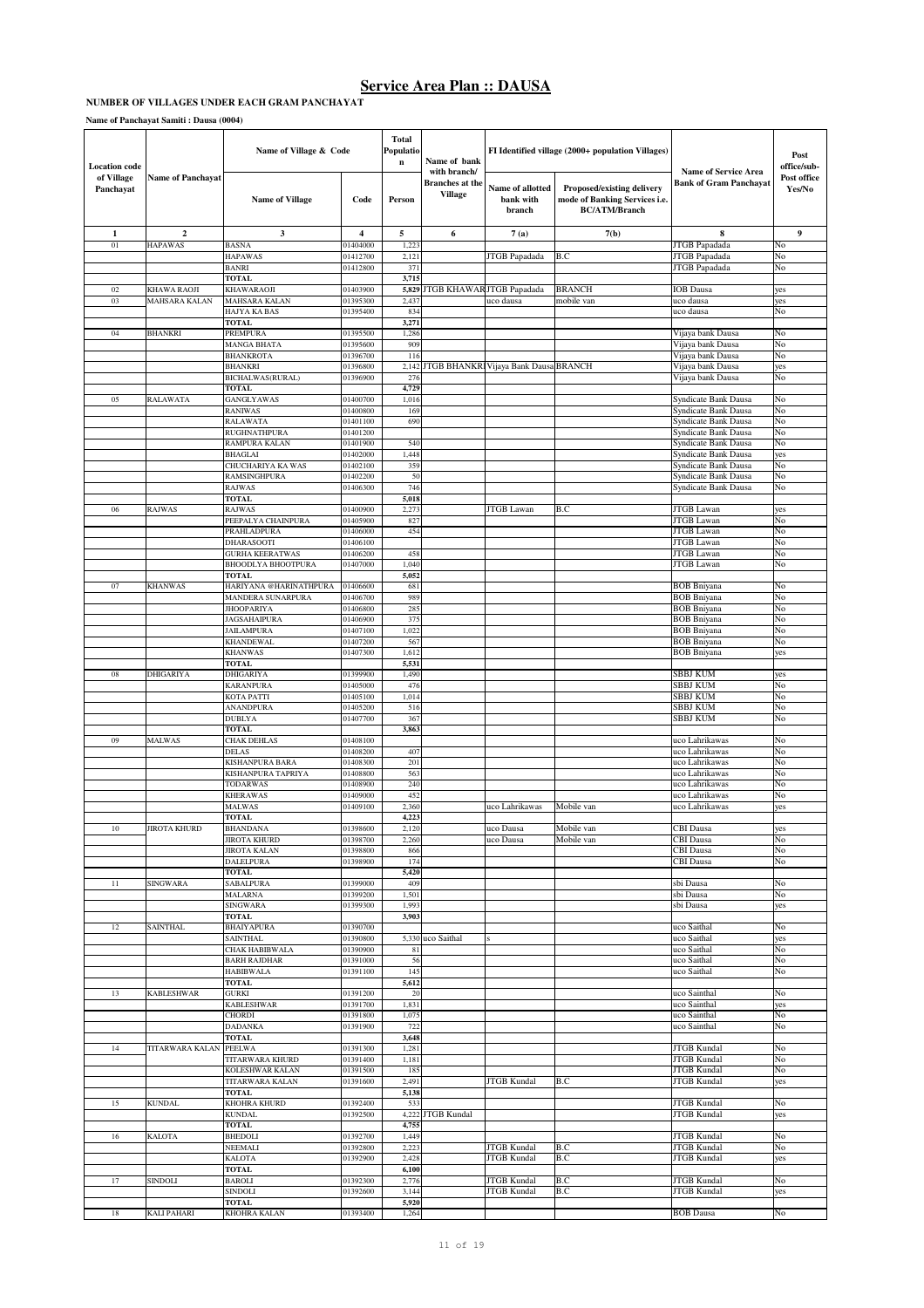| <b>Location</b> code    |                          | Name of Village & Code                        |                      | <b>Total</b><br>Populatio<br>$\bf n$ | Name of bank                                             |                                         | FI Identified village (2000+ population Villages)                                   |                                                              | Post<br>office/sub-   |
|-------------------------|--------------------------|-----------------------------------------------|----------------------|--------------------------------------|----------------------------------------------------------|-----------------------------------------|-------------------------------------------------------------------------------------|--------------------------------------------------------------|-----------------------|
| of Village<br>Panchayat | <b>Name of Panchayat</b> | <b>Name of Village</b>                        | Code                 | Person                               | with branch/<br><b>Branches at the</b><br><b>Village</b> | Name of allotted<br>bank with<br>branch | Proposed/existing delivery<br>mode of Banking Services i.e.<br><b>BC/ATM/Branch</b> | <b>Name of Service Area</b><br><b>Bank of Gram Panchayat</b> | Post office<br>Yes/No |
| $\mathbf{1}$            | $\mathbf{2}$             | 3                                             | 4                    | 5                                    | 6                                                        | 7(a)                                    | 7(b)                                                                                | 8                                                            | 9                     |
|                         |                          | <b>DANTLI</b>                                 | 01393500             | 613                                  |                                                          |                                         |                                                                                     | <b>BOB</b> Dausa                                             | No                    |
|                         |                          | KALI PAHARI                                   | 01393600             | 3,98                                 |                                                          | <b>BOB</b> Dausa                        | B.C                                                                                 | <b>BOB</b> Dausa                                             | yes                   |
| 19                      | <b>BISHANPURA</b>        | TOTAL<br><b>AKHEPURA</b>                      | 01392000             | 5,862<br>297                         |                                                          |                                         |                                                                                     |                                                              | No                    |
|                         |                          | <b>BISHANPURA</b>                             | 01392100             | 2,102                                |                                                          | uco Sainthal                            | Mobile van                                                                          | Uco Sainthal                                                 | yes                   |
|                         |                          | DHARAMPURA                                    | 01392200             | 1,560                                |                                                          |                                         |                                                                                     | Uco Sainthal                                                 | No                    |
|                         |                          | <b>SEENGPURA</b>                              | 01393700             | 753                                  |                                                          |                                         |                                                                                     | Uco Sainthal                                                 | No                    |
|                         |                          | HODAYLI                                       | 01393800             | 550                                  |                                                          |                                         |                                                                                     | Uco Sainthal                                                 | No                    |
|                         |                          | <b>BARH CHHANGALA</b><br><b>TOTAL</b>         | 01393900             | 201<br>5,463                         |                                                          |                                         |                                                                                     | Uco Sainthal                                                 | No                    |
| $20\,$                  | <b>BORODA</b>            | RAMPURA @ MAHARAJPURA                         | 01390000             | 1,612                                |                                                          |                                         |                                                                                     | <b>Indian Bank Dausa</b>                                     | No                    |
|                         |                          | <b>BORODA</b>                                 | 01390100             | 1,562                                |                                                          |                                         |                                                                                     | <b>Indian Bank Dausa</b>                                     | yes                   |
|                         |                          | <b>UDAWALA</b>                                | 01390200             | 1,162                                |                                                          |                                         |                                                                                     | <b>Indian Bank Dausa</b>                                     | No                    |
|                         |                          | <b>BINAWALA</b><br>SHRI MADHOGOVINDPURA       | 01390300<br>01390400 | 1,134<br>694                         |                                                          |                                         |                                                                                     | <b>Indian Bank Dausa</b><br>Indian Bank Dausa                | No<br>No              |
|                         |                          | KHARTALA                                      | 01390500             | 497                                  |                                                          |                                         |                                                                                     | Indian Bank Dausa                                            | No                    |
|                         |                          | <b>JHAJHARWALA</b>                            | 01390600             | 577                                  |                                                          |                                         |                                                                                     | Indian Bank Dausa                                            | No                    |
|                         |                          | <b>TOTAL</b>                                  |                      | 7,238                                |                                                          |                                         |                                                                                     |                                                              |                       |
| 21                      | <b>JASOTA</b>            | <b>JASOTA</b>                                 | 01395100             | 2.97                                 |                                                          | uco Dausa                               | Mobile van                                                                          | uco Dausa                                                    | yes                   |
|                         |                          | <b>BANETHA</b><br>CHAK JASOTA                 | 01395200<br>01397400 | 565                                  |                                                          |                                         |                                                                                     | uco Dausa<br>uco Dausa                                       | No<br>No              |
|                         |                          | TOTAL                                         |                      | 3,538                                |                                                          |                                         |                                                                                     |                                                              |                       |
|                         |                          |                                               |                      |                                      | SBBJ                                                     |                                         |                                                                                     |                                                              |                       |
|                         |                          |                                               |                      |                                      | Bhndarej, JTGB                                           |                                         |                                                                                     |                                                              |                       |
| 22<br>23                | <b>BHANDAREJ</b>         | <b>BHANDAREJ</b>                              | 01401800             |                                      | 15,360 Bhandarej                                         |                                         |                                                                                     | JTGB Bhandarej<br>SBBJ Bhandarej                             | yes                   |
|                         | <b>JOPARA</b>            | JOPARA<br>LOTWARA                             | 01393200<br>01393300 | 1,390<br>783                         |                                                          |                                         |                                                                                     | SBBJ Bhandarej                                               | No<br>No              |
|                         |                          | <b>RAJPURA</b>                                | 01395700             | 685                                  |                                                          |                                         |                                                                                     | Bhandarej<br>SBBJ                                            | No                    |
|                         |                          | MORASANI                                      | 01395800             | 277                                  |                                                          |                                         |                                                                                     | Bhandarej<br>SBBJ                                            | No                    |
|                         |                          | PALAWAS                                       | 01395900             | 654                                  |                                                          |                                         |                                                                                     | Bhandarej<br>SBBJ                                            | No                    |
|                         |                          | <b>JAITPURA</b><br>PARLI                      | 01396000<br>01396500 | 171<br>890                           |                                                          |                                         |                                                                                     | SBBJ<br>Bhandarej<br>SBBJ Bhandarej                          | No<br>No              |
|                         |                          | <b>MITRAPURA</b>                              | 01396600             | 717                                  |                                                          |                                         |                                                                                     | SBBJ Bhandarej                                               | No                    |
|                         |                          | <b>TOTAL</b>                                  |                      | 5,567                                |                                                          |                                         |                                                                                     |                                                              |                       |
| 24                      | <b>BANE KA</b>           | LOHSARI                                       | 01393000             | 638                                  |                                                          |                                         |                                                                                     | SBBJ Collectrate                                             | No                    |
|                         | <b>BARKHERA</b>          | <b>ACHHIWAS</b>                               | 01393100             | 582                                  |                                                          |                                         |                                                                                     | SBBJ Collectrate                                             | No                    |
|                         |                          | <b>BANE KA BARKHERA</b><br><b>KHEENCHAWAS</b> | 01396100<br>01396200 | 1,678<br>657                         |                                                          |                                         |                                                                                     | SBBJ Collectrate<br><b>SBBJ</b> Collectrate                  | No<br>No              |
|                         |                          | <b>BAIRAWAS</b>                               | 01396300             | 1,033                                |                                                          |                                         |                                                                                     | <b>SBBJ</b> Collectrate                                      | No                    |
|                         |                          | TOTAL                                         |                      | 4,588                                |                                                          |                                         |                                                                                     |                                                              |                       |
| 25                      | <b>KALAKHO</b>           | KANDOLI                                       | 01396400             | 704                                  |                                                          |                                         |                                                                                     | SBBJ Bhandarej                                               | No                    |
|                         |                          | KALAKHO                                       | 01403200             | 4,334                                |                                                          | SBBJ Bhandarej                          | B.C                                                                                 | SBBJ Bhandarej                                               | yes                   |
| 26                      | <b>GOTHRA</b>            | <b>TOTAL</b><br><b>GOTHRA</b>                 | 01403100             | 5,038<br>2,308                       |                                                          | SBBJ Bhandarej                          | B.C                                                                                 | SBBJ Bhandarej                                               | yes                   |
|                         |                          | RUDMAL KA BAS                                 | 01403300             | 1,966                                |                                                          |                                         |                                                                                     | SBBJ Bhandarej                                               | No                    |
|                         |                          | AMTERA                                        | 01403400             | 1,394                                |                                                          |                                         |                                                                                     | SBBJ Bhandarej                                               | No                    |
|                         |                          | DEWANWARA                                     | 01403500             | 382                                  |                                                          |                                         |                                                                                     | SBBJ Bhandarej                                               | No                    |
| $27\,$                  | NANGAL CHAPA             | <b>TOTAL</b><br><b>NANGAL CHAPA</b>           | 01402800             | 6,050<br>1,058                       |                                                          |                                         |                                                                                     | SBBJ Bhandarej                                               | No                    |
|                         |                          | KHARANDI                                      | 01402900             | 777                                  |                                                          |                                         |                                                                                     | SBBJ Bhandare                                                | No                    |
|                         |                          | <b>BIRASNA</b>                                | 01403000             | 696                                  |                                                          |                                         |                                                                                     | <b>SBBJ</b> Bhandarej                                        | No                    |
|                         |                          | SARAI                                         | 01403600             | 792                                  |                                                          |                                         |                                                                                     | SBBJ Bhandarej                                               | No                    |
|                         |                          | <b>BAIRAWAS</b><br>TOTAL                      | 01403700             | 323                                  |                                                          |                                         |                                                                                     | SBBJ Bhandarej                                               | No                    |
| 28                      | SHYALAWAS                | CHAK BHAGLAI                                  | 01402300             | 3,646<br>400                         |                                                          |                                         |                                                                                     | <b>ICICI</b> Alooda                                          | No                    |
|                         |                          | JAISINGHPURA                                  | 01402400             | 481                                  |                                                          |                                         |                                                                                     | <b>ICICI</b> Alooda                                          | No                    |
|                         |                          | <b>BHAGLAO</b>                                | 01402500             | 1,053                                |                                                          |                                         |                                                                                     | <b>ICICI</b> Alooda                                          | No                    |
|                         |                          | MAHARAJPURA                                   | 01402600             | 958                                  |                                                          |                                         |                                                                                     | <b>ICICI</b> Alooda                                          | No                    |
|                         |                          | SHYALAWAS<br>MOOND BISYA                      | 01402700<br>01403800 | 2,156<br>1,026                       |                                                          | <b>ICICI</b> Alooda                     | ВC                                                                                  | <b>ICICI</b> Alooda<br><b>ICICI</b> Alooda                   | yes<br>No             |
|                         |                          | <b>ITARDA</b>                                 | 01404200             | 321                                  |                                                          |                                         |                                                                                     | <b>ICICI</b> Alooda                                          | No                    |
|                         |                          | TOTAL                                         |                      | 6,395                                |                                                          |                                         |                                                                                     |                                                              |                       |
| 29                      | CHANDRANA                | JHERA                                         | 01394400             | 814                                  |                                                          |                                         |                                                                                     | <b>UBI</b> Chandrana                                         | No                    |
|                         |                          | <b>BIHARIPURA</b><br><b>CHANDRANA</b>         | 01394500<br>01394600 | 976<br>2,800                         | <b>UBI</b> Chandrana                                     |                                         |                                                                                     | UBI Chandrana<br><b>UBI</b> Chandrana                        | No<br>yes             |
|                         |                          | TOTAL                                         |                      | 4,590                                |                                                          |                                         |                                                                                     |                                                              |                       |
| 30                      | <b>NANGAL BERSI</b>      | <b>MALPURA</b>                                | 01394700             | 1,213                                |                                                          |                                         |                                                                                     | SBBJ Nagal bersi                                             | No                    |
|                         |                          | <b>BARH CHANDRANA</b>                         | 01398300             | 23                                   |                                                          |                                         |                                                                                     | SBBJ Nagal bersi                                             | No                    |
|                         |                          | <b>NANGAL BERSI</b><br>TOTAL                  | 01398400             | 3,135                                | 1,899 SBBJ Nagalbersi                                    |                                         |                                                                                     | SBBJ Nagal bersi                                             | yes                   |
| 31                      | <b>KHAIRWAL</b>          | <b>BARKHERA</b>                               | 01398200             | 1,415                                |                                                          |                                         |                                                                                     | SBBJ Nagal Bersi                                             | No                    |
|                         |                          | <b>KHAIRWAL</b>                               | 01398500             | 2,253                                |                                                          | SBBJ Nagal Bersi                        | B.C                                                                                 | SBBJ Nagal Bersi                                             | No                    |
|                         |                          | <b>TOTAL</b>                                  |                      | 3,668                                |                                                          |                                         |                                                                                     |                                                              |                       |
| 32                      | MAHANSARA                | MAHANSARA KHURD (RURAL)                       | 01397200             | 1,995                                |                                                          |                                         |                                                                                     | <b>JTGB</b> Dausa                                            | yes                   |
|                         | <b>KHURD</b>             | <b>HARIPURA</b><br>MORAPATTI                  | 01397600<br>01397900 | 1,490<br>290                         |                                                          |                                         |                                                                                     | <b>JTGB</b> Dausa<br><b>JTGB</b> Dausa                       | No<br>No              |
|                         |                          | <b>TOTAL</b>                                  |                      | 3,775                                |                                                          |                                         |                                                                                     |                                                              |                       |
| 33                      | <b>BAPI</b>              | CHAINPURA                                     | 01394000             | 586                                  |                                                          |                                         |                                                                                     | <b>ICICI</b> Dausa                                           | No                    |
|                         |                          | BAPI                                          | 01394100             | 2,815                                |                                                          | <b>ICICI</b> Dausa                      | B.C                                                                                 | <b>ICICI</b> Dausa                                           | yes                   |
|                         |                          | SUDARSHANPURA                                 | 01394200             | 125                                  |                                                          |                                         |                                                                                     | <b>ICICI</b> Dausa                                           | No                    |
|                         |                          | DHAI<br>KHURI KHURD                           | 01394300<br>01395000 | 133<br>1,019                         |                                                          |                                         |                                                                                     | <b>ICICI</b> Dausa<br><b>ICICI</b> Dausa                     | No<br>No              |
|                         |                          | TOTAL                                         |                      | 4,678                                |                                                          |                                         |                                                                                     |                                                              |                       |
| 34                      | <b>BANIYANA</b>          | <b>BANIYANA</b>                               | 01400000             | 2,568                                | <b>BOB</b> Baniyana                                      |                                         |                                                                                     | <b>BOB</b> Bniyana                                           | yes                   |
|                         |                          | <b>MATWAS</b>                                 | 01404700             | 748                                  |                                                          |                                         |                                                                                     | <b>BOB</b> Bniyana                                           | No                    |
|                         |                          | BOONTOLI                                      | 01404800             | 1,127                                |                                                          |                                         |                                                                                     | <b>BOB</b> Bniyana<br><b>BOB</b> Bniyana                     | No                    |
|                         |                          | <b>KANWARPURA</b><br><b>GIRDHARPURA</b>       | 01404900<br>01408500 | 811<br>546                           |                                                          |                                         |                                                                                     | <b>BOB</b> Bniyana                                           | No<br>No              |
|                         |                          | TOTAL                                         |                      | 5,800                                |                                                          |                                         |                                                                                     |                                                              |                       |
| 35                      | LAWAN                    | <b>PURBIYAWAS</b>                             | 01405300             | 383                                  |                                                          |                                         |                                                                                     | JTGB Lawan                                                   | No                    |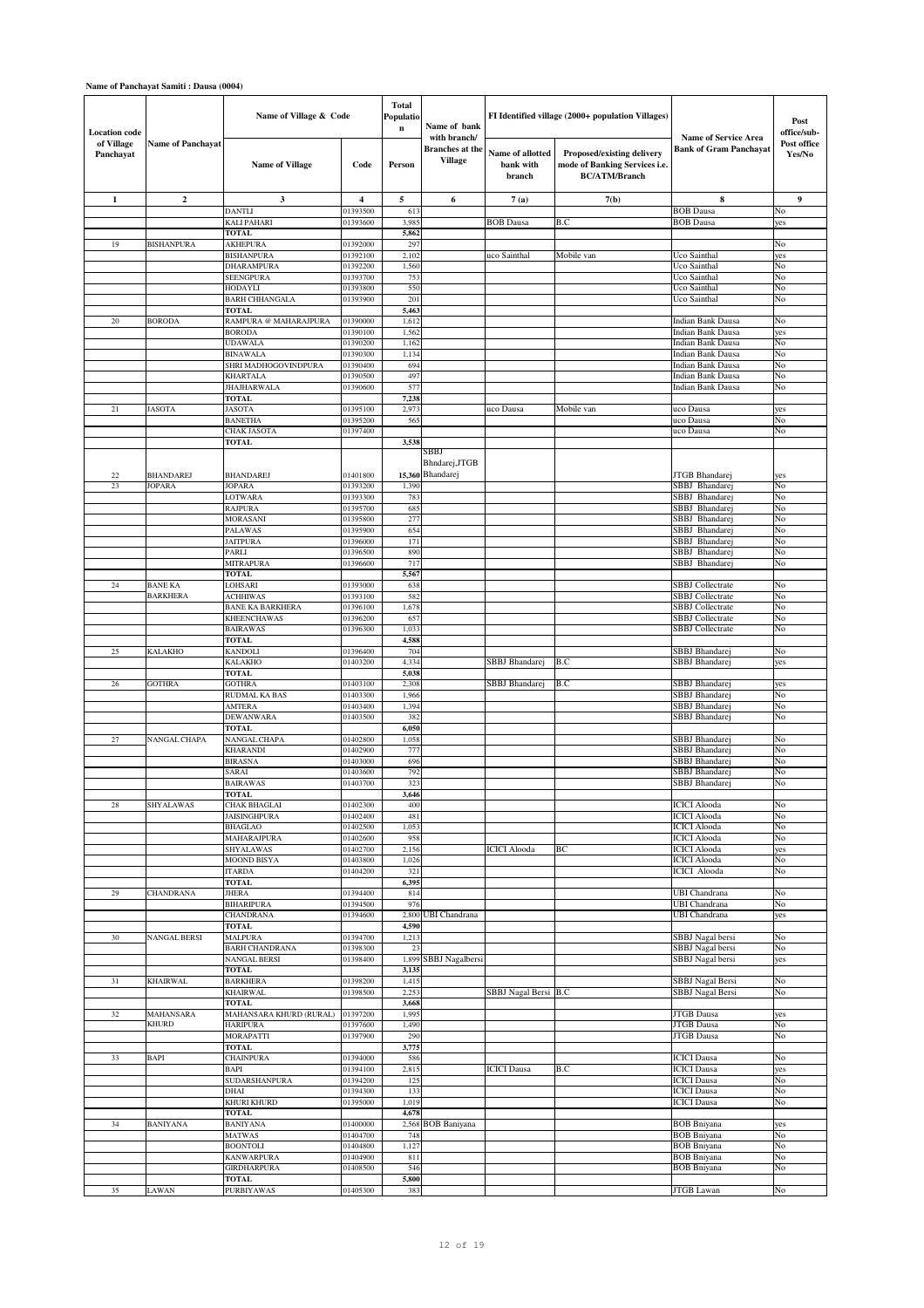| <b>Location</b> code    |                          | Name of Village & Code                   |                      | <b>Total</b><br>Populatio<br>Name of bank<br>$\mathbf n$<br>with branch/ |                                          |                                         | FI Identified village (2000+ population Villages)                                   | <b>Name of Service Area</b>                  | Post<br>office/sub-   |
|-------------------------|--------------------------|------------------------------------------|----------------------|--------------------------------------------------------------------------|------------------------------------------|-----------------------------------------|-------------------------------------------------------------------------------------|----------------------------------------------|-----------------------|
| of Village<br>Panchayat | <b>Name of Panchayat</b> | <b>Name of Village</b>                   | Code                 | Person                                                                   | <b>Branches</b> at the<br><b>Village</b> | Name of allotted<br>bank with<br>branch | Proposed/existing delivery<br>mode of Banking Services i.e.<br><b>BC/ATM/Branch</b> | <b>Bank of Gram Panchayat</b>                | Post office<br>Yes/No |
| $\mathbf{1}$            | $\mathbf{2}$             | 3                                        | 4                    | 5                                                                        | 6                                        | 7(a)                                    | 7(b)                                                                                | 8                                            | 9                     |
|                         |                          | LAWAN                                    | 01405400             | 10,738                                                                   | JTGB<br>Lawan, Syndicate<br>Lawan        |                                         |                                                                                     | JTGB Lawan                                   | yes                   |
|                         |                          | <b>TOTAL</b>                             |                      | 11,121                                                                   |                                          |                                         |                                                                                     |                                              |                       |
| 36                      | NANGAL                   | <b>RAJPURA</b>                           | 01409300             | 597                                                                      |                                          |                                         |                                                                                     | uco Lahrikawas                               | No                    |
|                         | RAJAWATAN                | <b>KISHORPURA</b>                        | 01409600             | 373                                                                      |                                          |                                         |                                                                                     | uco Lahrikawas                               | No                    |
|                         |                          | NANGAL RAJAWATAN<br>DHADHDHA KA BAS      | 01410000<br>01410100 | 2,717<br>395                                                             |                                          |                                         |                                                                                     | uco Lahrikawas<br>uco Lahrikawas             | yes<br>No             |
|                         |                          | RAMSINGHPURA                             | 01411900             | 52                                                                       |                                          |                                         |                                                                                     | uco Lahrikawas                               | No                    |
|                         |                          | <b>TOTAL</b>                             |                      | 4,134                                                                    |                                          |                                         |                                                                                     |                                              |                       |
| 37                      | PYARIWAS                 | KOLYAWAS                                 | 01409400             | 499                                                                      |                                          |                                         |                                                                                     | SBBJ Dausa                                   | No                    |
|                         |                          | <b>SHEKHPURA</b><br><b>RAMTHALA</b>      | 01409500<br>01409700 | 300<br>506                                                               |                                          |                                         |                                                                                     | <b>SBBJ</b> Dausa<br>SBBJ Dausa              | М<br>No               |
|                         |                          | <b>KANPURA</b>                           | 01409800             | 890                                                                      |                                          |                                         |                                                                                     | SBBJ Dausa                                   | No                    |
|                         |                          | <b>PYARIWAS</b>                          | 01409900             | 832                                                                      |                                          |                                         |                                                                                     | SBBJ Dausa                                   | No                    |
|                         |                          | <b>TEENTOLI</b>                          | 01410200             | 703                                                                      |                                          |                                         |                                                                                     | SBBJ Dausa                                   | No                    |
|                         |                          | <b>MANPURA</b><br><b>TOTAL</b>           | 01410300             | 1,231<br>4,961                                                           |                                          |                                         |                                                                                     | SBBJ Dausa                                   | yes                   |
| 38                      | LAHRI KA WAS             | <b>RANIWAS</b>                           | 01410400             | 1,428                                                                    |                                          |                                         |                                                                                     | uco Lahrikawas                               | No                    |
|                         |                          | LAHRI KA WAS                             | 01410500             | 2,623                                                                    | uco Lahrikawas                           |                                         |                                                                                     | uco Lahrikawas                               | yes                   |
|                         |                          | TOTAL                                    |                      | 4,051                                                                    |                                          |                                         |                                                                                     |                                              |                       |
| 39                      | <b>CHURIYAWAS</b>        | <b>CHURIYAWAS</b><br>LAKHAN KA WAS       | 01410600<br>01410700 | 944<br>141                                                               |                                          |                                         |                                                                                     | SBBJ Chhareda<br>SBBJ Chhareda               | yes<br>No             |
|                         |                          | <b>JAITPURA</b>                          | 01410800             | 483                                                                      |                                          |                                         |                                                                                     | SBBJ Chhareda                                | No                    |
|                         |                          | <b>MOHANPURA</b>                         | 01410900             | 282                                                                      |                                          |                                         |                                                                                     | SBBJ Chhareda                                | No                    |
|                         |                          | <b>SAWAIPURA</b>                         | 01411000             | 241                                                                      |                                          |                                         |                                                                                     | SBBJ Chhareda                                | No                    |
|                         |                          | <b>UDAIPURA</b><br><b>BARH SAWAIPURA</b> | 01411100<br>01411200 | 482<br>369                                                               |                                          |                                         |                                                                                     | SBBJ Chhareda<br>SBBJ Chhareda               | No<br>No              |
|                         |                          | <b>ABHAIPUR</b>                          | 01411400             | 1,465                                                                    |                                          |                                         |                                                                                     | SBBJ Chhareda                                | No                    |
|                         |                          | <b>BAIJWARI</b>                          | 01411500             | 1,782                                                                    |                                          |                                         |                                                                                     | SBBJ Chhareda                                | No                    |
|                         |                          | TOTAL                                    |                      | 6,189                                                                    |                                          |                                         |                                                                                     |                                              |                       |
| 40                      | CHHARERA                 | CHHARERA<br><b>SEENGPURA</b>             | 01411300<br>01411600 | 5,993<br>888                                                             | SBBJ Chareda                             |                                         |                                                                                     | SBBJ Chhareda<br>SBBJ Chhareda               | yes<br>No             |
|                         |                          | CHAK CHHAREDA                            | 01412100             |                                                                          |                                          |                                         |                                                                                     | SBBJ Chhareda                                | No                    |
|                         |                          | TOTAL                                    |                      | 6,881                                                                    |                                          |                                         |                                                                                     |                                              |                       |
| 41                      | <b>THOOMRI</b>           | RAMSINGHPURA                             | 01409200             | 998                                                                      |                                          |                                         |                                                                                     | SBBJ Chhareda                                | No                    |
|                         |                          | <b>SAHASPUR</b><br>KALIKHAR              | 01411700<br>01411800 | 494<br>1,651                                                             |                                          |                                         |                                                                                     | SBBJ Chhareda<br>SBBJ Chhareda               | No<br>No              |
|                         |                          | CHAK KALIKHAR                            | 01412000             | 246                                                                      |                                          |                                         |                                                                                     | SBBJ Chhareda                                | No                    |
|                         |                          | <b>THOOMRI</b>                           | 01412200             | 2,085                                                                    |                                          | SBBJ Chhareda                           | B.C                                                                                 | SBBJ Chhareda                                | yes                   |
|                         |                          | <b>CHAK SAHASPUR</b>                     | 01412400             | 181                                                                      |                                          |                                         |                                                                                     | <b>SBBJ</b> Chhareda<br><b>SBBJ</b> Chhareda | No                    |
|                         |                          | <b>KHERAWAS</b><br>TOTAL                 | 01412500             | 1,342<br>6,997                                                           |                                          |                                         |                                                                                     |                                              | No                    |
| 42                      | PAPARDA                  | PAPARDA                                  | 01404100             | 6,744                                                                    | JTGB Papadada                            |                                         |                                                                                     | JTGB Papadada                                | yes                   |
| 43                      | <b>ALOODA</b>            | <b>ALOODA</b>                            | 01404300             | 7,542                                                                    | <b>ICICI</b> Alooda                      |                                         |                                                                                     | <b>ICICI</b> Alooda                          | yes                   |
| 44                      | <b>BARAGAON</b>          | THIKARIYA                                | 01404400             | 2,209                                                                    |                                          | uco Lahrikawas                          | Mobile Van                                                                          | <b>BOI</b> Dausa                             | No                    |
|                         |                          | DEHLARI<br><b>BARAGAON</b>               | 01404500<br>01404600 | 363<br>3,288                                                             |                                          | uco Lahrikawas                          | Mobile Van                                                                          | <b>BOI</b> Dausa<br><b>BOI</b> Dausa         | No<br>yes             |
|                         |                          | <b>TOTAL</b>                             |                      | 5,860                                                                    |                                          |                                         |                                                                                     |                                              |                       |
| 45                      | <b>HINGOTIYA</b>         | <b>RAMJIPURA</b>                         | 01400200             | 319                                                                      |                                          |                                         |                                                                                     | <b>SBBJ</b> Dausa                            | No                    |
|                         |                          | HINGOTIYA<br>KHERLA KHURD                | 01400300<br>01400400 | 1,729<br>1,064                                                           |                                          |                                         |                                                                                     | <b>SBBJ</b> Dausa<br>SBBJ Dausa              | yes<br>No             |
|                         |                          | <b>BEEGHAWAS</b>                         | 01400500             | 826                                                                      |                                          |                                         |                                                                                     | SBBJ Dausa                                   | No                    |
|                         |                          | CHAWAND                                  | 01400600             | 891                                                                      |                                          |                                         |                                                                                     | SBBJ Dausa                                   | No                    |
|                         |                          | <b>TOTAL</b>                             |                      | 4,829                                                                    |                                          |                                         |                                                                                     |                                              |                       |
| 46                      | <b>DHARANWAS</b>         | JAUN<br><b>DHARANWAS</b>                 | 01412300<br>01412600 | 757<br>1,374                                                             |                                          |                                         |                                                                                     | JTGB Papadada<br>JTGB Papadada               | No<br>No              |
|                         |                          | <b>BALAWAS</b>                           | 01412900             | 882                                                                      |                                          |                                         |                                                                                     | JTGB Papadada                                | No                    |
|                         |                          | <b>KALERI</b>                            | 01413000             | 632                                                                      |                                          |                                         |                                                                                     | JTGB Papadada                                | No                    |
|                         |                          | <b>BARDAKHO</b>                          | 01413100             | 82                                                                       |                                          |                                         |                                                                                     | JTGB Papadada                                | No                    |
|                         |                          | SAR<br>TOTAL                             | 01413200             | 598<br>4,325                                                             |                                          |                                         |                                                                                     | <b>JTGB</b> Papadada                         | No                    |
| 47                      | <b>SURAJPURA</b>         | <b>DAGLAO</b>                            | 01401000             | 188                                                                      |                                          |                                         |                                                                                     | PNB Dausa                                    | No                    |
|                         |                          | <b>MOTALWAS</b>                          | 01401300             | 191                                                                      |                                          |                                         |                                                                                     | PNB Dausa                                    | No                    |
|                         |                          | <b>SURAJPURA</b><br><b>GANESHPURA</b>    | 01401400<br>01401500 | 1,561<br>829                                                             |                                          |                                         |                                                                                     | PNB Dausa<br>PNB Dausa                       | yes<br>No             |
|                         |                          | KHERLI                                   | 01401700             | 1,363                                                                    |                                          |                                         |                                                                                     | PNB Dausa                                    | No                    |
|                         |                          | <b>TOTAL</b>                             |                      | 4,132                                                                    |                                          |                                         |                                                                                     |                                              |                       |
| 48                      | <b>KHANPURA</b>          | <b>KHANPURA</b>                          | 01405500             | 1,349                                                                    |                                          |                                         |                                                                                     | JTGB Lawan                                   | yes                   |
|                         |                          | <b>BEER LAWAN</b><br>CHAK KHANPURA       | 01405600<br>01405700 | 168<br>69                                                                |                                          |                                         |                                                                                     | JTGB Lawan<br>JTGB Lawan                     | No<br>No              |
|                         |                          | DEORI                                    | 01405800             | 754                                                                      |                                          |                                         |                                                                                     | JTGB Lawan                                   | No                    |
|                         |                          | <b>GAONLI</b>                            | 01406400             | 473                                                                      |                                          |                                         |                                                                                     | JTGB Lawan                                   | No                    |
|                         |                          | MOONSOLAI<br><b>TOTAL</b>                | 01406500             | 391<br>3,204                                                             |                                          |                                         |                                                                                     | <b>JTGB</b> Lawan                            | No                    |
| 49                      | <b>DUGRAWATA</b>         | CHAK HARPATTI                            | 01407400             | 140                                                                      |                                          |                                         |                                                                                     | PNB Dausa                                    | No                    |
|                         |                          | DUGRAWATA                                | 01407500             | 1,228                                                                    |                                          |                                         |                                                                                     | PNB Dausa                                    | yes                   |
|                         |                          | <b>POORANWAS</b>                         | 01407600             | 513                                                                      |                                          |                                         |                                                                                     | PNB Dausa                                    | No                    |
|                         |                          | CHAK JAGRAMPURA                          | 01407800             | 84                                                                       |                                          |                                         |                                                                                     | PNB Dausa                                    | No                    |
|                         |                          | <b>JAGRAMPURA</b><br>HARPATTI            | 01407900<br>01408000 | 207<br>301                                                               |                                          |                                         |                                                                                     | PNB Dausa<br>PNB Dausa                       | No<br>No              |
|                         |                          | <b>BARH BIDARKHA</b>                     | 01408400             | 130                                                                      |                                          |                                         |                                                                                     | PNB Dausa                                    | No                    |
|                         |                          | <b>BIDARKHA</b>                          | 01408600             | 345                                                                      |                                          |                                         |                                                                                     | PNB Dausa                                    | No                    |
|                         |                          | NAYAGAON                                 | 01408700             | 355                                                                      |                                          |                                         |                                                                                     | PNB Dausa                                    | No                    |
| 50                      | <b>CHAWAND HERA</b>      | <b>TOTAL</b><br><b>SITAPURA</b>          | 01394800             | 3,303<br>1,09                                                            |                                          |                                         |                                                                                     | AllahabadBank Dausa                          | No                    |
|                         |                          | <b>CHAWAND HERA</b>                      | 01397800             | 1,529                                                                    |                                          |                                         |                                                                                     | AllahabadBank Dausa                          | No                    |
|                         |                          | <b>RAMPURA</b>                           | 01398000             | 252                                                                      |                                          |                                         |                                                                                     | AllahabadBank Dausa                          | No                    |
|                         |                          | <b>ROOGALI</b>                           | 01398100             | 84<br>2,958                                                              |                                          |                                         |                                                                                     | AllahabadBank Dausa                          | No                    |
| 51                      | KHURI KALAN              | TOTAL<br>KHURI KALAN                     | 01394900             | 1,753                                                                    |                                          |                                         |                                                                                     | <b>ICICI</b> Dausa                           | yes                   |
|                         |                          | <b>ROHARA</b>                            | 01397500             | 1,183                                                                    |                                          |                                         |                                                                                     | <b>ICICI</b> Dausa                           | No                    |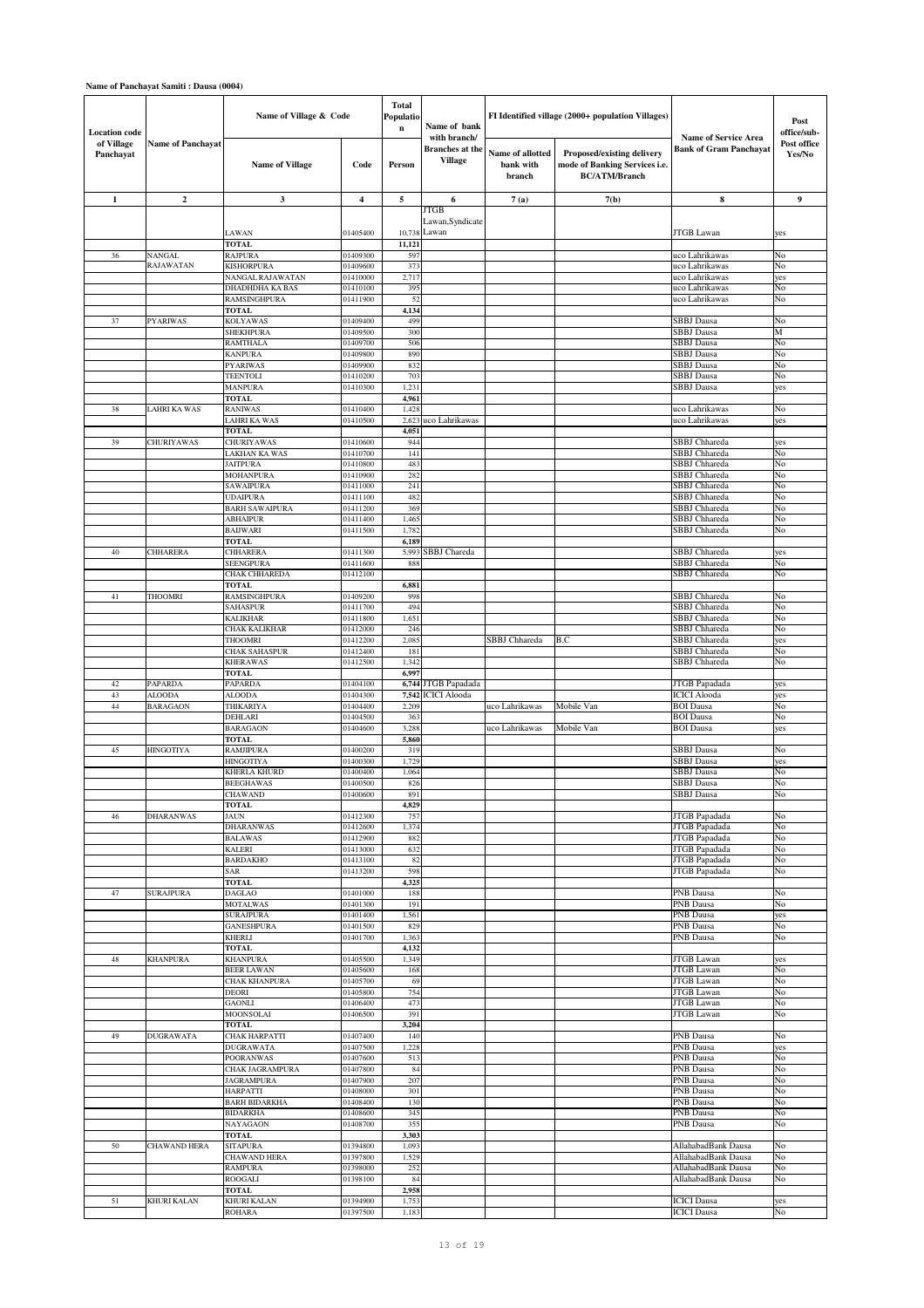**Name of Panchayat Samiti : Dausa (0004)**

| <b>Location</b> code<br>of Village<br>Panchavat | <b>Name of Panchayat</b> | Name of Village & Code     | Total<br>Populatio<br>Name of bank<br>$\mathbf n$ |        |                                                          | FI Identified village (2000+ population Villages) | Name of Service Area                                                                | Post<br>office/sub-           |                       |
|-------------------------------------------------|--------------------------|----------------------------|---------------------------------------------------|--------|----------------------------------------------------------|---------------------------------------------------|-------------------------------------------------------------------------------------|-------------------------------|-----------------------|
|                                                 |                          | <b>Name of Village</b>     | Code                                              | Person | with branch/<br><b>Branches</b> at the<br><b>Village</b> | Name of allotted<br>hank with<br>branch           | Proposed/existing delivery<br>mode of Banking Services i.e.<br><b>BC/ATM/Branch</b> | <b>Bank of Gram Panchayat</b> | Post office<br>Yes/No |
| $\mathbf{1}$                                    | $\mathbf{2}$             | 3                          | 4                                                 | 5      | 6                                                        | 7(a)                                              | 7(b)                                                                                | 8                             | 9                     |
|                                                 |                          | <b>MALAGWAS</b>            | 01397700                                          | 717    |                                                          |                                                   |                                                                                     | <b>ICICI</b> Dausa            | No                    |
|                                                 |                          | <b>TOTAL</b>               |                                                   | 3,653  |                                                          |                                                   |                                                                                     |                               |                       |
| 52                                              | <b>NANGAL GOVIND</b>     | <b>CHAK RAMPURA</b>        | 01399100                                          |        |                                                          |                                                   |                                                                                     | <b>SBI</b> Dausa              | No                    |
|                                                 |                          | <b>DHARANWAS</b>           | 01399400                                          | 168    |                                                          |                                                   |                                                                                     | <b>SBI</b> Dausa              | No                    |
|                                                 |                          | <b>RAMPURA KHURD</b>       | 01399500                                          | 320    |                                                          |                                                   |                                                                                     | <b>SBI</b> Dausa              | No                    |
|                                                 |                          | NANGAL GOVIND              | 01399600                                          | 1.385  |                                                          |                                                   |                                                                                     | <b>SBI</b> Dausa              | No                    |
|                                                 |                          | <b>GOOGOLAO</b>            | 01399700                                          | 1.144  |                                                          |                                                   |                                                                                     | <b>SBI</b> Dausa              | No                    |
|                                                 |                          | <b>CHAK DHARANWAS</b>      | 01399800                                          |        |                                                          |                                                   |                                                                                     | <b>SBI</b> Dausa              | No                    |
|                                                 |                          | <b>JAIRAMPURA</b>          | 01400100                                          | 617    |                                                          |                                                   |                                                                                     | <b>SBI</b> Dausa              | No                    |
|                                                 |                          | <b>TOTAL</b>               |                                                   | 3,634  |                                                          |                                                   |                                                                                     |                               |                       |
| *                                               | Unspecified              | <b>DAUSA KHURD (RURAL)</b> | 01397000                                          | 792    |                                                          |                                                   |                                                                                     | <b>SBBJ</b> Dausa             | No                    |
|                                                 |                          | DAUSA(RURAL)               | 01397100                                          | 479    |                                                          |                                                   |                                                                                     | <b>SBBJ</b> Dausa             | No                    |
|                                                 |                          | <b>BARH DAUSA</b>          | 01397300                                          |        |                                                          |                                                   |                                                                                     | <b>SBBJ</b> Dausa             | No                    |
|                                                 |                          | CHAK DAUSA(RURAL)          | 01401600                                          |        |                                                          |                                                   |                                                                                     | <b>SBBJ</b> Dausa             | No                    |
|                                                 |                          | <b>TOTAL</b>               |                                                   | 1.271  |                                                          |                                                   |                                                                                     |                               |                       |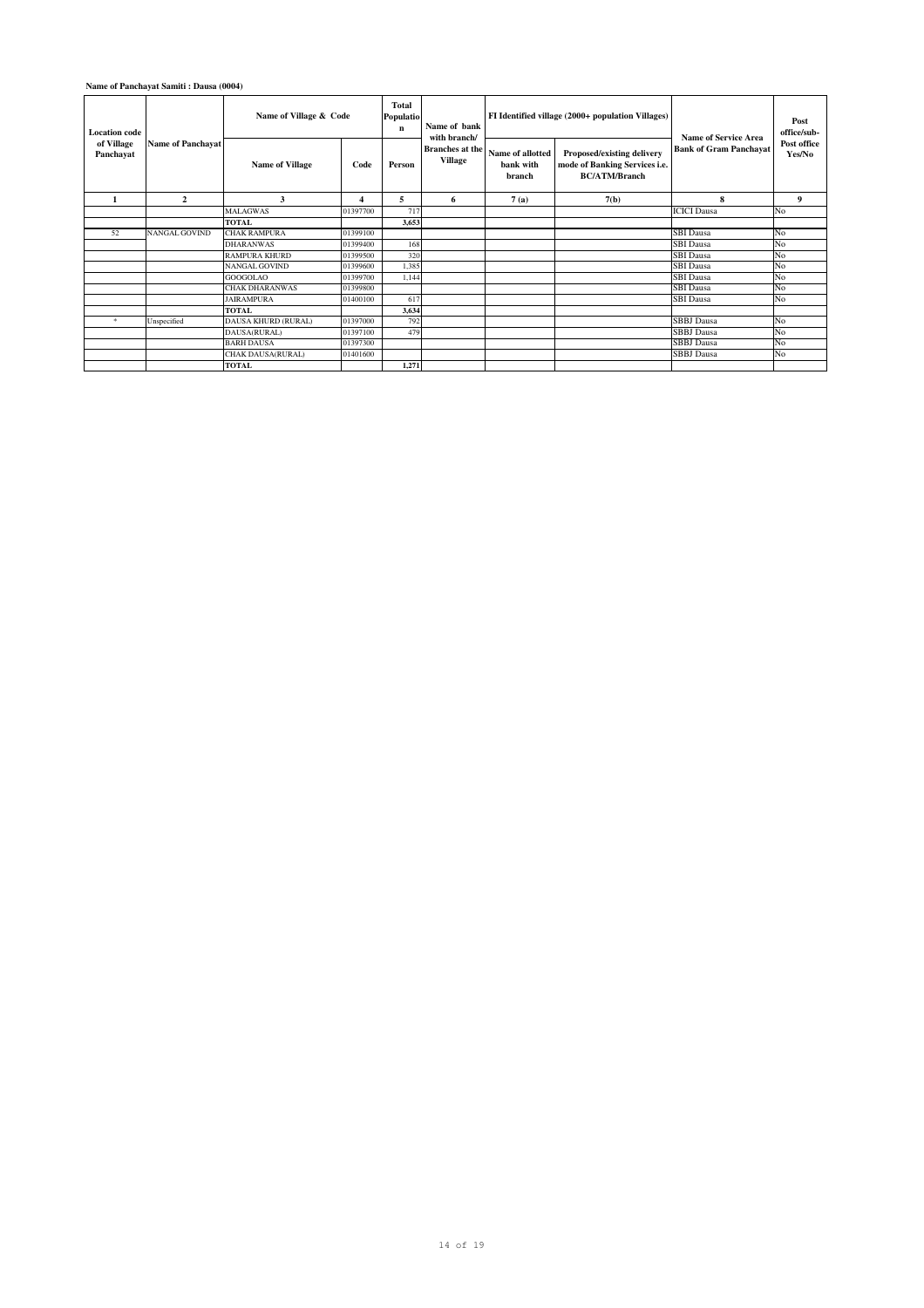#### **NUMBER OF VILLAGES UNDER EACH GRAM PANCHAYAT**

**Name of Panchayat Samiti : Lalsot (0005)**

| <b>Location</b> code    | Name of          | Name of Village & Code                     | Total<br>Population  | Name of bank with |                                    | FI Identified village (2000+ population<br><b>Villages</b> ) | Name of<br><b>Service Area</b>                                                      | Post<br>office/sub-                      |                       |
|-------------------------|------------------|--------------------------------------------|----------------------|-------------------|------------------------------------|--------------------------------------------------------------|-------------------------------------------------------------------------------------|------------------------------------------|-----------------------|
| of Village<br>Panchayat | Panchayat        | <b>Name of Village</b>                     | Code                 | Person            | branch/ Branches at<br>the Village | Name of allotted<br>bank with<br>branch                      | Proposed/existing delivery<br>mode of Banking Services i.e.<br><b>BC/ATM/Branch</b> | <b>Bank of Gram</b><br>Panchayat         | Post office<br>Yes/No |
| 1                       | $\mathbf{2}$     | 3                                          | 4                    | 5                 | 6                                  | 7(a)                                                         | 7(b)                                                                                | 8                                        | $\boldsymbol{9}$      |
| 01                      | <b>RAHUWAS</b>   | <b>RAHUWAS</b>                             | 01418600             | 1,44              | ucobank rahuwas                    |                                                              |                                                                                     | Ucobank Rahuw                            | Yes                   |
|                         |                  | <b>KOOTALWAS</b><br><b>BAROLI</b>          | 01418800<br>01418900 | 1,95<br>622       |                                    |                                                              |                                                                                     | <b>Ucobank Rahuw</b><br>Ucobank Rahuw    | yes<br>yes            |
|                         |                  | <b>TOTAL</b>                               |                      | 4,016             |                                    |                                                              |                                                                                     |                                          |                       |
| 02                      | <b>PALUNDA</b>   | CHODIYAWAS                                 | 01419500             | 340               |                                    |                                                              |                                                                                     | uco Rahuwas                              | Yes                   |
|                         |                  | KHEMPURI MEENO KI DHANI                    | 01419700             | 196               |                                    |                                                              |                                                                                     | uco Rahuwas                              | Yes                   |
|                         |                  | <b>KHEMPURI</b>                            | 01419800             | 315               |                                    |                                                              |                                                                                     | uco Rahuwas                              | Yes                   |
|                         |                  | <b>HAMAWAS</b><br><b>PALUNDA</b>           | 01419900<br>01420000 | 618<br>1,190      |                                    |                                                              |                                                                                     | uco Rahuwas<br>uco Rahuwas               | Yes<br>Yes            |
|                         |                  | RAMPURA KALAN DHANI                        | 01420100             | 465               |                                    |                                                              |                                                                                     | uco Rahuwas                              | Yes                   |
|                         |                  | MEENAN                                     |                      |                   |                                    |                                                              |                                                                                     |                                          |                       |
|                         |                  | RAMPURA KALAN                              | 01420200             | 262<br>195        |                                    |                                                              |                                                                                     | uco ahuwas                               | yes                   |
|                         |                  | CHAK ALIPURA<br><b>BHANWATA</b>            | 01420400<br>01420500 | 971               |                                    |                                                              |                                                                                     | uco ahuwas<br>uco ahuwas                 | yes<br>yes            |
|                         |                  | DHOLI                                      | 01420600             | 694               |                                    |                                                              |                                                                                     | uco ahuwas                               | yes                   |
|                         |                  | TOTAL                                      |                      | 5,246             |                                    |                                                              |                                                                                     |                                          |                       |
| 03                      | DOB              | LAHRI KA WAS                               | 01420300             | 1,109             |                                    |                                                              |                                                                                     | uco bank                                 | No                    |
|                         |                  | RAMSINGHPURA<br>CHAK KHARJI                | 01420700<br>01420800 | 331<br>26         |                                    |                                                              |                                                                                     | uco bank<br>uco bank                     | No<br>No              |
|                         |                  | <b>ALIPURA</b>                             | 01420900             | 528               |                                    |                                                              |                                                                                     | uco bank                                 | No                    |
|                         |                  | RAMSAR                                     | 01421700             | 290               |                                    |                                                              |                                                                                     | uco bank                                 | No                    |
|                         |                  | <b>DOB JAGEER</b>                          | 01421800             | 755               |                                    |                                                              |                                                                                     | uco bank                                 | No                    |
|                         |                  | <b>DOB KHALSA</b><br>CHAK RAMSAR           | 01421900<br>01422000 | 330<br>21         |                                    |                                                              |                                                                                     | uco bank<br>uco bank                     | No<br>No              |
|                         |                  | SHAHJAHANPURA                              | 01422100             | 500               |                                    |                                                              |                                                                                     | uco bank                                 | No                    |
|                         |                  | TOTAL                                      |                      | 3,890             |                                    |                                                              |                                                                                     |                                          |                       |
| 04                      | <b>SALEMPURA</b> | <b>CHAK DURJANWAS</b>                      | 01423100             |                   |                                    |                                                              |                                                                                     | uco Lalsot                               | No                    |
|                         |                  | <b>DURJANWAS</b><br><b>SALEMPURA</b>       | 01423200             | 329<br>1,469      |                                    |                                                              |                                                                                     | uco Lalsot<br>uco Lalsot                 | No<br>yes             |
|                         |                  | <b>MANPURA</b>                             | 01423300<br>01423400 | 798               |                                    |                                                              |                                                                                     | uco Lalsot                               | No                    |
|                         |                  | <b>GODAWAS</b>                             | 01423500             | 166               |                                    |                                                              |                                                                                     | uco Lalsot                               | No                    |
|                         |                  | TORDA                                      | 01424000             | 1,351             |                                    |                                                              |                                                                                     | uco Lalsot                               | No                    |
|                         |                  | RALAWAS                                    | 01424100             | 1,901             |                                    |                                                              |                                                                                     | uco Lalsot                               | No                    |
| 05                      | RAJOLI           | TOTAL<br><b>INDAWA</b>                     | 01423800             | 6,014<br>3,159    |                                    | uco Lalsot                                                   | B.C.                                                                                | <b>TGB</b> Lalsot                        | yes                   |
|                         |                  | CHAK INDAWA                                | 01440800             |                   |                                    |                                                              |                                                                                     | <b>TGB</b> Lalsot                        | No                    |
|                         |                  | RAJOLI                                     | 01440900             | 1,616             |                                    |                                                              |                                                                                     | <b>JTGB</b> Lalsot                       | yes                   |
|                         |                  | CHAK RAJOLI<br>SHYONANDA                   | 01441000<br>01441100 |                   |                                    |                                                              |                                                                                     | <b>JTGB</b> Lalsot<br><b>JTGB</b> Lalsot | No<br>No              |
|                         |                  | <b>TOTAL</b>                               |                      | 1,457<br>6,232    |                                    |                                                              |                                                                                     |                                          |                       |
| 06                      | <b>KHATOOMB</b>  | <b>GHATA</b>                               | 01421000             | 874               |                                    |                                                              |                                                                                     | uco Lalsot                               | No                    |
|                         | AR               | <b>DHAUN</b>                               | 01421100             | 437               |                                    |                                                              |                                                                                     | uco Lalsot                               | No                    |
|                         |                  | KUTKYA                                     | 01421200             | 641               |                                    |                                                              |                                                                                     | uco Lalsot                               | yes                   |
|                         |                  | <b>KHATOOMBAR</b><br><b>RANHO</b>          | 01421300<br>01421400 | 1,442<br>382      |                                    |                                                              |                                                                                     | uco Lalsot<br>uco Lalsot                 | No<br>No              |
|                         |                  | GOL                                        | 01421500             | 1,747             |                                    |                                                              |                                                                                     | uco Lalsot                               | No                    |
|                         |                  | <b>TOTAL</b>                               |                      | 5,523             |                                    |                                                              |                                                                                     |                                          |                       |
| 07                      | TODA<br>THEKLA   | BHEROOWAS CHAK NO 2                        | 01439500             | 235               |                                    |                                                              |                                                                                     | <b>ITGB Lalsot</b>                       | No                    |
|                         |                  | BHEROOWAS CHAK NO 4<br>BHEROOWAS CHAK NO 3 | 01439700<br>01439800 | 21<br>132         |                                    |                                                              |                                                                                     | <b>TGB</b> Lalsot<br><b>JTGB</b> Lalsot  | No<br>No              |
|                         |                  | TODA GANGA CHAK NO 1                       | 01439900             | 73                |                                    |                                                              |                                                                                     | JTGB Lalsot                              | No                    |
|                         |                  | <b>BHEROOWAS</b>                           | 01440000             | 535               |                                    |                                                              |                                                                                     | <b>JTGB</b> Lalsot                       | No                    |
|                         |                  | BHEROOWAS CHAK NO 5                        | 01440100<br>01441300 |                   |                                    |                                                              |                                                                                     | <b>JTGB</b> Lalsot<br><b>JTGB</b> Lalsot | No<br>No              |
|                         |                  | TODA GANGA<br>TODA GANGA CHAK NO 2,3       | 01441400             | 1,445             |                                    |                                                              |                                                                                     | <b>JTGB</b> Lalsot                       | No                    |
|                         |                  | BHEROOWAS CHAK NO 1                        | 01441500             | 3                 |                                    |                                                              |                                                                                     | <b>JTGB</b> Lalsot                       | No                    |
|                         |                  | <b>TODA THEKLA</b>                         | 01441600             | 2,966             |                                    | <b>JTGB</b> Lalsot                                           | B.C                                                                                 | <b>JTGB</b> Lalsot                       | yes                   |
|                         |                  | <b>KISHANPURA</b><br>PATTI SULTANPURA      | 01441700<br>01441800 | 908<br>174        |                                    |                                                              |                                                                                     | <b>JTGB</b> Lalsot<br><b>JTGB</b> Lalsot | No<br>No              |
|                         |                  | <b>TOTAL</b>                               |                      | 6,492             |                                    |                                                              |                                                                                     |                                          |                       |
| ${\bf 08}$              | <b>SURATPURA</b> | <b>SURATPURA</b>                           | 01441900             | 3,831             |                                    | JTGB Bilona kala B.C                                         |                                                                                     | JTGB Bilonakala Yes                      |                       |
|                         |                  | SHYAMPURA KHURD                            | 01443600             | 875               |                                    |                                                              |                                                                                     | JTGB Bilonakala No                       |                       |
| 09                      | <b>KHERLA</b>    | <b>TOTAL</b><br>DIWACHLI KHURD             | 01442600             | 4,706<br>451      |                                    |                                                              |                                                                                     | <b>SBBJ</b> Lalsot                       | NO                    |
|                         | KHURD            | DIWACHLI KALAN                             | 01442700             | 867               |                                    |                                                              |                                                                                     | <b>SBBJ</b> Lalsot                       | N <sub>O</sub>        |
|                         |                  | <b>CHHAWA</b>                              | 01442800             | 544               |                                    |                                                              |                                                                                     | <b>SBBJ</b> Lalsot                       | N <sub>O</sub>        |
|                         |                  | RAMSAR                                     | 01442900             | 912               |                                    |                                                              |                                                                                     | <b>SBBJ</b> Lalsot                       | NO                    |
|                         |                  | <b>KHERLA KHURD</b><br><b>KHANPUR</b>      | 01443000<br>01443100 | 1,598<br>715      |                                    |                                                              |                                                                                     | <b>SBBJ</b> Lalsot<br><b>SBBJ</b> Lalsot | yes<br>NO             |
|                         |                  | <b>BAS LAXMIPURA</b>                       | 01443200             | 513               |                                    |                                                              |                                                                                     | <b>SBBJ</b> Lalsot                       | NO                    |
|                         |                  | <b>TOTAL</b>                               |                      | 5,600             |                                    |                                                              |                                                                                     |                                          |                       |
| $10$                    | MAHARIYA         | MAHARIYA                                   | 01443700             | 2,629             |                                    | <b>ICICI</b> Bagri                                           | B.C                                                                                 | <b>ICICI</b> Bagri                       | yes                   |
|                         |                  | <b>DAUSADA</b><br><b>TOTAL</b>             | 01444000             | 562<br>3,191      |                                    |                                                              |                                                                                     | <b>ICICI</b> Bagri                       | No                    |
| 11                      | <b>DUNGARPUF</b> | <b>KHERA PATALWAS</b>                      | 01418100             |                   |                                    |                                                              |                                                                                     | PNB Doongarpur No                        |                       |
|                         |                  | SHRI RAMCHANDRAPURA                        | 01418700             | 524               |                                    |                                                              |                                                                                     | PNB Doongarpur No                        |                       |
|                         |                  | <b>BARH TUSADRI</b>                        | 01422200             | $\overline{7}$    |                                    |                                                              |                                                                                     | PNB Doongarpur No<br>PNB Doongarpur No   |                       |
|                         |                  | <b>PATALWAS</b><br><b>CHAK PATALWAS</b>    | 01422300<br>01422400 | 629               |                                    |                                                              |                                                                                     | PNB Doongarpur No                        |                       |
|                         |                  | <b>DHOLAWAS</b>                            | 01422500             | 2,152             |                                    | PNB Doongarpur B.C                                           |                                                                                     | PNB Doongarpur No                        |                       |
|                         |                  | <b>DOONGARPUR</b>                          | 01422800             | 1,429             |                                    |                                                              |                                                                                     | PNB Doongarpur yes                       |                       |
|                         |                  | SHYAMPURA @ HABEEBPURA<br>ARANYA KHURD     | 01423000<br>01424300 | 246<br>375        |                                    |                                                              |                                                                                     | PNB Doongarpur No<br>PNB Doongarpur No   |                       |
|                         |                  | NEHRI JASWANTPURA                          | 01424400             | 742               |                                    |                                                              |                                                                                     | PNB Doongarpur No                        |                       |
|                         |                  |                                            |                      |                   |                                    |                                                              |                                                                                     |                                          |                       |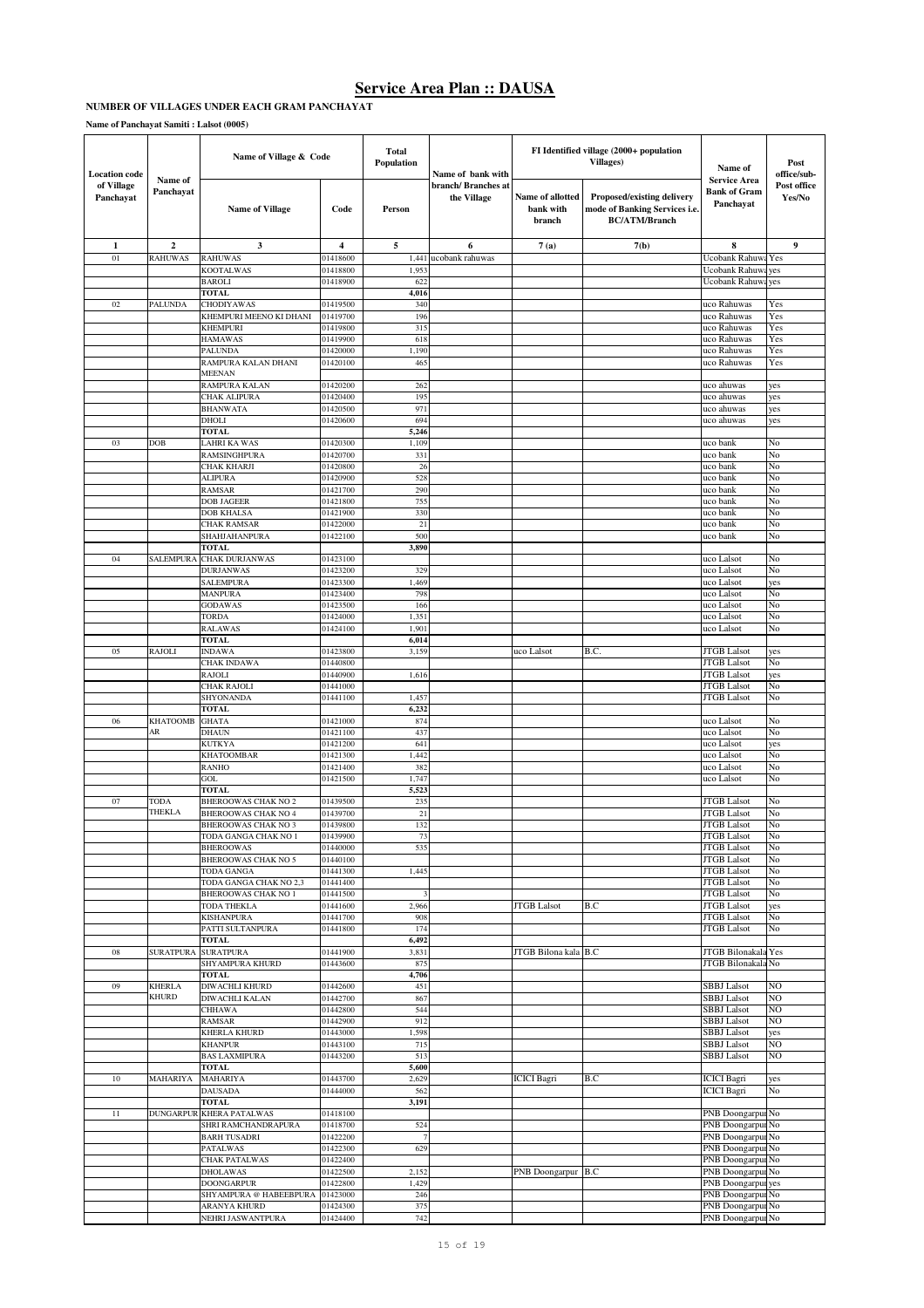| <b>Location</b> code    | Name of<br>Panchayat | Name of Village & Code                       |                      | <b>Total</b><br><b>Population</b> | Name of bank with                 |                                         | FI Identified village (2000+ population<br><b>Villages</b> )                        | Name of<br><b>Service Area</b>      | Post<br>office/sub-   |
|-------------------------|----------------------|----------------------------------------------|----------------------|-----------------------------------|-----------------------------------|-----------------------------------------|-------------------------------------------------------------------------------------|-------------------------------------|-----------------------|
| of Village<br>Panchayat |                      | <b>Name of Village</b>                       | Code                 | Person                            | branch/Branches at<br>the Village | Name of allotted<br>bank with<br>branch | Proposed/existing delivery<br>mode of Banking Services i.e.<br><b>BC/ATM/Branch</b> | <b>Bank of Gram</b><br>Panchayat    | Post office<br>Yes/No |
| 1                       | $\boldsymbol{2}$     | 3                                            | $\boldsymbol{4}$     | 5                                 | 6                                 | 7(a)                                    | 7(b)                                                                                | 8                                   | 9                     |
|                         |                      | <b>TOTAL</b>                                 |                      | 6,104                             |                                   |                                         |                                                                                     |                                     |                       |
| 12                      | NIZAMPURA            | ARANYA KALAN<br>PALRI                        | 01424200<br>01424500 | 1,021<br>241                      |                                   |                                         |                                                                                     | uco deedwana<br>uco deedwana        | No<br>No              |
|                         |                      | SULTANPURA                                   | 01424600             | 751                               |                                   |                                         |                                                                                     | uco deedwana                        | No                    |
|                         |                      | KANWARPURA                                   | 01424700             | 622                               |                                   |                                         |                                                                                     | uco deedwana                        | No                    |
|                         |                      | <b>BAMANHERI</b>                             | 01424800             | 414                               |                                   |                                         |                                                                                     | uco deedwana                        | No                    |
|                         |                      | DABAR KALAN<br>NIZAMPURA                     | 01424900<br>01425000 | 789<br>941                        |                                   |                                         |                                                                                     | uco deedwana<br>uco deedwana        | No<br>yes             |
|                         |                      | <b>BARH DABAR KALAN</b>                      | 01425100             | 125                               |                                   |                                         |                                                                                     | uco deedwana                        | No                    |
|                         |                      | DABAR KHURD                                  | 01425200             | 236                               |                                   |                                         |                                                                                     | uco deedwana                        | No                    |
|                         |                      | <b>BEEDOLI</b>                               | 01425300             | 1,429                             |                                   |                                         |                                                                                     | uco deedwana                        | No                    |
|                         |                      | ABHANERI<br>TOTAL                            | 01425400             | 624<br>7,193                      |                                   |                                         |                                                                                     | uco deedwana                        | No                    |
| 13                      | SONAR                | <b>SONAR</b>                                 | 01415300             | 2,102                             | CBI Sonad                         |                                         |                                                                                     | CBI Sonad                           | yes                   |
|                         |                      | BARH BARWA                                   | 01415400             | 508                               |                                   |                                         |                                                                                     | CBI Sonad                           | No                    |
|                         |                      | SINDOLI                                      | 01415500             | 1,452                             |                                   |                                         |                                                                                     | CBI Sonad                           | No                    |
|                         |                      | CHAK JAGNER<br>SHISHODIYA                    | 01415600<br>01415700 | 147<br>776                        |                                   |                                         |                                                                                     | CBI Sonad<br><b>CBI</b> Sonad       | No<br>No              |
|                         |                      | TOTAL                                        |                      | 4,985                             |                                   |                                         |                                                                                     |                                     |                       |
| 14                      | <b>HAMLYAWA</b>      | <b>KOOPAWAS</b>                              | 01413300             | 342                               |                                   |                                         |                                                                                     | CBI sonad                           | No                    |
|                         | LA                   | <b>HEMLYAWALA</b>                            | 01413400             | 842                               |                                   |                                         |                                                                                     | CBI sonad                           | No                    |
|                         |                      | HIRDAIGARH CHAK NO.1<br>HIRDAIGARH CHAK NO.2 | 01413500<br>01413600 | 90<br>20                          |                                   |                                         |                                                                                     | CBI sonad<br>CBI sonad              | No<br>No              |
|                         |                      | CHAK KOOPAWAS                                | 01413700             |                                   |                                   |                                         |                                                                                     | CBI sonad                           | No                    |
|                         |                      | <b>SWAROOPPURA</b>                           | 01413800             | 486                               |                                   |                                         |                                                                                     | CBI sonad                           | No                    |
|                         |                      | BARH DOOBALYA                                | 01413900             | 184                               |                                   |                                         |                                                                                     | CBI sonad                           | No                    |
|                         |                      | <b>CHANDAWAS</b><br>ABHAIPURA                | 01414000<br>01414100 | 965<br>832                        |                                   |                                         |                                                                                     | CBI sonad<br>CBI sonad              | No<br>No              |
|                         |                      | MANWA KA BAS CHAK NO.2                       | 01414700             | 175                               |                                   |                                         |                                                                                     | CBI sonad                           | No                    |
|                         |                      | NANWA KA BAS CHAK NO.3                       | 01414800             | 133                               |                                   |                                         |                                                                                     | CBI sonad                           | No                    |
|                         |                      | MANWA KA BAS CHAK NO.1                       | 01414900             | 132                               |                                   |                                         |                                                                                     | CBI sonad                           | No                    |
|                         |                      | <b>MANRAHERA</b><br><b>TOTAL</b>             | 01415200             | 256<br>4,457                      |                                   |                                         |                                                                                     | CBI sonad                           | No                    |
| 15                      | <b>BIDARKHA</b>      | RAMPURA KALAN                                | 01414200             | 236                               |                                   |                                         |                                                                                     | <b>CBI</b> Sonad                    | No                    |
|                         |                      | KANWARPURA                                   | 01414300             | 376                               |                                   |                                         |                                                                                     | <b>CBI</b> Sonad                    | No                    |
|                         |                      | <b>GANDLAI</b>                               | 01414400             | 708                               |                                   |                                         |                                                                                     | <b>CBI</b> Sonad                    | No                    |
|                         |                      | BIDARKHA<br>SITAPURA                         | 01414500<br>01414600 | 1,485<br>285                      |                                   |                                         |                                                                                     | <b>CBI</b> Sonad<br>CBI Sonad       | yes<br>No             |
|                         |                      | CHAK ABHAIPURA                               | 01415000             | 149                               |                                   |                                         |                                                                                     | CBI Sonad                           | No                    |
|                         |                      | KAILA KA BAS                                 | 01415100             | 142                               |                                   |                                         |                                                                                     | <b>CBI</b> Sonad                    | No                    |
|                         |                      | AGNER TURKAN                                 | 01415800             | 1,097                             |                                   |                                         |                                                                                     | CBI Sonad                           | No                    |
|                         |                      | RAMNAGAR REWARI                              | 01415900             | 654                               |                                   |                                         |                                                                                     | CBI Sonad<br><b>CBI</b> Sonad       | No<br>No              |
|                         |                      | CHAK MALYAWAS<br>MALYAWAS                    | 01416000<br>01416100 | 67<br>370                         |                                   |                                         |                                                                                     | CBI Sonad                           | No                    |
|                         |                      | CHAK SAWAI MADHOPURA                         | 01428000             | 200                               |                                   |                                         |                                                                                     | CBI Sonad                           | No                    |
|                         |                      | <b>TOTAL</b>                                 |                      | 5,769                             |                                   |                                         |                                                                                     |                                     |                       |
| 16                      | <b>KALOOWAS</b>      | MOHAMMADPURA<br>CHAINPURA KALAN              | 01416800<br>01416900 | 1,328<br>12                       |                                   |                                         |                                                                                     | PNB doongarpur<br>PNB doongarpui    | No<br>No              |
|                         |                      | KALOOWAS                                     | 01417000             | 1,692                             |                                   |                                         |                                                                                     | PNB doongarpur                      | No                    |
|                         |                      | <b>GURHA SAMPATPURA</b>                      | 01417100             | 756                               |                                   |                                         |                                                                                     | PNB doongarpur No                   |                       |
|                         |                      | SEENGPURA                                    | 01417200             | 659                               |                                   |                                         |                                                                                     | PNB doongarpur No                   |                       |
|                         |                      | SAHASPURA                                    | 01417300             | 412                               |                                   |                                         |                                                                                     | PNB doongarpur                      | No                    |
|                         |                      | NICHOONIYA<br><b>GOPALPURA</b>               | 01417400<br>01417500 | 869<br>1,458                      |                                   |                                         |                                                                                     | PNB doongarpur<br>PNB doongarpur No | No                    |
|                         |                      | <b>TOTAL</b>                                 |                      | 7,186                             |                                   |                                         |                                                                                     |                                     |                       |
| 17                      | KALLAWAS             | TOOTIYAWAS                                   | 01417600             | 1,117                             |                                   |                                         |                                                                                     | PNB doongarpur No                   |                       |
|                         | <b>KHALSA</b>        | KALLAWAS KHALSA<br><b>JAGNER</b>             | 01417700<br>01417800 | 541<br>651                        |                                   |                                         |                                                                                     | PNB doongarpur                      | yes                   |
|                         |                      | <b>BARH JAGNER</b>                           | 01417900             | 144                               |                                   |                                         |                                                                                     | PNB doongarpur No<br>PNB doongarpur | No                    |
|                         |                      | <b>DANGRI JAGNER</b>                         | 01418000             |                                   |                                   |                                         |                                                                                     | PNB doongarpur No                   |                       |
|                         |                      | KALLAWAS JAGEER                              | 01418200             | 608                               |                                   |                                         |                                                                                     | PNB doongarpur                      | No                    |
|                         |                      | KALYANPURA<br><b>JEETPURA</b>                | 01418300<br>01418400 | 911<br>1,170                      |                                   |                                         |                                                                                     | PNB doongarpur<br>PNB doongarpur    | No<br>No              |
|                         |                      | <b>MOHANPURA</b>                             | 01418500             | 586                               |                                   |                                         |                                                                                     | PNB doongarpur No                   |                       |
|                         |                      | <b>TOTAL</b>                                 |                      | 5,728                             |                                   |                                         |                                                                                     |                                     |                       |
| 18                      | DIDWANA              | <b>DIDWANA</b>                               | 01423900             |                                   | 10,753 uco deedwana               |                                         |                                                                                     | uco deedwana                        | yes                   |
| 19                      | RAMGARH<br>PACHWARA  | RAMGARH PACHWARA                             | 01425600             |                                   | 6,151 JTGB Ramgarh Pach           |                                         |                                                                                     | JTGB Ramgarh                        | yes                   |
| $20\,$                  | AMRABAD              | SHRIGANESHPURA                               | 01425500             | 188                               |                                   |                                         |                                                                                     | uco deedwana                        | No                    |
|                         |                      | <b>BARH SHRIGANESHPURA</b>                   | 01425700             | 8                                 |                                   |                                         |                                                                                     | uco deedwana                        | No                    |
|                         |                      | <b>BARH JEETA</b>                            | 01425800             | 137                               |                                   |                                         |                                                                                     | uco deedwana                        | No                    |
|                         |                      | <b>DEHLAL</b><br><b>BARH DEHLAL</b>          | 01425900<br>01426000 | 1,050<br>178                      |                                   |                                         |                                                                                     | uco deedwana<br>uco deedwana        | No<br>No              |
|                         |                      | <b>AMRABAD</b>                               | 01426100             | 1,313                             |                                   |                                         |                                                                                     | uco deedwana                        | yes                   |
|                         |                      | SHRIYA                                       | 01426200             | 1,044                             |                                   |                                         |                                                                                     | uco deedwana                        | No                    |
|                         |                      | <b>BARH RATANPURA</b>                        | 01426300             | 247                               |                                   |                                         |                                                                                     | uco deedwana                        | No                    |
|                         |                      | <b>BARH UGARPURA</b><br>DAYALPURA            | 01426400<br>01426500 | 208<br>589                        |                                   |                                         |                                                                                     | uco deedwana                        | No<br>No              |
|                         |                      | <b>UGARPURA</b>                              | 01426600             | 147                               |                                   |                                         |                                                                                     | uco deedwana<br>uco deedwana        | No                    |
|                         |                      | NAPA KA BAS CHAK NO.2                        | 01426700             |                                   |                                   |                                         |                                                                                     | uco deedwana                        | No                    |
|                         |                      | NAPA KA BAS CHAK NO.1                        | 01426800             | 54                                |                                   |                                         |                                                                                     | uco deedwana                        | No                    |
|                         |                      | NAPA KA BAS CHAK NO.3                        | 01426900             |                                   |                                   |                                         |                                                                                     | uco deedwana<br>uco deedwana        | No<br>No              |
|                         |                      | NAPA KA BAS<br><b>TOTAL</b>                  | 01427000             | 1,054<br>6,217                    |                                   |                                         |                                                                                     |                                     |                       |
| 21                      | <b>BEECHHA</b>       | <b>BARH FATEHPURA</b>                        | 01416200             | 84                                |                                   |                                         |                                                                                     | JTGB Ramgarh                        | No                    |
|                         |                      | <b>HAMEERPURA</b>                            | 01416300             | 660                               |                                   |                                         |                                                                                     | <b>JTGB Ramgarh</b>                 | No                    |
|                         |                      | <b>KUSHALPURA</b>                            | 01416400             | 1,246                             |                                   |                                         |                                                                                     | <b>JTGB</b> Ramgarh                 | No                    |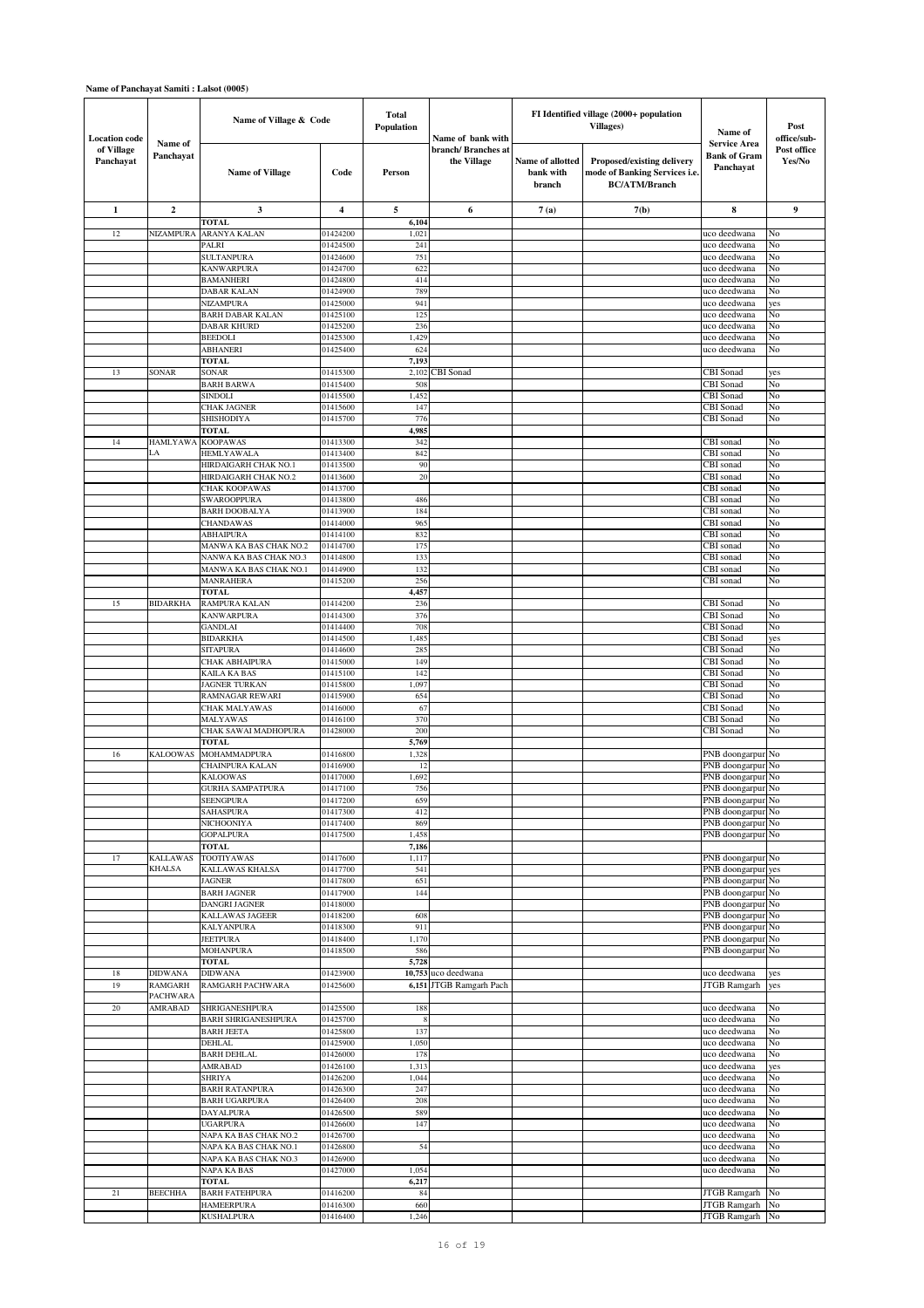| <b>Location code</b>    | Name of<br>Panchayat      | Name of Village & Code                      |                      | Total<br>Population | Name of bank with                  |                                         | FI Identified village (2000+ population<br><b>Villages</b> )                               | Name of                                                 | Post<br>office/sub-   |
|-------------------------|---------------------------|---------------------------------------------|----------------------|---------------------|------------------------------------|-----------------------------------------|--------------------------------------------------------------------------------------------|---------------------------------------------------------|-----------------------|
| of Village<br>Panchayat |                           | <b>Name of Village</b>                      | Code                 | Person              | branch/ Branches at<br>the Village | Name of allotted<br>bank with<br>branch | <b>Proposed/existing delivery</b><br>mode of Banking Services i.e.<br><b>BC/ATM/Branch</b> | <b>Service Area</b><br><b>Bank of Gram</b><br>Panchayat | Post office<br>Yes/No |
| 1                       | $\boldsymbol{2}$          | 3                                           | 4                    | 5                   | 6                                  | 7(a)                                    | 7(b)                                                                                       | 8                                                       | $\boldsymbol{9}$      |
|                         |                           | <b>BEECHHA</b>                              | 01416500             | 921                 |                                    |                                         |                                                                                            | <b>JTGB Ramgarh</b>                                     | No                    |
|                         |                           | RANOLI<br><b>BEELKA</b>                     | 01416600<br>01416700 | 849<br>1,376        |                                    |                                         |                                                                                            | <b>JTGB Ramgarh</b><br><b>JTGB</b> Ramgarh              | No<br>No              |
|                         |                           | TOTAL                                       |                      | 5,136               |                                    |                                         |                                                                                            |                                                         |                       |
|                         | GANGALYA                  |                                             |                      |                     |                                    |                                         |                                                                                            |                                                         |                       |
| $22\,$                  | WAS                       | <b>BARH BHOWATPURA</b><br><b>BHOWATPURA</b> | 01427100<br>01427200 | 23<br>309           |                                    |                                         |                                                                                            | JTGB Ramgarh<br><b>JTGB</b> Ramgarh                     | No<br>No              |
|                         |                           | <b>BEEJALWAS</b>                            | 01427300             | 872                 |                                    |                                         |                                                                                            | <b>JTGB</b> Ramgarh                                     | No                    |
|                         |                           | CHARANWAS                                   | 01427400             | 420                 |                                    |                                         |                                                                                            | <b>JTGB</b> Ramgarh                                     | No                    |
|                         |                           | SAWAI MADHOPURA<br>NAURANGPURA              | 01427500<br>01427600 | 221<br>576          |                                    |                                         |                                                                                            | <b>JTGB</b> Ramgarh<br><b>JTGB</b> Ramgarh              | No<br>No              |
|                         |                           | <b>BASRA @ BIDARKHA</b>                     | 01427700             | 281                 |                                    |                                         |                                                                                            | <b>JTGB</b> Ramgarh                                     | No                    |
|                         |                           | <b>BARH KALYAWAS</b>                        | 01427800             |                     |                                    |                                         |                                                                                            | <b>JTGB</b> Ramgarh                                     | No                    |
|                         |                           | <b>KALYAWAS</b>                             | 01427900             | 61<br>547           |                                    |                                         |                                                                                            | <b>JTGB</b> Ramgarh                                     | No                    |
|                         |                           | <b>SURAJPURA</b><br><b>GANGALYAWAS</b>      | 01428100<br>01428200 | 927                 |                                    |                                         |                                                                                            | <b>JTGB Ramgarh</b><br><b>JTGB Ramgarh</b>              | No<br>No              |
|                         |                           | <b>DOBLA KHURD</b>                          | 01428300             | 852                 |                                    |                                         |                                                                                            | JTGB Ramgarh                                            | No                    |
|                         |                           | <b>TOTAL</b>                                |                      | 5,089               |                                    |                                         |                                                                                            |                                                         |                       |
| 23                      | SHYAMPURA<br><b>KALAN</b> | <b>BARH UDAIPURA</b><br><b>UDAIPURA</b>     | 01428800<br>01428900 | 227<br>268          |                                    |                                         |                                                                                            | PNB sanwasa<br>PNB sanwasa                              | No<br>No              |
|                         |                           | <b>RATANPURA</b>                            | 01429000             | 1,299               |                                    |                                         |                                                                                            | PNB sanwasa                                             | No                    |
|                         |                           | RAIMALPURA                                  | 01429100             | 702                 |                                    |                                         |                                                                                            | PNB sanwasa                                             | No                    |
|                         |                           | <b>BARH PREMPURA</b><br>PREMPURA            | 01429200<br>01429300 | 106<br>626          |                                    |                                         |                                                                                            | PNB sanwasa<br>PNB sanwasa                              | No<br>No              |
|                         |                           | CHAINPURA KHURD                             | 01429400             | 499                 |                                    |                                         |                                                                                            | PNB sanwasa                                             | No                    |
|                         |                           | SHYAMPURA KALAN                             | 01429500             | 1,837               |                                    |                                         |                                                                                            | PNB sanwasa                                             | No                    |
|                         | <b>JHANPDA</b>            | <b>TOTAL</b><br><b>NALAWAS</b>              |                      | 5,564<br>760        |                                    |                                         |                                                                                            | PNB sanwasa<br>PNB sanwasa                              | No<br>No              |
| 24                      |                           | <b>GOKULPURA</b>                            | 01428400<br>01428500 | 847                 |                                    |                                         |                                                                                            | PNB sanwasa                                             | No                    |
|                         |                           | RAMSINGHPURA                                | 01428600             | 587                 |                                    |                                         |                                                                                            | PNB sanwasa                                             | No                    |
|                         |                           | <b>BHARMAL KA BAS</b>                       | 01428700             | 450                 |                                    |                                         |                                                                                            | PNB sanwasa                                             | No                    |
|                         |                           | <b>JHANPDA</b><br><b>ANOOPPURA</b>          | 01429600<br>01429700 | 2,621<br>971        |                                    | PNB Sanwasa                             | B.C                                                                                        | PNB sanwasa<br>PNB sanwasa                              | No<br>No              |
|                         |                           | TOTAL                                       |                      | 6,236               |                                    |                                         |                                                                                            |                                                         |                       |
| 25                      | SANWASA                   | THOONI DHIRAJPURA                           | 01431700             | 2,269               |                                    | PNB sanwasa                             | B.C                                                                                        | PNB sanwasa                                             | yes                   |
|                         |                           | <b>BARH NONDPURA</b><br><b>SANWASA</b>      | 01431800<br>01431900 | 386<br>2,117        | PNB sanwasa                        |                                         |                                                                                            | PNB sanwasa<br>PNB sanwasa                              | No<br>yes             |
|                         |                           | <b>TOTAL</b>                                |                      | 4,772               |                                    |                                         |                                                                                            |                                                         |                       |
| 26                      | <b>DAULATPUR</b>          | <b>BHEDIYAWAS</b>                           | 01429800             | 337                 |                                    |                                         |                                                                                            | PNB sanwasa                                             | No                    |
|                         | А                         | <b>KOKRIYA</b>                              | 01429900             | 337                 |                                    |                                         |                                                                                            | PNB sanwasa                                             | No                    |
|                         |                           | <b>JAISINGHPURA</b><br><b>DAULATPURA</b>    | 01430000<br>01430100 | 477<br>3,502        |                                    | PNB sanwasa                             | B.C                                                                                        | PNB sanwasa<br>PNB sanwasa                              | No<br>Yes             |
|                         |                           | TOTAL                                       |                      | 4,653               |                                    |                                         |                                                                                            |                                                         |                       |
| 27                      | HODAYLI                   | <b>GOOJA HERA</b>                           | 01430200             | 439                 |                                    |                                         |                                                                                            | obc sheosingpura No                                     |                       |
|                         |                           | <b>SAMEL</b><br><b>GUMANPURA</b>            | 01430300<br>01430400 | 1,649<br>117        |                                    |                                         |                                                                                            | obc sheosingpura No<br>obc sheosingpura No              |                       |
|                         |                           | <b>BARH GUMANPURA</b>                       | 01430500             | 69                  |                                    |                                         |                                                                                            | obc sheosingpura                                        | No                    |
|                         |                           | HODAYLI                                     | 01430600             | 1,193               |                                    |                                         |                                                                                            | obc sheosingpura No                                     |                       |
|                         |                           | <b>ROOPPURA</b><br><b>BHOJYARA</b>          | 01430700<br>01430800 | 869<br>373          |                                    |                                         |                                                                                            | obc sheosingpura No<br>obc sheosingpura No              |                       |
|                         |                           | <b>BARH ROOPPURA</b>                        | 01430900             | 70                  |                                    |                                         |                                                                                            | obc sheosingpura No                                     |                       |
|                         |                           | <b>TOTAL</b>                                |                      | 4,779               |                                    |                                         |                                                                                            |                                                         |                       |
| 28                      | SHIVSINGHF<br>URA         | <b>MATLANA</b><br><b>RAJPURA</b>            | 01431000<br>01431100 | 1,234<br>992        |                                    |                                         |                                                                                            | obc sheosingpura No                                     |                       |
|                         |                           | MAHARAJPURA                                 | 01431200             | 1,605               |                                    |                                         |                                                                                            | obc sheosingpura No<br>obc sheosingpura No              |                       |
|                         |                           | <b>BARH SHIVSINGHPURA</b>                   | 01431300             |                     |                                    |                                         |                                                                                            | obc sheosingpura No                                     |                       |
|                         |                           | PRITHVISINGHPURA                            | 01431400<br>01431500 | 197                 |                                    |                                         |                                                                                            | obc sheosingpura No                                     |                       |
|                         |                           | CHAK PRITHVISINGHPURA<br>SHIVSINGHPURA      | 01431600             | 207                 | 2,305 obc sheosingpura             |                                         |                                                                                            | obc sheosingpura No<br>obc sheosingpura yes             |                       |
|                         |                           | <b>TOTAL</b>                                |                      | 6,540               |                                    |                                         |                                                                                            |                                                         |                       |
| 29                      | TALAB<br>GAON             | <b>CHIMANPURA</b>                           | 01432300             | 554                 |                                    |                                         |                                                                                            | obc sheosingpura No                                     |                       |
|                         |                           | <b>TALAB GAON</b><br>CHAK VIJAIPURA         | 01432400<br>01432500 | 1,842<br>71         |                                    |                                         |                                                                                            | obc sheosingpura yes<br>obc sheosingpura No             |                       |
|                         |                           | <b>GOODARIYA</b>                            | 01432600             | 829                 |                                    |                                         |                                                                                            | obc sheosingpura No                                     |                       |
|                         |                           | PATTI CHIMANPURA                            | 01432700             | 352                 |                                    |                                         |                                                                                            | obc sheosingpura No                                     |                       |
|                         |                           | KHARJEE VIJAIPURA<br>LORWARA                | 01432800<br>01432900 | 24<br>164           |                                    |                                         |                                                                                            | obc sheosingpura No<br>obc sheosingpura No              |                       |
|                         |                           | KARANPURA CHAK NO 4                         | 01433800             |                     |                                    |                                         |                                                                                            | obc sheosingpura                                        | No                    |
|                         |                           | KARANPURA CHAK NO 3                         | 01433900             | 95                  |                                    |                                         |                                                                                            | obc sheosingpura No                                     |                       |
|                         |                           | KARANPURA CHAK NO 2<br>KARANPURA CHAK NO 1  | 01434000<br>01434100 | 150<br>498          |                                    |                                         |                                                                                            | obc sheosingpura No<br>obc sheosingpura No              |                       |
|                         |                           | SHRIGOVINDPURA                              | 01434200             | 394                 |                                    |                                         |                                                                                            | obc sheosingpura No                                     |                       |
|                         |                           | <b>TOTAL</b>                                |                      | 4,973               |                                    |                                         |                                                                                            |                                                         |                       |
| 30                      | <b>SHREEMA</b>            | <b>VIJAIPURA</b>                            | 01433000<br>01433100 | 484<br>3,059        |                                    |                                         |                                                                                            | obc sheosingpura No                                     |                       |
|                         |                           | <b>SHREEMA</b><br><b>BARH SHREEMA</b>       | 01433200             | 120                 |                                    | obc sheosingpura                        | B.C                                                                                        | obc sheosingpura yes<br>obc sheosingpura                | No                    |
|                         |                           | <b>BAREDI</b>                               | 01433300             | 1,060               |                                    |                                         |                                                                                            | obc sheosingpura No                                     |                       |
|                         |                           | <b>BARH MOONDIYA</b>                        | 01433400             |                     |                                    |                                         |                                                                                            | obc sheosingpura                                        | No                    |
|                         |                           | <b>MOONDIYA</b><br><b>TOTAL</b>             | 01433500             | 795<br>5,518        |                                    |                                         |                                                                                            | obc sheosingpura No                                     |                       |
| 31                      | <b>DEOLI</b>              | <b>SHRI RAMPURA</b>                         | 01433600             | 1,462               |                                    |                                         |                                                                                            | <b>ICICI</b> Lalsot                                     | No                    |
|                         |                           | DEOLI                                       | 01433700             |                     | 2,698 ICIC DEOLI                   | <b>ICICI</b> Lalsot                     | <b>BRANCH</b>                                                                              | <b>ICICI</b> Lalsot                                     | yes                   |
|                         |                           | MOHABBATPURA<br>RAGHUNATHPURA CHAK NO       | 01434300<br>01434400 | 250<br>10           |                                    |                                         |                                                                                            | <b>ICICI</b> Lalsot<br><b>ICICI</b> Lalsot              | No<br>No              |
|                         |                           | NARAYANPURA                                 | 01434500             | 389                 |                                    |                                         |                                                                                            | <b>ICICI</b> Lalsot                                     | No                    |
|                         |                           | RAGHUNATHPURA CHAK NO 3                     | 01434600             | 85                  |                                    |                                         |                                                                                            | <b>ICICI</b> Lalsot                                     | No                    |
|                         |                           | <b>TOTAL</b>                                |                      | 4,894               |                                    |                                         |                                                                                            |                                                         |                       |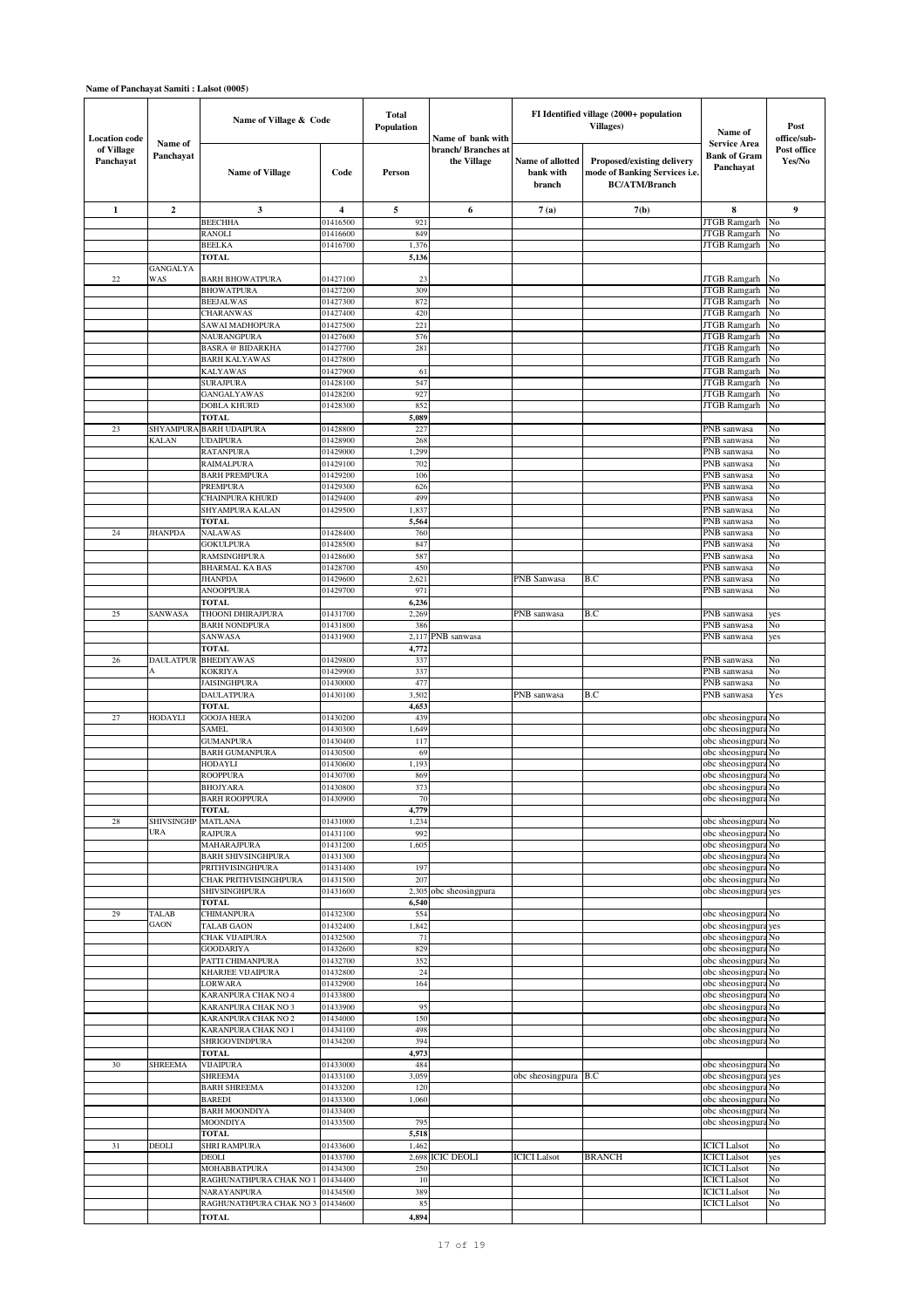| <b>Location</b> code    | Name of                            | Name of Village & Code                                   | <b>Total</b><br>Population | Name of bank with |                                    | FI Identified village (2000+ population<br><b>Villages</b> ) | Name of                                                                             | Post<br>office/sub-                                     |                       |
|-------------------------|------------------------------------|----------------------------------------------------------|----------------------------|-------------------|------------------------------------|--------------------------------------------------------------|-------------------------------------------------------------------------------------|---------------------------------------------------------|-----------------------|
| of Village<br>Panchayat | Panchayat                          | <b>Name of Village</b>                                   | Code                       | Person            | branch/ Branches at<br>the Village | Name of allotted<br>bank with<br>branch                      | Proposed/existing delivery<br>mode of Banking Services i.e.<br><b>BC/ATM/Branch</b> | <b>Service Area</b><br><b>Bank of Gram</b><br>Panchayat | Post office<br>Yes/No |
| 1                       | $\overline{2}$                     | 3                                                        | 4                          | 5                 | 6                                  | 7(a)                                                         | 7(b)                                                                                | 8                                                       | 9                     |
| 32                      | <b>CHONRIYA</b>                    | <b>AJABPURA</b>                                          | 01432000                   | 1,062             |                                    |                                                              |                                                                                     | <b>SBBJ</b> Lalsot                                      | No                    |
|                         | WAS                                | <b>BAR KA PARA</b>                                       | 01432100                   | 780               |                                    |                                                              |                                                                                     | <b>SBBJ</b> Lalsot                                      | No                    |
|                         |                                    | LAKHANPUR                                                | 01432200                   | 1,230             |                                    |                                                              |                                                                                     | <b>SBBJ</b> Lalsot                                      | No                    |
|                         |                                    | SITARAMPURA CHAK NO 1                                    | 01434700                   | 31                |                                    |                                                              |                                                                                     | <b>SBBJ</b> Lalsot                                      | No                    |
|                         |                                    | SITARAMPURA CHAK NO 2                                    | 01434800                   | 63                |                                    |                                                              |                                                                                     | <b>SBBJ</b> Lalsot                                      | No                    |
|                         |                                    | SITARAMPURA CHAK NO 3                                    | 01434900                   | 151               |                                    |                                                              |                                                                                     | <b>SBBJ</b> Lalsot                                      | No                    |
|                         |                                    | <b>CHONRIYAWAS</b><br><b>MADHOPURA</b>                   | 01435000<br>01435100       | 1,686<br>201      |                                    |                                                              |                                                                                     | <b>SBBJ</b> Lalsot<br><b>SBBJ</b> Lalsot                | yes<br>No             |
|                         |                                    | <b>UGARIYAWAS</b>                                        | 01436600                   | 651               |                                    |                                                              |                                                                                     | <b>SBBJ</b> Lalsot                                      | No                    |
|                         |                                    | RAGHUNATHPURA CHAK NO 2                                  | 01437100                   | 166               |                                    |                                                              |                                                                                     | <b>SBBJ</b> Lalsot                                      | No                    |
|                         |                                    | <b>TOTAL</b>                                             |                            | 6,021             |                                    |                                                              |                                                                                     |                                                         |                       |
| 33                      | CHANDSEN                           | <b>THALOJ</b>                                            | 01435300                   | 1,348             |                                    |                                                              |                                                                                     | <b>SBBJ</b> Lalsot                                      | No                    |
|                         |                                    | SALAGRAMPURA CHAK NO 1                                   | 01435400                   | 315               |                                    |                                                              |                                                                                     | <b>SBBJ</b> Lalsot                                      | No                    |
|                         |                                    | <b>CHANDSEN</b>                                          | 01435500                   | 1,971             |                                    |                                                              |                                                                                     | <b>SBBJ</b> Lalsot                                      | yes                   |
|                         |                                    | SALAGRAMPURA CHAK NO 4                                   | 01435600                   | 21                |                                    |                                                              |                                                                                     | <b>SBBJ</b> Lalsot                                      | No                    |
|                         |                                    | SALAGRAMPURA CHAK NO 5<br><b>BARH TATARSINGH CHAK NO</b> | 01435700<br>01435800       | 67<br>6           |                                    |                                                              |                                                                                     | <b>SBBJ</b> Lalsot<br><b>SBBJ</b> Lalsot                | No<br>No              |
|                         |                                    | BARH TATARSINGH CHAK NO                                  | 01435900                   | 82                |                                    |                                                              |                                                                                     | <b>SBBJ</b> Lalsot                                      | No                    |
|                         |                                    | BARH TATARSINGH CHAK NO                                  | 201436000                  | 48                |                                    |                                                              |                                                                                     | SBBJ Lalsot                                             | No                    |
|                         |                                    | SALAGRAMPURA CHAK NO 2                                   | 01436100                   | 148               |                                    |                                                              |                                                                                     | <b>SBBJ</b> Lalsot                                      | No                    |
|                         |                                    | SALAGRAMPURA CHAK NO 3                                   | 01436200                   | 7                 |                                    |                                                              |                                                                                     | <b>SBBJ</b> Lalsot                                      | No                    |
|                         |                                    | <b>CHAK CHANDSEN</b>                                     | 01436300                   |                   |                                    |                                                              |                                                                                     | <b>SBBJ</b> Lalsot                                      | No                    |
|                         |                                    | SALAGRAMPURA CHAK NO 6                                   | 01436400                   | 47                |                                    |                                                              |                                                                                     | SBBJ Lalsot                                             | No                    |
|                         |                                    | <b>SANKYA</b><br><b>CHAK RODA</b>                        | 01436500<br>01436700       | 13                |                                    |                                                              |                                                                                     | <b>SBBJ</b> Lalsot<br><b>SBBJ</b> Lalsot                | No<br>No              |
|                         |                                    | PITAMBAR BHARTI                                          | 01436800                   | 28                |                                    |                                                              |                                                                                     | <b>SBBJ</b> Lalsot                                      | No                    |
|                         |                                    | SALAGRAMPURA CHAK NO 7                                   | 01436900                   | 67                |                                    |                                                              |                                                                                     | <b>SBBJ</b> Lalsot                                      | No                    |
|                         |                                    | LADPURA                                                  | 01437000                   | 784               |                                    |                                                              |                                                                                     | <b>SBBJ</b> Lalsot                                      | No                    |
|                         |                                    | <b>BHAGWATPURA</b>                                       | 01437200                   | 636               |                                    |                                                              |                                                                                     | <b>SBBJ</b> Lalsot                                      | No                    |
|                         |                                    | TOTAL                                                    |                            | 5,588             |                                    |                                                              |                                                                                     |                                                         |                       |
| 34                      | <b>LALPURA</b>                     | TODA DHAMA CHAK N0 2                                     | 01438000                   |                   |                                    |                                                              |                                                                                     | JTGB Bilonakala No                                      |                       |
|                         |                                    | RAMPURA KHURD<br><b>BHAMOOWAS</b>                        | 01438100<br>01438200       | 397<br>451        |                                    |                                                              |                                                                                     | JTGB Bilonakala<br>JTGB Bilonakala                      | No<br>No              |
|                         |                                    | <b>BALRAMPURA</b>                                        | 01438300                   | 73                |                                    |                                                              |                                                                                     | JTGB Bilonakala                                         | No                    |
|                         |                                    | SHRI SUKHCHAINPURA                                       | 01438400                   | 300               |                                    |                                                              |                                                                                     | JTGB Bilonakala                                         | No                    |
|                         |                                    | LALPURA                                                  | 01438500                   | 923               |                                    |                                                              |                                                                                     | JTGB Bilonakala                                         | No                    |
|                         |                                    | <b>BIHARIPURA</b>                                        | 01438700                   | 590               |                                    |                                                              |                                                                                     | JTGB Bilonakala No                                      |                       |
|                         |                                    | SALEMABAD                                                | 01438800                   | 83                |                                    |                                                              |                                                                                     | JTGB Bilonakala                                         | No                    |
|                         |                                    | <b>MALWAS</b>                                            | 01438900                   | 223               |                                    |                                                              |                                                                                     | JTGB Bilonakala                                         | No                    |
|                         |                                    | MUKANDPURA<br>CHAK MUKANDPURA                            | 01439000<br>01439100       | 212               |                                    |                                                              |                                                                                     | <b>JTGB</b> Bilonakala<br>JTGB Bilonakala No            | No                    |
|                         |                                    | TODA DHAMA @ GOPALPURA                                   | 01439200                   | 607               |                                    |                                                              |                                                                                     | JTGB Bilonakala                                         | No                    |
|                         |                                    | TODA DHAMA CHAK NO 1                                     | 01439300                   | 120               |                                    |                                                              |                                                                                     | <b>JTGB</b> Bilonakala                                  | No                    |
|                         |                                    | <b>KHEMAWAS</b>                                          | 01439400                   | 1,109             |                                    |                                                              |                                                                                     | JTGB Bilonakala                                         | No                    |
|                         |                                    | <b>SHAHPURA</b>                                          | 01439600                   | 646               |                                    |                                                              |                                                                                     | <b>JTGB</b> Bilonakala                                  | No                    |
|                         |                                    | TODADHAMA<br>CHAKGANGARAMWALA                            | 01440200                   | 13                |                                    |                                                              |                                                                                     | JTGB Bilonakala No                                      |                       |
|                         |                                    | CHAK MUKANDPURA WAKE -                                   | 01440300                   | 12                |                                    |                                                              |                                                                                     |                                                         |                       |
|                         |                                    | NAGARIYAWAS                                              |                            |                   |                                    |                                                              |                                                                                     | JTGB Bilonakala No                                      |                       |
|                         |                                    | TODA DHAMA KHATIWALA                                     | 01440400                   | 62                |                                    |                                                              |                                                                                     | JTGB Bilonakala No                                      |                       |
|                         |                                    | TODA DHAMA MUSTARKA                                      | 01440500                   | 179               |                                    |                                                              |                                                                                     | JTGB Bilonakala No                                      |                       |
|                         |                                    | NAGARIYAWAS<br><b>CHAK SHAHPURA</b>                      | 01440600<br>01440700       | 432               |                                    |                                                              |                                                                                     | JTGB Bilonakala No<br>JTGB Bilonakala No                |                       |
|                         |                                    | <b>CHAK SALEMABAD</b>                                    | 01441200                   |                   |                                    |                                                              |                                                                                     | JTGB Bilonakala No                                      |                       |
|                         |                                    | TOTAL                                                    |                            | 6,432             |                                    |                                                              |                                                                                     |                                                         |                       |
| 35                      | MIRZAPURA                          | <b>MIRZAPURA</b>                                         | 01437300                   | 1,559             |                                    |                                                              |                                                                                     | <b>SBI</b> Lalsot                                       | yes                   |
|                         |                                    | PRAHLADPURA                                              | 01437400                   | 713               |                                    |                                                              |                                                                                     | <b>SBI</b> Lalsot                                       | No                    |
|                         |                                    | KHERLI                                                   | 01437500                   | 1,062             |                                    |                                                              |                                                                                     | <b>SBI</b> Lalsot                                       | No<br>No              |
|                         |                                    | <b>KIRARI</b><br>NANGAL @ ABHAIPURA                      | 01437600<br>01438600       | 683<br>950        |                                    |                                                              |                                                                                     | <b>SBI</b> Lalsot<br><b>SBI</b> Lalsot                  | No                    |
|                         |                                    | <b>TOTAL</b>                                             |                            | 4,967             |                                    |                                                              |                                                                                     |                                                         |                       |
| 36                      | <b>KHATWA</b>                      | <b>KHATWA</b>                                            | 01437700                   | 4,682             |                                    |                                                              |                                                                                     | <b>ICICI</b> Lalsot                                     | yes                   |
| 37                      | <b>KANKARIYA</b>                   | <b>SUNDARPUR</b>                                         | 01444200                   | 954               |                                    |                                                              |                                                                                     | <b>ICICI</b> Lalsot                                     | No                    |
|                         |                                    | <b>KANKARIYA</b>                                         | 01444300                   | 818               |                                    |                                                              |                                                                                     | <b>ICICI</b> Lalsot                                     | No                    |
|                         |                                    | <b>DEWALDA</b><br><b>BARH KALYANPURA</b>                 | 01444400<br>01444500       | 596<br>32         |                                    |                                                              |                                                                                     | <b>ICICI</b> Lalsot<br><b>ICICI</b> Lalsot              | No<br>No              |
|                         |                                    | <b>KALYANPURA</b>                                        | 01444600                   | 1,337             |                                    |                                                              |                                                                                     | <b>ICICI</b> Lalsot                                     | No                    |
|                         |                                    | <b>KANLODA</b>                                           | 01444700                   | 404               |                                    |                                                              |                                                                                     | <b>ICICI</b> Lalsot                                     | No                    |
|                         |                                    | <b>BARH KANLODA</b>                                      | 01444800                   | 16                |                                    |                                                              |                                                                                     | <b>ICICI</b> Lalsot                                     | No                    |
|                         |                                    | TOTAL                                                    |                            | 4,157             |                                    |                                                              |                                                                                     |                                                         |                       |
| 38                      | <b>BAGRI</b>                       | <b>BAGRI</b>                                             | 01444100                   |                   | 4,176 ICICI Bagri                  |                                                              |                                                                                     | <b>ICICI</b> Bagri                                      | yes                   |
| 39                      | <b>BILONA</b><br><b>KALAN</b>      | <b>BADEKHAN</b><br><b>BILONA KALAN</b>                   | 01437800<br>01437900       | 1,472             | 4,559 JTGB Bilona Kala             |                                                              |                                                                                     | <b>ICICI</b> Bagri<br>JTGBBilonakala No                 | No                    |
|                         |                                    | TOTAL                                                    |                            | 6,031             |                                    |                                                              |                                                                                     |                                                         |                       |
| 40                      | <b>MANDAWAR</b>                    | <b>MANDAWARI</b>                                         | 01443300                   |                   | 8,934 jtgb,sbbj mandawari          |                                                              |                                                                                     | jtgb,sbbj mandawri yes                                  |                       |
| 41                      | KISHORPURA KHURRA                  |                                                          | 01443400                   | 1,45              |                                    |                                                              |                                                                                     | JTGB Mandawar No                                        |                       |
|                         |                                    | <b>KISHORPURA</b>                                        | 01443500                   | 1,892             |                                    |                                                              |                                                                                     | <b>JTGB</b> Mandawar yes                                |                       |
|                         |                                    | <b>TOTAL</b>                                             |                            | 3,349             |                                    |                                                              |                                                                                     |                                                         |                       |
| 42<br>43                | <b>NIRJHARNA</b><br><b>NAYABAS</b> | <b>NIRJHARNA</b><br><b>NAYABAS</b>                       | 01435200<br>01419000       | 3,261<br>1,677    |                                    | <b>SBBJ</b> Lalsot                                           | B.C                                                                                 | <b>SBBJ</b> Lalsot<br>uco Rahuwas                       | yes<br>No             |
|                         |                                    | <b>CHAK CHANDPUR</b>                                     | 01419100                   | 462               |                                    |                                                              |                                                                                     | uco Rahuwas                                             | No                    |
|                         |                                    | MOLAI                                                    | 01419200                   | 533               |                                    |                                                              |                                                                                     | uco Rahuwas                                             | No                    |
|                         |                                    | <b>TODA MEENA</b>                                        | 01419300                   | 667               |                                    |                                                              |                                                                                     | uco Rahuwas                                             | No                    |
|                         |                                    | <b>CHANDPUR</b>                                          | 01419400                   | 452               |                                    |                                                              |                                                                                     | uco Rahuwas                                             | No                    |
|                         |                                    | JHOOPRIYA RAJAWATAN                                      | 01419600                   | 484               |                                    |                                                              |                                                                                     | uco Rahuwas                                             | No                    |
| 44                      | <b>KOLIWARA</b>                    | <b>TOTAL</b><br><b>BURJA</b>                             | 01421600                   | 4,275<br>255      |                                    |                                                              |                                                                                     | uco Rahuwas                                             | No                    |
|                         |                                    |                                                          |                            |                   |                                    |                                                              |                                                                                     |                                                         |                       |